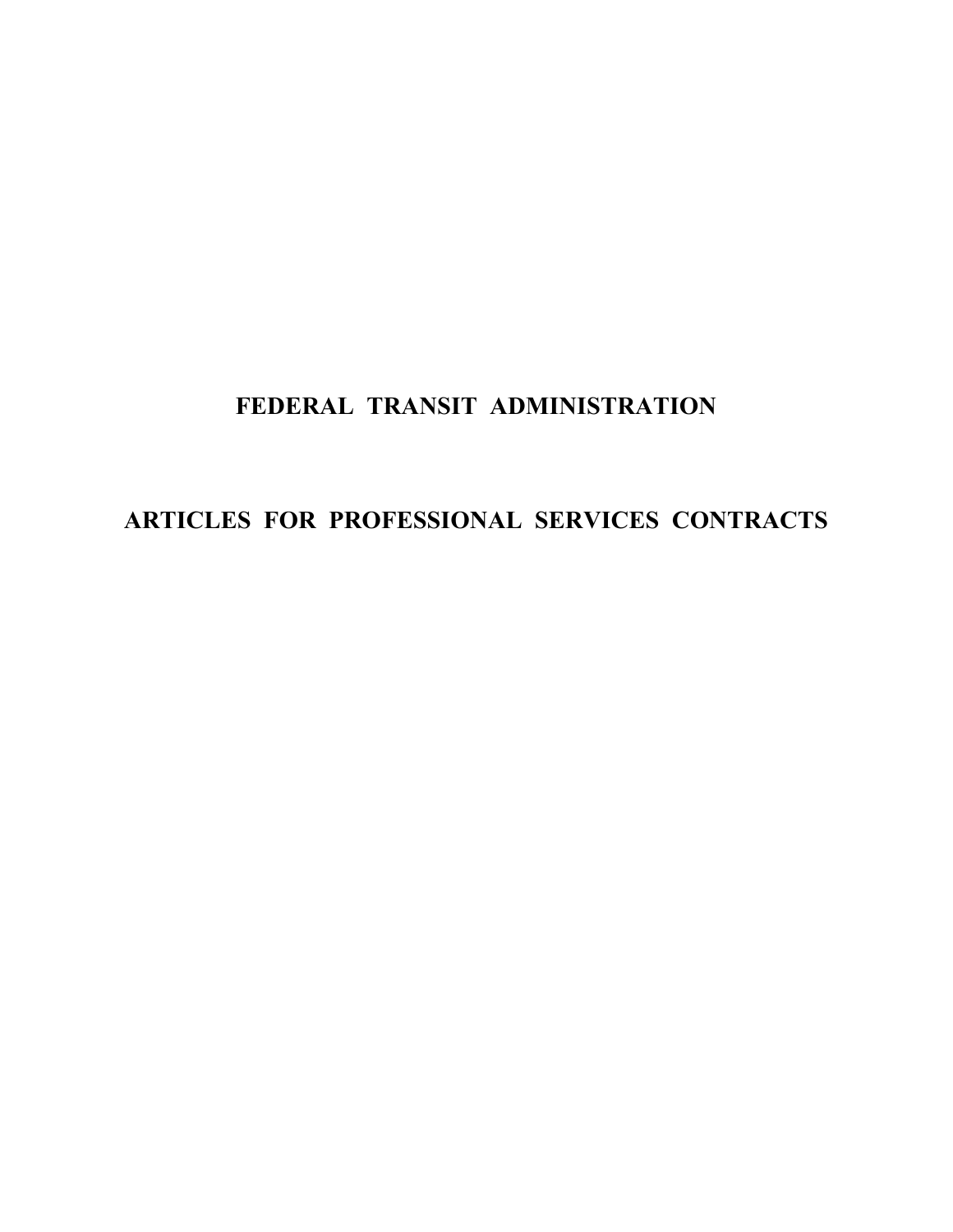# **FEDERAL TRANSIT ADMINISTRATION ARTICLES FOR PROFESSIONAL SERVICES CONTRACTS**

#### **TABLE OF CONTENTS**

| <b>ARTICLE</b> |                                                                             | <b>PAGE</b>      |
|----------------|-----------------------------------------------------------------------------|------------------|
| $\mathbf{I}$ . | FLY AMERICA REQUIREMENTS                                                    | 1                |
| II.            | <b>GOVERNMENT-WIDE DEBARMENT AND SUSPENSION</b>                             | $\boldsymbol{2}$ |
| Ш.             | <b>LOBBYING</b>                                                             | 3                |
| IV.            | <b>ACCESS TO RECORDS AND REPORTS</b>                                        | 4                |
| V.             | <b>SEISMIC SAFETY REQUIREMENTS</b>                                          | 6                |
| VI.            | <b>ENERGY CONSERVATION REQUIREMENTS</b>                                     | 6                |
| VII.           | <b>CLEAN WATER REQUIREMENTS</b>                                             | 7                |
| VIII.          | <b>CLEAN AIR</b>                                                            | 7                |
| IX.            | <b>FEDERAL CHANGES</b>                                                      | 8                |
| X.             | NO GOVERNMENT OBLIGATION TO THIRD PARTIES                                   | 8                |
| XI.            | PROGRAM FRAUD AND FALSE OR FRAUDULENT STATEMENTS<br><b>AND RELATED ACTS</b> | 9                |
| XII.           | <b>CIVIL RIGHTS</b>                                                         | 10               |
| XIII           | PROMPT PAYMENT ON SUBCONTRACTS AND<br><b>RETURN OF RETAINAGE</b>            | 22               |
| XIV.           | PATENT AND RIGHTS IN DATA                                                   | 24               |
| XV.            | <b>CONFORMANCE WITH ITS</b><br><b>NATIONAL ARCHITECTURE</b>                 | 25               |
|                | XVI. SAFE OPERATION OF MOTOR VEHICLES                                       | 25               |
|                | XVII. SUBSTANCE ABUSE REQUIREMENTS                                          | 26               |
|                | XVIII. BREACHES AND DISPUTE RESOLUTION                                      | 27               |
| XIX.           | SIMPLIFIED ACQUISITION THRESHOLD                                            | 28               |
| XX.            | <b>TERMINATION</b>                                                          | 28               |
| XXI.           | SPECIAL NOTIFICATION REQUIREMENTS FOR STATES                                | 29               |
|                | XXII. INCORPORATION OF FEDERAL TRANSIT ADMINISTRATION TERMS                 | 30               |
|                |                                                                             |                  |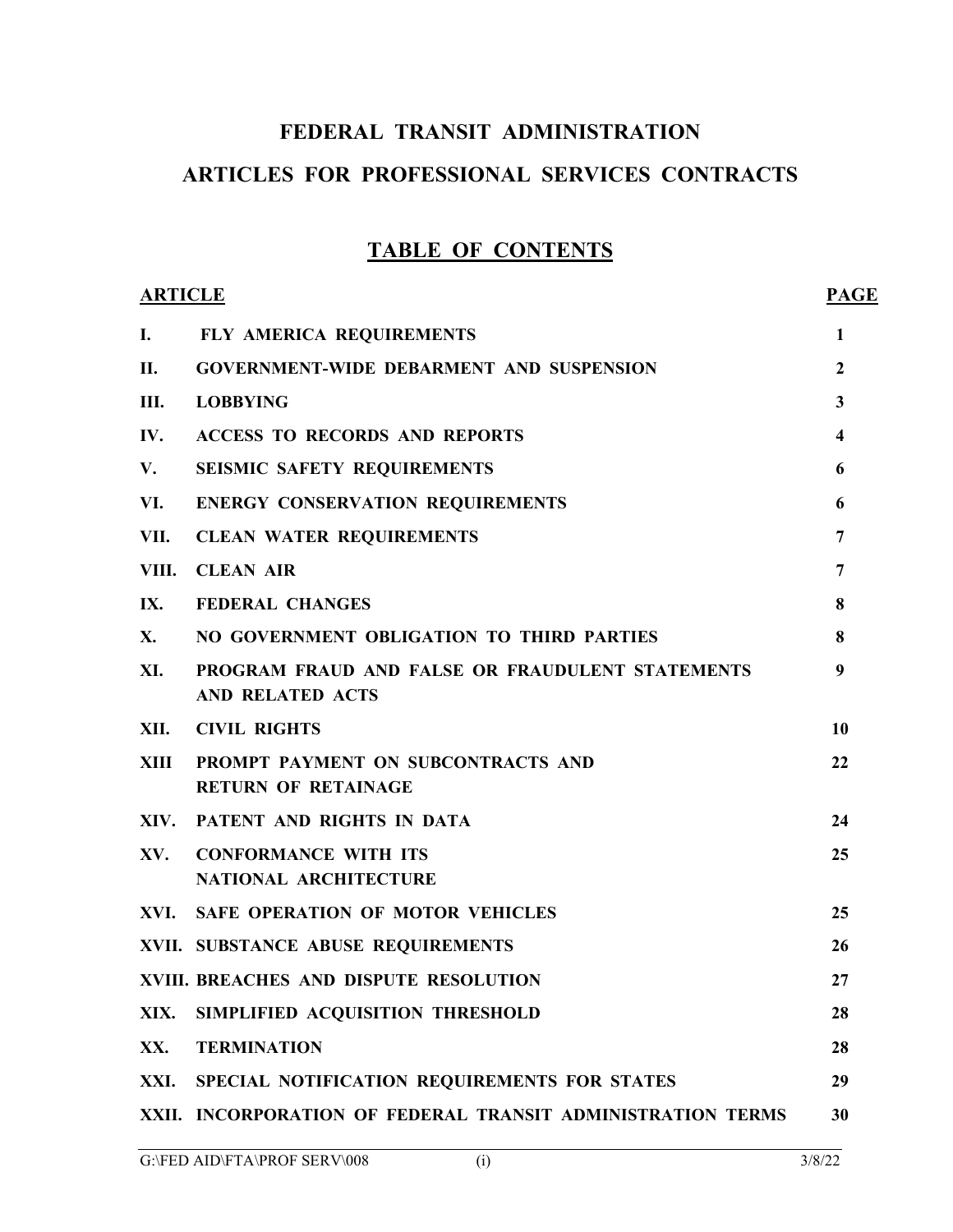### **FEDERAL TRANSIT ADMINISTRATION ARTICLES**

### <span id="page-2-0"></span>**FOR PROFESSIONAL SERVICES CONTRACTS**

| 1           |                          | I.                                                                                                                                                                                          |  |  |  |
|-------------|--------------------------|---------------------------------------------------------------------------------------------------------------------------------------------------------------------------------------------|--|--|--|
| 2           | FLY AMERICA REQUIREMENTS |                                                                                                                                                                                             |  |  |  |
| 3           |                          |                                                                                                                                                                                             |  |  |  |
| 4           |                          | 49 U.S.C. §40118                                                                                                                                                                            |  |  |  |
| 5           |                          | 41 CFR Part 301-10                                                                                                                                                                          |  |  |  |
| 6           |                          |                                                                                                                                                                                             |  |  |  |
| $\tau$      |                          | The Fly America requirements apply to the transportation of persons or property, by air,                                                                                                    |  |  |  |
| $\, 8$<br>9 |                          | between a place in the U.S. and a place outside the U.S., or between places outside the U.S.,<br>when the FTA will participate in the costs of such air transportation. Transportation on a |  |  |  |
| 10          |                          | foreign air carrier is permissible when provided by a foreign air carrier under a code share                                                                                                |  |  |  |
| 11          |                          | agreement when the ticket identifies the U.S. air carrier's designator code and flight number.                                                                                              |  |  |  |
| 12          |                          | Transportation by a foreign air carrier is also permissible if there is a bilateral or multilateral                                                                                         |  |  |  |
| 13          |                          | air transportation agreement to which the U.S. Government and a foreign government are                                                                                                      |  |  |  |
| 14          |                          | parties and which the Federal DOT has determined meets the requirements of the Fly                                                                                                          |  |  |  |
| 15          |                          | America Act.                                                                                                                                                                                |  |  |  |
| 16          |                          |                                                                                                                                                                                             |  |  |  |
| 17<br>18    |                          | The Fly America requirements flow down from FTA recipients and subrecipients to first tier<br>contractors, who are responsible for ensuring that lower tier contractors and subcontractors  |  |  |  |
| 19          |                          | are in compliance.                                                                                                                                                                          |  |  |  |
| 20          |                          |                                                                                                                                                                                             |  |  |  |
| 21          |                          |                                                                                                                                                                                             |  |  |  |
| 22          |                          | <b>Fly America</b>                                                                                                                                                                          |  |  |  |
| 23          |                          |                                                                                                                                                                                             |  |  |  |
| 24          | 1.                       | The Contractor agrees to comply with 49 U.S.C. 40118 (the "Fly America" Act) in                                                                                                             |  |  |  |
| 25          |                          | accordance with the General Services Administration's regulations at 41 CFR Part                                                                                                            |  |  |  |
| 26          |                          | 301-10, which provide that recipients and subrecipients of Federal funds and their                                                                                                          |  |  |  |
| 27          |                          | contractors are required to use U.S. Flag air carriers for U.S Government-financed                                                                                                          |  |  |  |
| 28          |                          | international air travel and transportation of their personal effects or property, to the                                                                                                   |  |  |  |
| 29          |                          | extent such service is available, unless travel by foreign air carrier is a matter of                                                                                                       |  |  |  |
| 30          |                          | necessity, as defined by the Fly America Act.                                                                                                                                               |  |  |  |
| 31          |                          |                                                                                                                                                                                             |  |  |  |
| 32          | 2.                       | The Contractor shall submit, if a foreign air carrier was used, an appropriate                                                                                                              |  |  |  |
| 33          |                          | certification or memorandum adequately explaining why service by a U.S. flag air                                                                                                            |  |  |  |
| 34          |                          | carrier was not available or why it was necessary to use a foreign air carrier and shall,                                                                                                   |  |  |  |
| 35          |                          | in any event, provide a certificate of compliance with the Fly America requirements.                                                                                                        |  |  |  |
| 36          |                          |                                                                                                                                                                                             |  |  |  |
| 37<br>38    | 3.                       | The Contractor agrees to include the requirements of this section in all subcontracts<br>that may involve international air transportation.                                                 |  |  |  |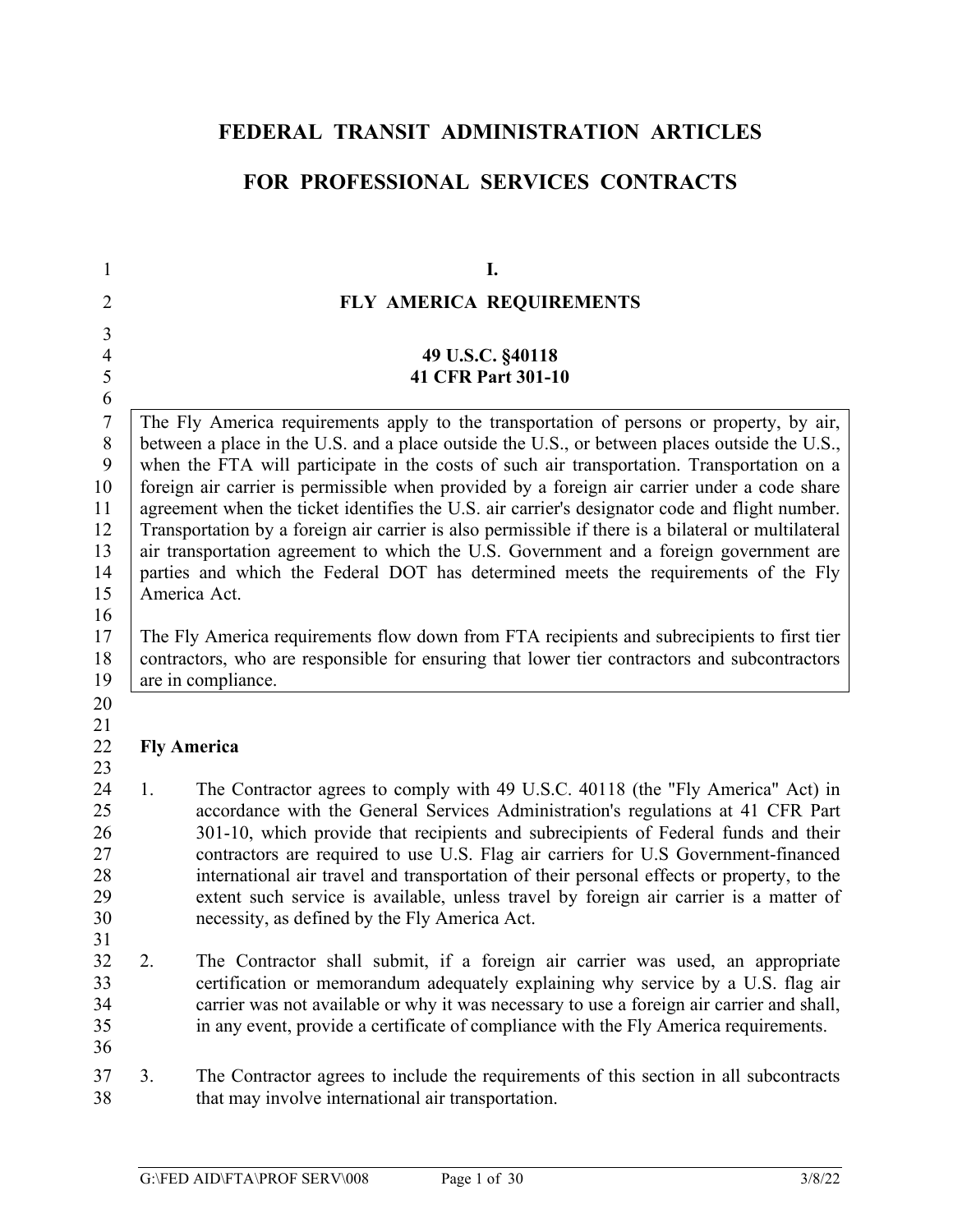<span id="page-3-0"></span>

| 1  | П.                                                                                                 |
|----|----------------------------------------------------------------------------------------------------|
| 2  | <b>GOVERNMENT-WIDE DEBARMENT AND SUSPENSION</b>                                                    |
| 3  |                                                                                                    |
| 4  | <b>2 CFR Part 180</b>                                                                              |
| 5  | <b>2 CFR Part 1200</b>                                                                             |
| 6  |                                                                                                    |
| 7  | 2 CFR Parts 180 and 1200 prohibit FTA recipients and sub-recipients from contracting for           |
| 8  | goods and services from organizations that have been suspended or debarred from receiving          |
| 9  | Federally-assisted contracts. As part of their applications each year, recipients are required     |
| 10 | to submit a certification to the effect that they will not enter into contracts over \$25,000 with |
| 11 | suspended or debarred Contractors and that they will require their Contractors (and their          |
| 12 | subcontractors) to make the same certification to them. Contractors are also required to           |
| 13 | confirm whether a prospective lower-tier participant is debarred or suspended.                     |
|    |                                                                                                    |
| 14 | Contractors are required to pass this requirement on to subcontractors seeking subcontracts        |
| 15 | over \$25,000. Thus, the terms "lower tier covered participant" and "lower tier covered            |
| 16 | transaction" include both Contractors and subcontractors and contracts and subcontracts over       |
| 17 | \$25,000.                                                                                          |
| 18 |                                                                                                    |
| 19 | <b>Debarment and Suspension</b>                                                                    |

20 This Contract is subject to the Federal Transit Administration's (FTA's) debarment and 21 suspension requirements in 2 CFR Parts 180 and 1200. The Contractor agrees to abide by 22 the following certifications submitted with its bid/proposal: "Certification of Contractor 23 Regarding Debarment, Suspension, and Other Responsibility Matters"; "Certification of 24 Contractor Regarding Debarment, Suspension, Ineligibility and Voluntary Exclusion - Lower 25 Tier Covered Transaction"; and corresponding certifications for subcontractors. The 26 Contractor also agrees to (i) confirm whether a prospective participant in a lower tier covered 27 transaction is debarred or suspended by checking the exclusion records maintained at 28 [https://sam.gov/content/entity-information;](https://sam.gov/content/entity-information) and (ii) pass on the same requirement to 29 prospective lower tier participants.

- 30
- 31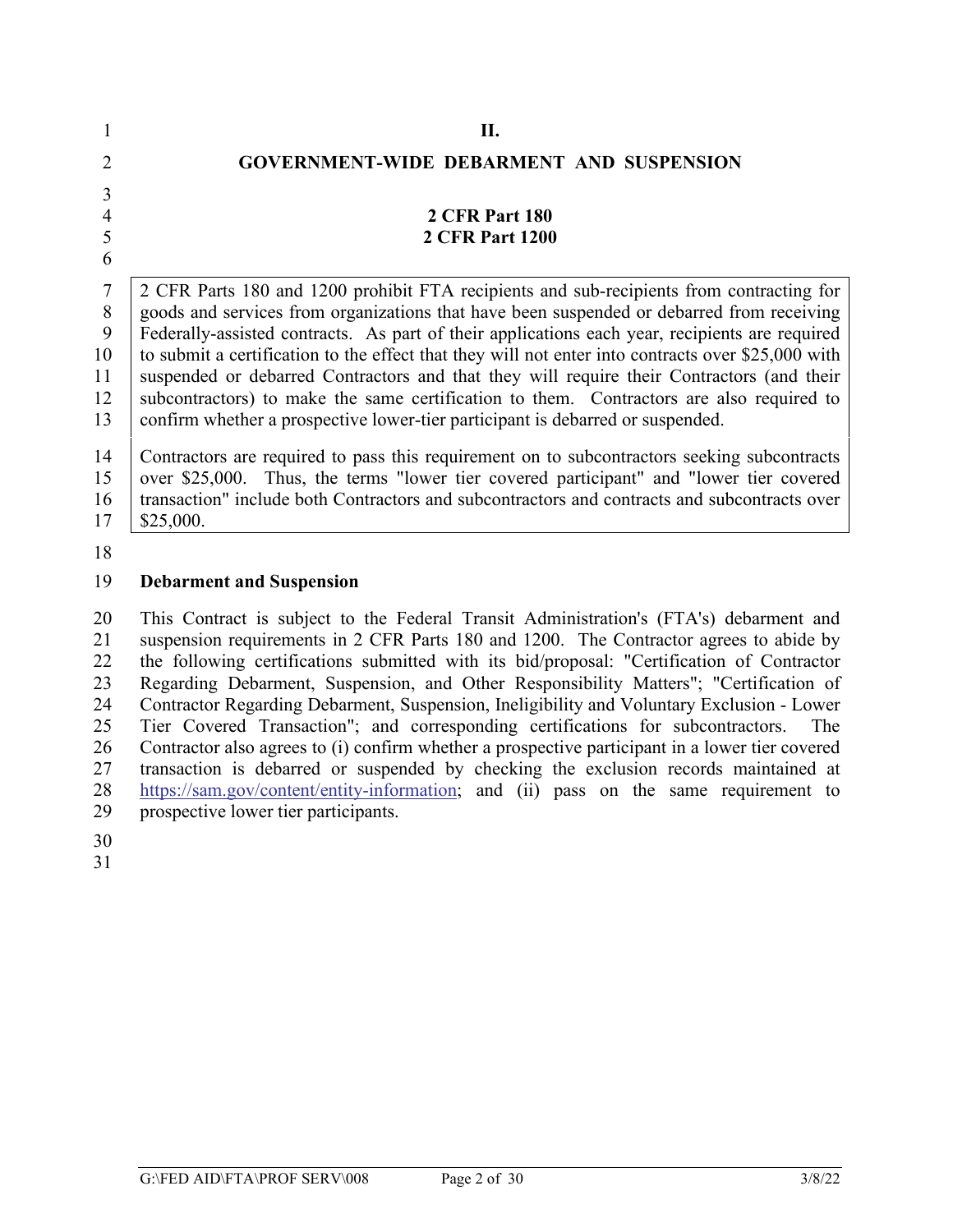<span id="page-4-0"></span>

| $\mathbf{1}$                            | Ш.                                                                                            |
|-----------------------------------------|-----------------------------------------------------------------------------------------------|
| $\overline{2}$                          | <b>LOBBYING</b>                                                                               |
| 3<br>$\overline{4}$<br>5<br>6<br>$\tau$ | 31 U.S.C. 1352<br><b>49 CFR Part 19</b><br><b>49 CFR Part 20</b>                              |
| 8                                       | The Lobbying requirements apply to PROFESSIONAL SERVICES /Architectural and                   |
| 9                                       | Engineering/Acquisition of Rolling Stock/Professional Service Contract/Operational Service    |
| 10                                      | Contract/Turnkey contracts.                                                                   |
| 11                                      | The Lobbying requirements mandate the maximum flow down, pursuant to Byrd Anti-               |
| 12                                      | Lobbying Amendment, 31 U.S.C. § 1352(b)(5) and 49 C.F.R. Part 19, Appendix A, § 7.            |
| 13                                      | The Clause and specific language therein are mandated by 49 CFR Part 19, Appendix A.          |
| 14                                      | Modifications have been made to the Clause pursuant to Section 10 of the Lobbying             |
| 15                                      | Disclosure Act of 1995, P.L. 104-65 [to be codified at 2 U.S.C. § 1601, et seq. ] - Lobbying  |
| 16                                      | Certification and Disclosure of Lobbying Activities for Third-Party Contractors are mandated  |
| 17                                      | by 31 U.S.C. 1352(b)(5), as amended by Section 10 of the Lobbying Disclosure Act of 1995,     |
| 18                                      | and DOT implementing regulation, "New Restrictions on Lobbying," at 49 CFR § 20.110(d)        |
| 19                                      | - Language in Lobbying Certification is mandated by 49 CFR Part 19, Appendix A, Section       |
| 20                                      | 7, which provides that Contractors file the certification required by 49 CFR Part 20,         |
| 21                                      | Appendix A. Modifications have been made to the Lobbying Certification pursuant to            |
| 22                                      | Section 10 of the Lobbying Disclosure Act of 1995. - Use of "Disclosure of Lobbying           |
| 23                                      | Activities," Standard Form-LLL set forth in Appendix B of 49 CFR Part 20, as amended by       |
| 24                                      | "Government wide Guidance For New Restrictions on Lobbying," 61 Fed. Reg. 1413                |
| 25                                      | $(1/19/96)$ is mandated by 49 CFR Part 20, Appendix A. Byrd Anti-Lobbying Amendment,          |
| 26                                      | 31 U.S.C. 1352, as amended by the Lobbying Disclosure Act of 1995, P.L. 104-65 [to be         |
| 27                                      | codified at 2 U.S.C. § 1601, et seq.] - Contractors who apply or bid for an award of          |
| 28                                      | \$100,000 or more shall file the certification required by 49 CFR part 20, "New Restrictions" |
| 29                                      | on Lobbying." Each tier certifies to the tier above that it will not and has not used Federal |
| 30                                      | appropriated funds to pay any person or organization for influencing or attempting to         |
| 31                                      | influence an officer or employee of any agency, a member of Congress, officer or employee     |
| 32                                      | of Congress, or an employee of a member of Congress in connection with obtaining any          |
| 33                                      | Federal contract, grant or any other award covered by 31 U.S.C. 1352. Each tier shall also    |
| 34                                      | disclose the name of any registrant under the Lobbying Disclosure Act of 1995 who has         |
| 35                                      | made lobbying contacts on its behalf with non-Federal funds with respect to that Federal      |
| 36                                      | contract, grant or award covered by 31 U.S.C. 1352. Such disclosures are forwarded from       |
| 37                                      | tier to tier up to the recipient.                                                             |
| 38                                      |                                                                                               |

#### 39 **Lobbying**

40 This Contract is subject to the Federal Transit Administration's (FTA's) Lobbying requirements in 31 U.S.C. 1352, 49 CFR Part 19 and 49 CFR Part 20. The Contractor agrees 41 requirements in 31 U.S.C. 1352, 49 CFR Part 19 and 49 CFR Part 20. The Contractor agrees<br>42 to abide by its "Certification Regarding Lobbying" submitted with its bid/proposal. to abide by its "Certification Regarding Lobbying" submitted with its bid/proposal.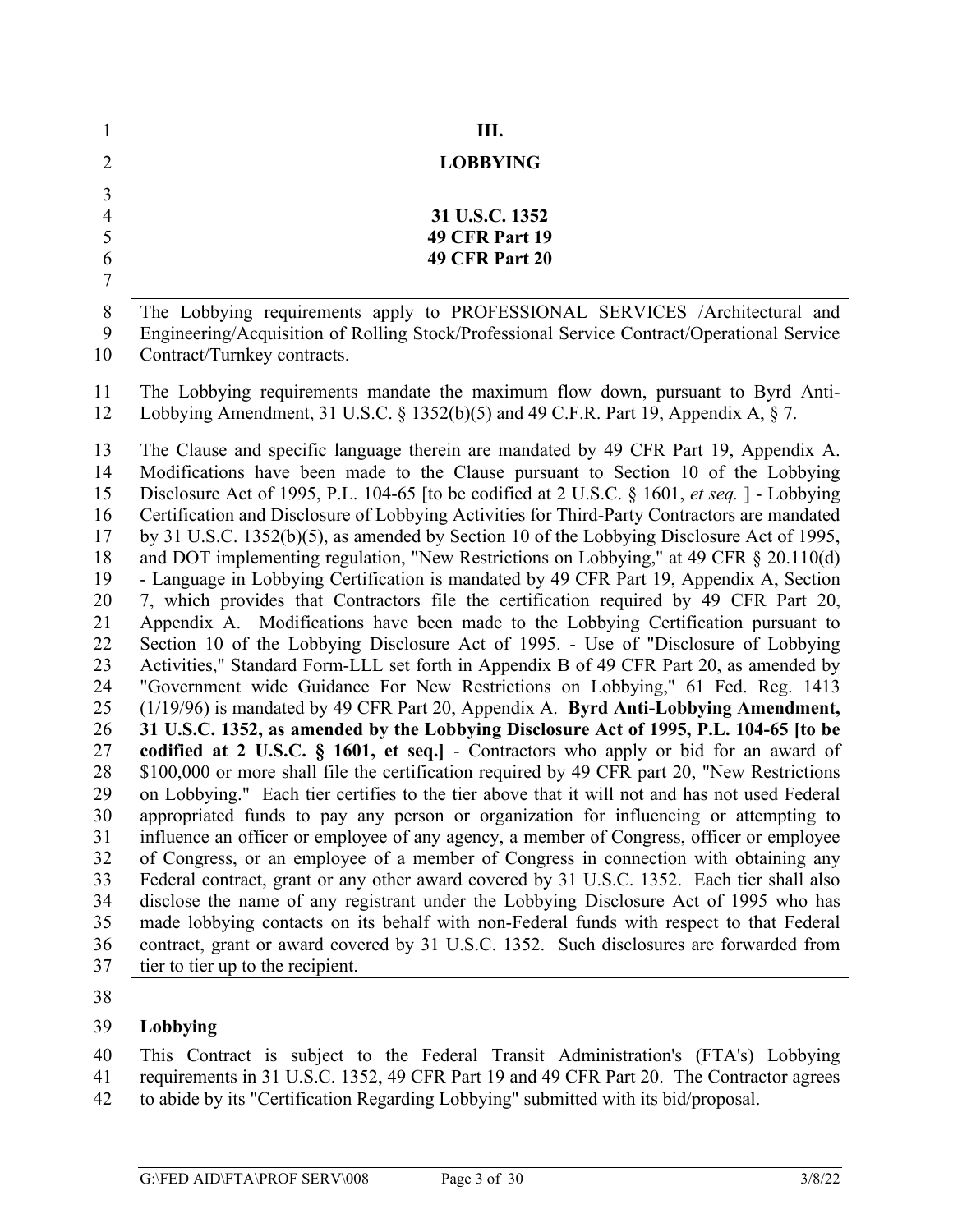<span id="page-5-0"></span>

| 1                                                                          | IV.                                                                                                                                                                                                                                                                                                                                                                                                                                                                                                                                                                                                                                                                                                                                                                                                                                                                                                                                                                             |  |  |  |  |  |
|----------------------------------------------------------------------------|---------------------------------------------------------------------------------------------------------------------------------------------------------------------------------------------------------------------------------------------------------------------------------------------------------------------------------------------------------------------------------------------------------------------------------------------------------------------------------------------------------------------------------------------------------------------------------------------------------------------------------------------------------------------------------------------------------------------------------------------------------------------------------------------------------------------------------------------------------------------------------------------------------------------------------------------------------------------------------|--|--|--|--|--|
| $\overline{2}$                                                             | <b>ACCESS TO RECORDS AND REPORTS</b>                                                                                                                                                                                                                                                                                                                                                                                                                                                                                                                                                                                                                                                                                                                                                                                                                                                                                                                                            |  |  |  |  |  |
| 3<br>$\overline{4}$<br>5<br>$\boldsymbol{6}$<br>$\boldsymbol{7}$<br>$\, 8$ | 49 U.S.C. 5325<br>2 CFR 200.333<br>18 CFR 18.36 (i)<br>49 CFR 633.17                                                                                                                                                                                                                                                                                                                                                                                                                                                                                                                                                                                                                                                                                                                                                                                                                                                                                                            |  |  |  |  |  |
| $\overline{9}$<br>10                                                       | Reference Chart "Requirements for Access to Records and Reports by Type of Contracts".<br>FTA does not require the inclusion of these requirements in subcontracts.                                                                                                                                                                                                                                                                                                                                                                                                                                                                                                                                                                                                                                                                                                                                                                                                             |  |  |  |  |  |
| 11<br>12                                                                   | <b>Access to Records</b>                                                                                                                                                                                                                                                                                                                                                                                                                                                                                                                                                                                                                                                                                                                                                                                                                                                                                                                                                        |  |  |  |  |  |
| 13                                                                         | The following access to records requirements apply to this Contract:                                                                                                                                                                                                                                                                                                                                                                                                                                                                                                                                                                                                                                                                                                                                                                                                                                                                                                            |  |  |  |  |  |
| 14<br>15<br>16<br>17<br>18<br>19<br>20<br>21<br>22<br>23<br>24             | 1.<br>Where the Purchaser is not a State but a local government and is the FTA Recipient<br>or a subgrantee of the FTA Recipient in accordance with 49 C. F. R. 18.36(i), the<br>Contractor agrees to provide the Purchaser, the FTA Administrator, the Comptroller<br>General of the United States or any of their authorized representatives access to any<br>books, documents, papers and records of the Contractor which are directly pertinent<br>to this contract for the purposes of making audits, examinations, excerpts and<br>transcriptions. Contractor also agrees, pursuant to 49 C. F. R. 633.17 to provide the<br>FTA Administrator or his authorized representatives including any PMO Contractor<br>access to Contractor's records and PROFESSIONAL SERVICES sites pertaining to a<br>major capital project, defined at 49 U.S.C. 5302(a)1 which is receiving federal<br>financial assistance through the programs described at 49 U.S.C. 5307, 5309 or 5311. |  |  |  |  |  |
| 25<br>26<br>27<br>28<br>29<br>30<br>31<br>32                               | 2.<br>Where the Purchaser is a State and is the FTA Recipient or a subgrantee of the FTA<br>Recipient in accordance with 49 C.F.R. 633.17, Contractor agrees to provide the<br>Purchaser, the FTA Administrator or his authorized representatives, including any<br>PMO Contractor, access to the Contractor's records and PROFESSIONAL<br>SERVICES sites pertaining to a major capital project, defined at 49 U.S.C. 5302(a)1,<br>which is receiving federal financial assistance through the programs described at 49<br>U.S.C. 5307, 5309 or 5311. By definition, a major capital project excludes contracts<br>of less than the simplified acquisition threshold currently set at \$250,000.                                                                                                                                                                                                                                                                                |  |  |  |  |  |
| 33<br>34<br>35<br>36<br>37<br>38<br>39<br>40                               | 3.<br>Where the Purchaser enters into a negotiated contract for other than a small purchase<br>or under the simplified acquisition threshold and is an institution of higher education,<br>a hospital or other non-profit organization and is the FTA Recipient or a subgrantee<br>of the FTA Recipient in accordance with 49 C.F.R. 19.48, Contractor agrees to<br>provide the Purchaser, FTA Administrator, the Comptroller General of the United<br>States or any of their duly authorized representatives with access to any books,<br>documents, papers and record of the Contractor which are directly pertinent to this<br>contract for the purposes of making audits, examinations, excerpts and transcriptions.                                                                                                                                                                                                                                                        |  |  |  |  |  |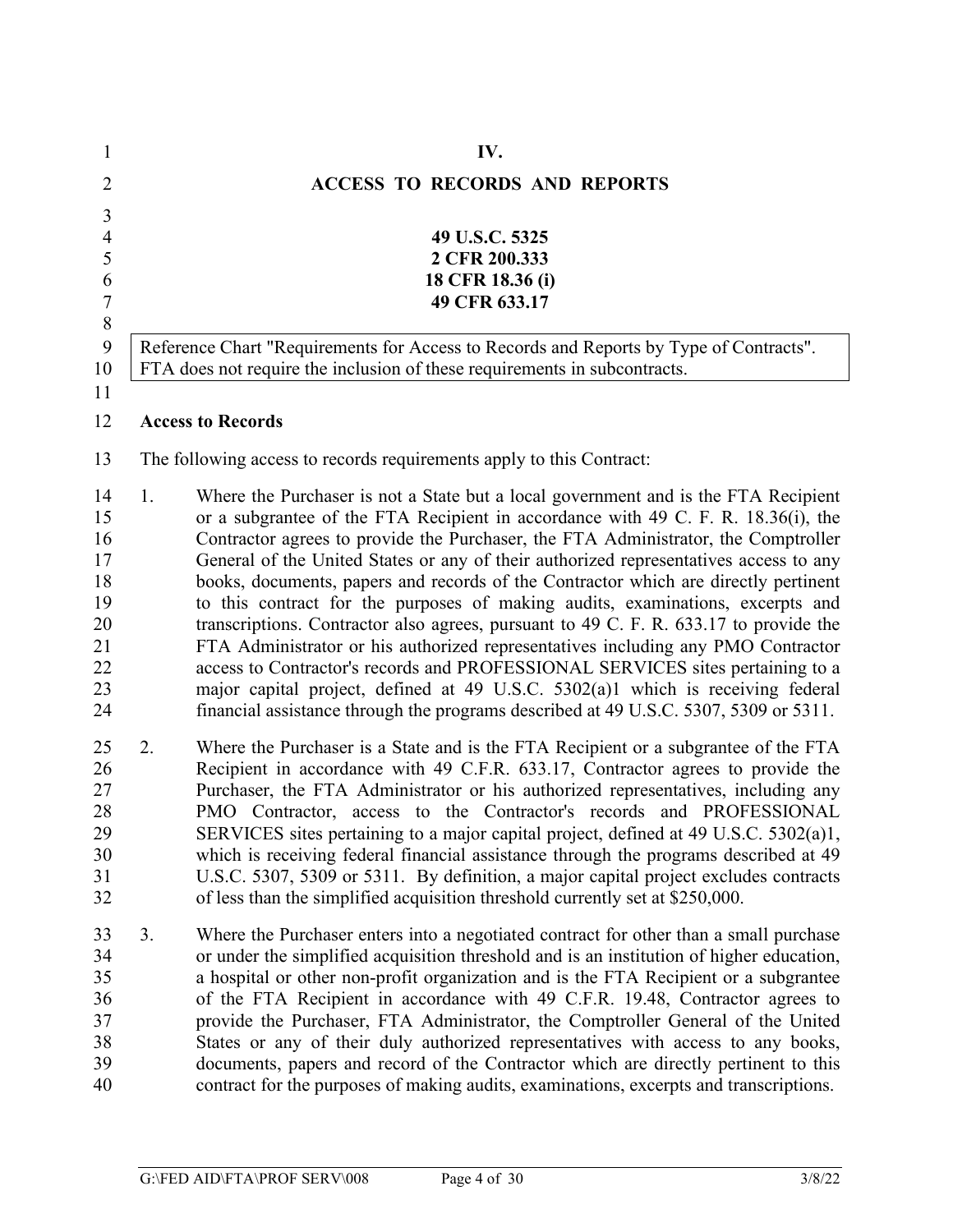- 1 4. Where any Purchaser which is the FTA Recipient or a subgrantee of the FTA 2 Recipient in accordance with 49 U.S.C. 5325(a) enters into a contract for a capital 3 project or improvement (defined at 49 U.S.C. 5302(a)1) through other than 4 competitive bidding, the Contractor shall make available records related to the 5 contract to the Purchaser, the Secretary of Transportation and the Comptroller 6 General or any authorized officer or employee of any of them for the purposes of 7 conducting an audit and inspection.
- 8 5. The Contractor agrees to permit any of the foregoing parties to reproduce by any 9 means whatsoever or to copy excerpts and transcriptions as reasonably needed.
- 10 6. The Contractor agrees to maintain all books, records, accounts and reports required 11 under this contract for a period of not less than three years after the date of 12 termination or expiration of this contract, except in the event of litigation or 13 settlement of claims arising from the performance of this contract, in which case 14 Contractor agrees to maintain same until the Purchaser, the FTA Administrator, the 15 Comptroller General, or any of their duly authorized representatives, have disposed of 16 all such litigation, appeals, claims or exceptions related thereto. Reference 49 CFR 17 18.39(i)(11) and CFR 200.333.
- 18 7. FTA does not require the inclusion of these requirements in subcontracts.
- 19

#### 20 **Requirements for Access to Records and Reports by Types of Contract**

21

| Contract<br><b>Characteristics</b>                  | Operational<br>Service Contract                      | Turnkey                                              | Architectural<br>Engineering            | Acquisition of<br><b>Rolling Stock</b>  | Professional<br>Services                 |
|-----------------------------------------------------|------------------------------------------------------|------------------------------------------------------|-----------------------------------------|-----------------------------------------|------------------------------------------|
| I State Grantees                                    |                                                      |                                                      |                                         |                                         |                                          |
| a. Contracts below<br>SAT (\$100,000)               | None                                                 | Those imposed on<br>state pass thru to<br>Contractor | None                                    | None                                    | None                                     |
| b. Contracts above<br>\$100,000/Capital<br>Projects | None unless <sup>1</sup><br>non-competitive<br>award |                                                      | None unless<br>non-competitive<br>award | None unless<br>non-competitive<br>award | None unless non-<br>competitive<br>award |
|                                                     |                                                      |                                                      |                                         |                                         |                                          |

- 22 Sources of Authority: <sup>1</sup> 49 USC 5325 (a) <sup>2</sup> 49 CFR 633.17<sup>3</sup> 18 CFR 18.36 (i)
- 23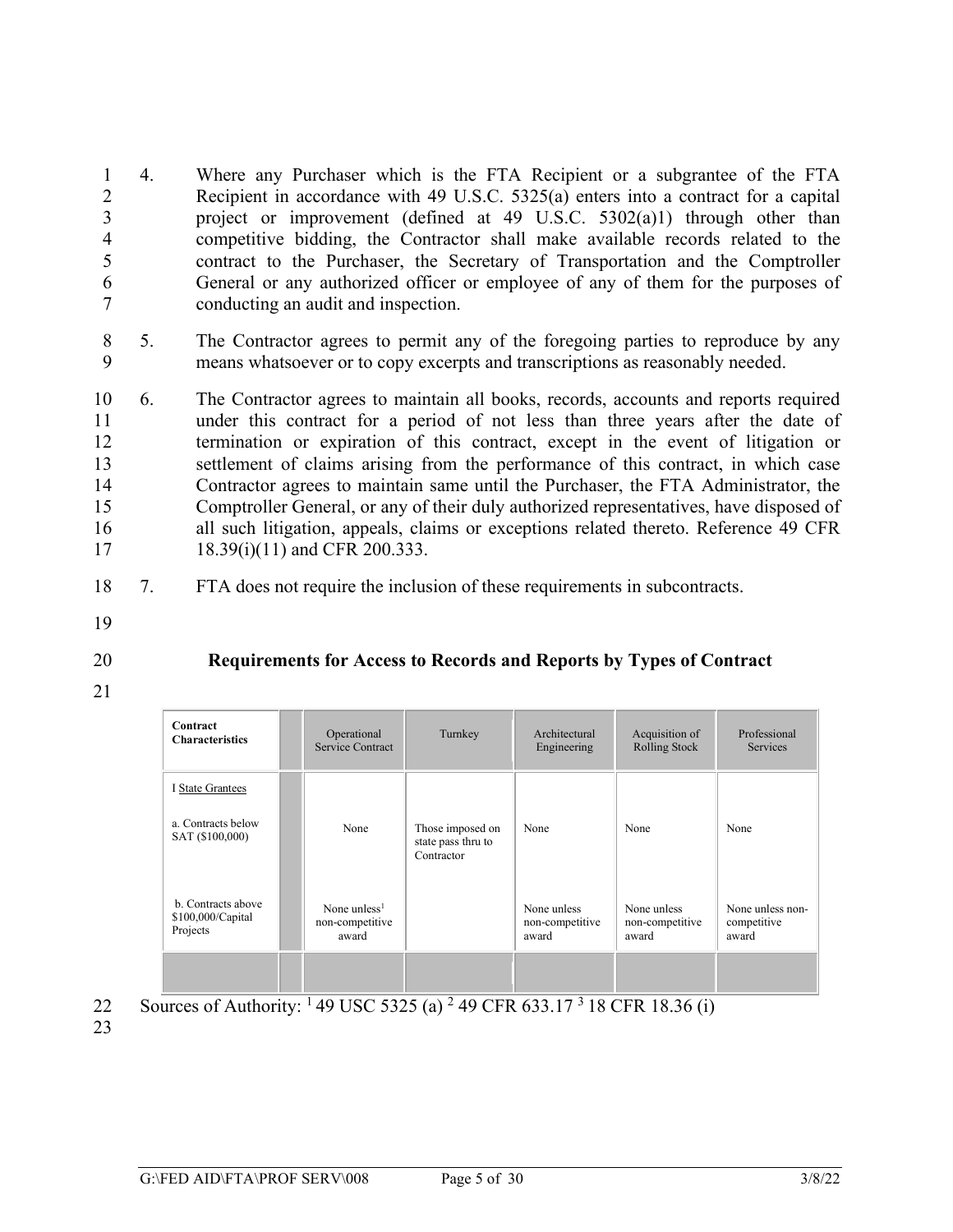<span id="page-7-0"></span>

| 1                                      | V.                                                                                                                                                                                                                                                                                                                                                                                                                                                                                                                                                                                                                        |
|----------------------------------------|---------------------------------------------------------------------------------------------------------------------------------------------------------------------------------------------------------------------------------------------------------------------------------------------------------------------------------------------------------------------------------------------------------------------------------------------------------------------------------------------------------------------------------------------------------------------------------------------------------------------------|
| $\overline{2}$                         | <b>SEISMIC SAFETY REQUIREMENTS</b>                                                                                                                                                                                                                                                                                                                                                                                                                                                                                                                                                                                        |
| 3<br>4<br>5<br>6                       | 42 U.S.C. 7701 et seq.<br><b>49 CFR Part 41</b>                                                                                                                                                                                                                                                                                                                                                                                                                                                                                                                                                                           |
| $\tau$<br>8                            | The Seismic Safety requirements apply only to contracts for the construction of new<br>buildings or additions to existing buildings.                                                                                                                                                                                                                                                                                                                                                                                                                                                                                      |
| 9<br>10                                | Micro-purchases are defined as those purchases under \$2,500. These requirements do not<br>apply to micropurchases.                                                                                                                                                                                                                                                                                                                                                                                                                                                                                                       |
| 11<br>12<br>13                         | The Seismic Safety requirements flow down from FTA recipients and subrecipients to first<br>tier contractors to assure compliance with the applicable building standards for Seismic<br>Safety, including the work performed by all subcontractors.                                                                                                                                                                                                                                                                                                                                                                       |
| 14<br>15                               | <b>Seismic Safety</b>                                                                                                                                                                                                                                                                                                                                                                                                                                                                                                                                                                                                     |
| 16<br>17<br>18<br>19<br>20<br>21<br>22 | The Contractor agrees that any new building or addition to an existing building will be<br>designed and constructed in accordance with the standards for Seismic Safety required in<br>Department of Transportation Seismic Safety Regulations 49 CFR Part 41 and will certify to<br>compliance to the extent required by the regulation. The contractor also agrees to ensure that<br>all work performed under this contract including work performed by a subcontractor is in<br>compliance with the standards required by the Seismic Safety Regulations and the<br>certification of compliance issued on the project. |
| 23                                     |                                                                                                                                                                                                                                                                                                                                                                                                                                                                                                                                                                                                                           |
| 24                                     | VI.                                                                                                                                                                                                                                                                                                                                                                                                                                                                                                                                                                                                                       |
| 25                                     | <b>ENERGY CONSERVATION REQUIREMENTS</b>                                                                                                                                                                                                                                                                                                                                                                                                                                                                                                                                                                                   |
| 26<br>27<br>28<br>29                   | 42 U.S.C. 6321 et seq.<br><b>49 CFR Part 18</b>                                                                                                                                                                                                                                                                                                                                                                                                                                                                                                                                                                           |
| 30                                     | The Energy Conservation requirements are applicable to all contracts.                                                                                                                                                                                                                                                                                                                                                                                                                                                                                                                                                     |
| 31<br>32                               | The Energy Conservation requirements extend to all Third-Party contractors and their<br>contracts at every tier and subrecipients and their subagreements at every tier.                                                                                                                                                                                                                                                                                                                                                                                                                                                  |
| 33                                     |                                                                                                                                                                                                                                                                                                                                                                                                                                                                                                                                                                                                                           |
| 34                                     | <b>Energy Conservation</b>                                                                                                                                                                                                                                                                                                                                                                                                                                                                                                                                                                                                |
| 35<br>36                               | The Contractor agrees to comply with mandatory standards and policies relating to energy<br>efficiency which are contained in the state energy conservation plan issued in compliance                                                                                                                                                                                                                                                                                                                                                                                                                                     |

<span id="page-7-1"></span>37 with the Energy Policy and Conservation Act.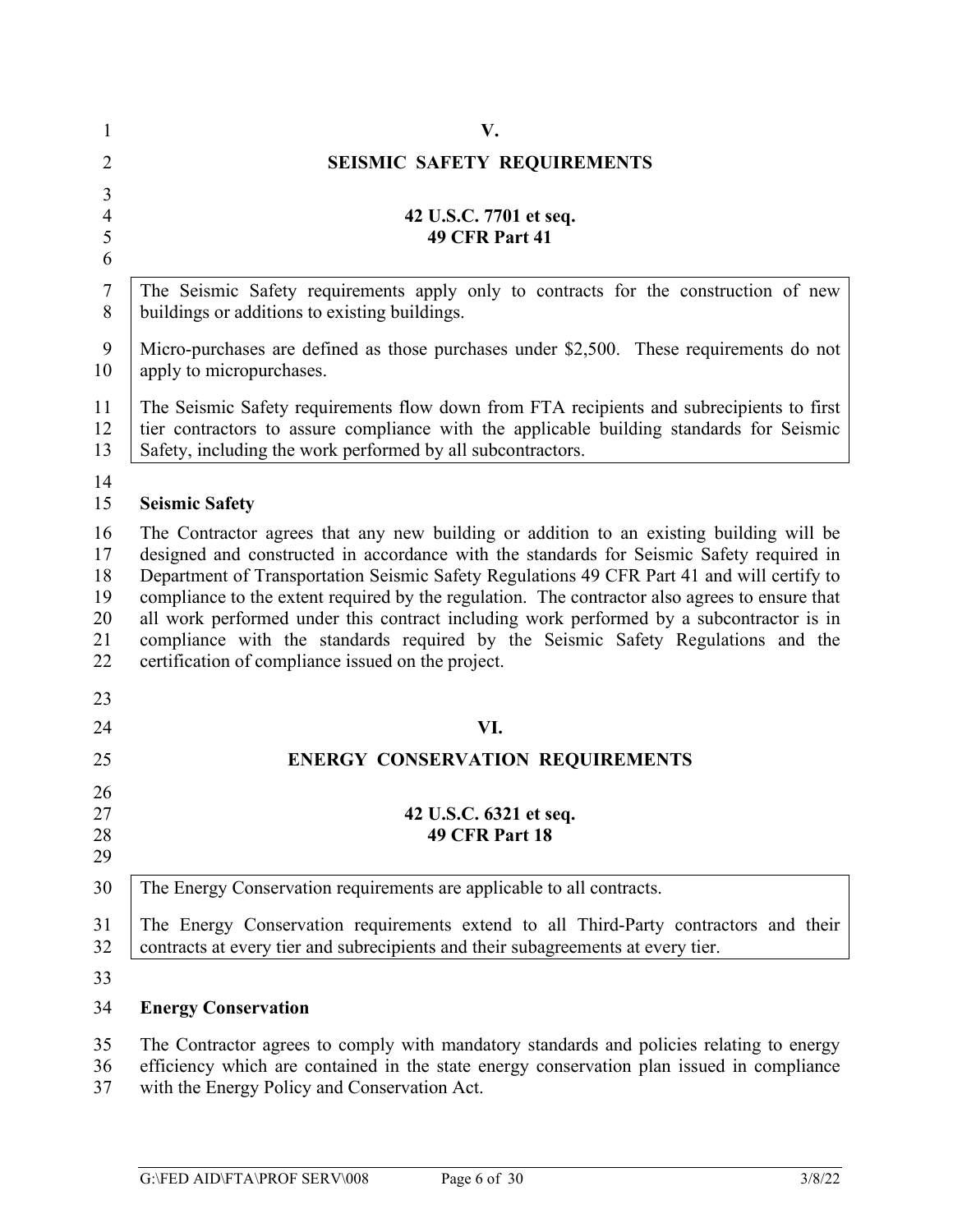<span id="page-8-1"></span><span id="page-8-0"></span>

| 1                                | VII.                                                                                                                                                                                                                                                                                                                                                                                                                                |  |  |  |  |  |  |
|----------------------------------|-------------------------------------------------------------------------------------------------------------------------------------------------------------------------------------------------------------------------------------------------------------------------------------------------------------------------------------------------------------------------------------------------------------------------------------|--|--|--|--|--|--|
| 2                                | <b>CLEAN WATER REQUIREMENTS</b>                                                                                                                                                                                                                                                                                                                                                                                                     |  |  |  |  |  |  |
| 3                                | 33 U.S.C. 1251 - 1387                                                                                                                                                                                                                                                                                                                                                                                                               |  |  |  |  |  |  |
| $\overline{4}$                   |                                                                                                                                                                                                                                                                                                                                                                                                                                     |  |  |  |  |  |  |
| 5<br>6                           | The Clean Water requirements apply to each contract and subcontract which exceeds<br>\$150,000.                                                                                                                                                                                                                                                                                                                                     |  |  |  |  |  |  |
| $\tau$                           | The Clean Water requirements flow down to FTA recipients and subrecipients at every tier.                                                                                                                                                                                                                                                                                                                                           |  |  |  |  |  |  |
| $8\phantom{1}$<br>9              | <b>Clean Water</b>                                                                                                                                                                                                                                                                                                                                                                                                                  |  |  |  |  |  |  |
| 10<br>11<br>12<br>13<br>14       | 1.<br>The Contractor agrees to comply with all applicable standards, orders or regulations<br>issued pursuant to the Federal Water Pollution Control Act, as amended, 33 U.S.C.<br>1251 et seq. The Contractor agrees to report each violation to the State and<br>understands and agrees that the State will, in turn, report each violation as required to<br>assure notification to FTA and the appropriate EPA Regional Office. |  |  |  |  |  |  |
| 15<br>16<br>17                   | 2.<br>The Contractor also agrees to include these requirements in each subcontract<br>exceeding \$150,000 financed in whole or in part with Federal assistance provided by<br>FTA.                                                                                                                                                                                                                                                  |  |  |  |  |  |  |
| 18<br>19<br>20<br>21<br>22<br>23 | VIII.<br><b>CLEAN AIR</b><br>42 U.S.C. 7401 et seq.                                                                                                                                                                                                                                                                                                                                                                                 |  |  |  |  |  |  |
| 24<br>25                         | 40 CFR 15.61<br><b>49 CFR Part 18</b>                                                                                                                                                                                                                                                                                                                                                                                               |  |  |  |  |  |  |
| 26                               |                                                                                                                                                                                                                                                                                                                                                                                                                                     |  |  |  |  |  |  |
| 27<br>28                         | The Clean Air requirements apply to all contracts exceeding \$150,000, including indefinite<br>quantities where the amount is expected to exceed \$150,000 in any year.                                                                                                                                                                                                                                                             |  |  |  |  |  |  |
| 29                               | The Clean Air requirements flow down to all subcontracts which exceed \$150,000.                                                                                                                                                                                                                                                                                                                                                    |  |  |  |  |  |  |
| 30<br>31                         | <b>Clean Air</b>                                                                                                                                                                                                                                                                                                                                                                                                                    |  |  |  |  |  |  |
| 32<br>33<br>34<br>35<br>36       | 1.<br>The Contractor agrees to comply with all applicable standards, orders or regulations<br>issued pursuant to the Clean Air Act, as amended, 42 U.S.C. §§ 7401 et seq. The<br>Contractor agrees to report each violation to the State and understands and agrees that<br>the State will, in turn, report each violation as required to assure notification to FTA<br>and the appropriate EPA Regional Office.                    |  |  |  |  |  |  |
| 37<br>38<br>39                   | 2.<br>The Contractor also agrees to include these requirements in each subcontract<br>exceeding \$150,000 financed in whole or in part with Federal assistance provided by<br>FTA.                                                                                                                                                                                                                                                  |  |  |  |  |  |  |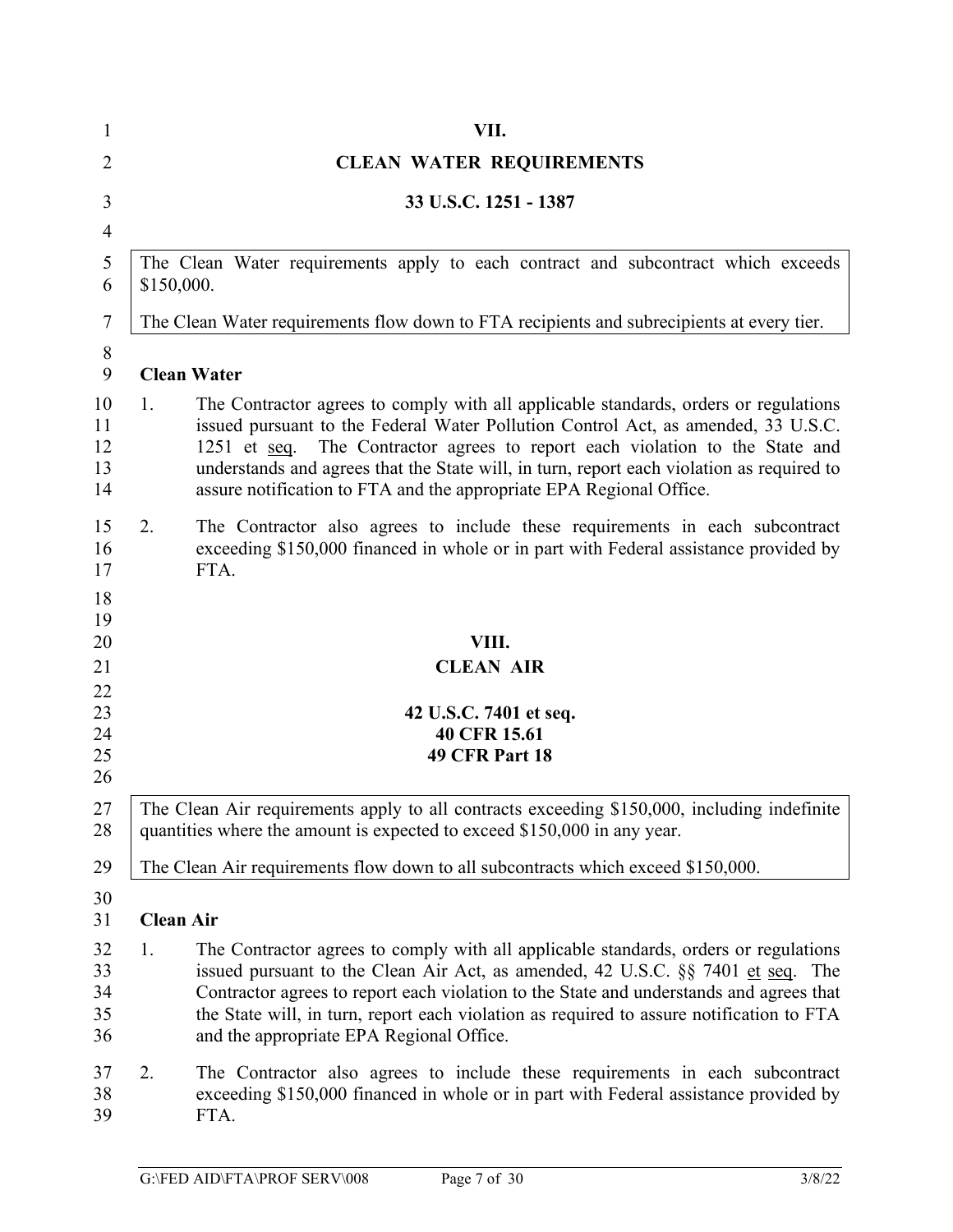<span id="page-9-0"></span>

|                | IX.                                                                                                                                                                                                                                                                              |
|----------------|----------------------------------------------------------------------------------------------------------------------------------------------------------------------------------------------------------------------------------------------------------------------------------|
|                | <b>FEDERAL CHANGES</b>                                                                                                                                                                                                                                                           |
|                | <b>49 CFR Part 18</b>                                                                                                                                                                                                                                                            |
| 6<br>8         | The Federal Changes requirement applies to all contracts.<br>The Federal Changes requirement flows down appropriately to each applicable changed<br>requirement.                                                                                                                 |
| 9              |                                                                                                                                                                                                                                                                                  |
| 10             | <b>Federal Changes</b>                                                                                                                                                                                                                                                           |
| 11<br>12<br>13 | The Contractor shall at all times comply with all applicable FTA regulations, policies,<br>procedures and directives, including without limitation those listed directly or by reference in<br>the current Master Agreement between the State and FTA, as they may be amended or |

14 promulgated from time to time during the term of this contract. Contractor's failure to so

15 comply shall constitute a material breach of this contract.

<span id="page-9-1"></span>

| 16                                     | X.                                                                                                                                                                                                                                                                                                                                                                                                                                                                                                                                                         |  |  |
|----------------------------------------|------------------------------------------------------------------------------------------------------------------------------------------------------------------------------------------------------------------------------------------------------------------------------------------------------------------------------------------------------------------------------------------------------------------------------------------------------------------------------------------------------------------------------------------------------------|--|--|
| 17                                     | NO GOVERNMENT OBLIGATION TO THIRD PARTIES                                                                                                                                                                                                                                                                                                                                                                                                                                                                                                                  |  |  |
| 18                                     |                                                                                                                                                                                                                                                                                                                                                                                                                                                                                                                                                            |  |  |
| 19                                     | Applicable to all contracts.                                                                                                                                                                                                                                                                                                                                                                                                                                                                                                                               |  |  |
| 20<br>21<br>22<br>23                   | Not required by statute or regulation for either primary Contractors or subcontractors, this<br>concept should flow down to all levels to clarify, to all parties to the contract, that the Federal<br>Government does not have contractual liability to third parties, absent specific written<br>consent.                                                                                                                                                                                                                                                |  |  |
| 24                                     |                                                                                                                                                                                                                                                                                                                                                                                                                                                                                                                                                            |  |  |
| 25                                     | <b>No Obligation by the Federal Government</b>                                                                                                                                                                                                                                                                                                                                                                                                                                                                                                             |  |  |
| 26<br>27<br>28<br>29<br>30<br>31<br>32 | 1.<br>The State and the Contractor acknowledge and agree that, notwithstanding any<br>concurrence by the Federal Government in or approval of the solicitation or award of<br>the underlying contract, absent the express written consent by the Federal<br>Government, the Federal Government is not a party to this contract and shall not be<br>subject to any obligations or liabilities to the State, Contractor, or any other party<br>(whether or not a party to that contract) pertaining to any matter resulting from the<br>underlying contract. |  |  |
| 33<br>34<br>35<br>36<br>37             | 2.<br>The Contractor agrees to include the above clause in each subcontract financed in<br>whole or in part with Federal assistance provided by FTA. It is further agreed that the<br>clause shall not be modified, except to identify the subcontractor who will be subject<br>to its provisions.                                                                                                                                                                                                                                                         |  |  |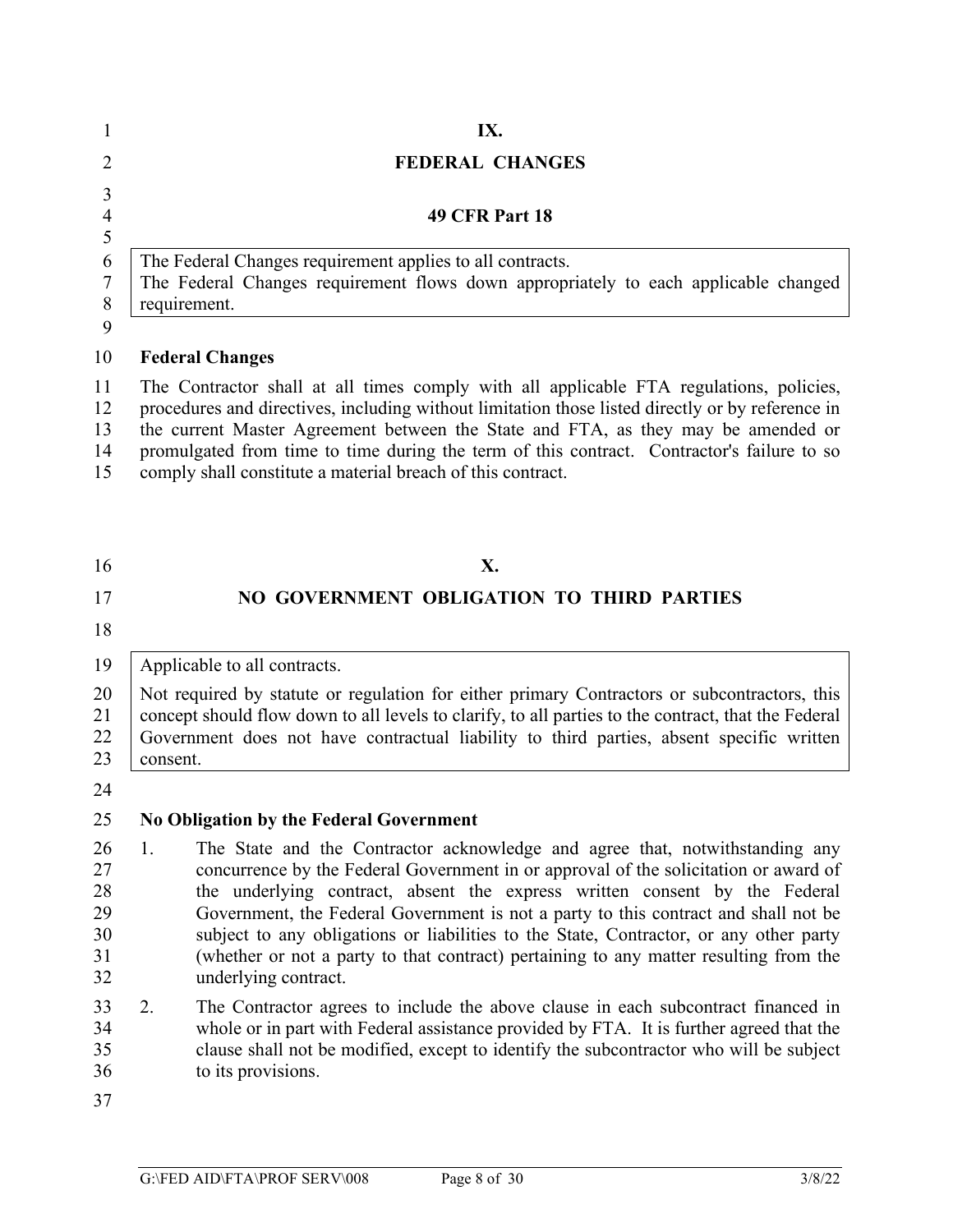<span id="page-10-0"></span>

| $\mathbf{1}$                                                         |                                                                                  | XI.                                                                                                                                                                                                                                                                                                                                                                                                                                                                                                                                                                                                                                                                                                                                                                                                                                                                                                                                                                                                                               |  |  |  |  |
|----------------------------------------------------------------------|----------------------------------------------------------------------------------|-----------------------------------------------------------------------------------------------------------------------------------------------------------------------------------------------------------------------------------------------------------------------------------------------------------------------------------------------------------------------------------------------------------------------------------------------------------------------------------------------------------------------------------------------------------------------------------------------------------------------------------------------------------------------------------------------------------------------------------------------------------------------------------------------------------------------------------------------------------------------------------------------------------------------------------------------------------------------------------------------------------------------------------|--|--|--|--|
| $\overline{2}$                                                       | PROGRAM FRAUD AND FALSE OR FRAUDULENT STATEMENTS                                 |                                                                                                                                                                                                                                                                                                                                                                                                                                                                                                                                                                                                                                                                                                                                                                                                                                                                                                                                                                                                                                   |  |  |  |  |
| 3                                                                    | <b>AND RELATED ACTS</b>                                                          |                                                                                                                                                                                                                                                                                                                                                                                                                                                                                                                                                                                                                                                                                                                                                                                                                                                                                                                                                                                                                                   |  |  |  |  |
| $\overline{4}$<br>5<br>6<br>$\overline{7}$<br>$\,8\,$                | 31 U.S.C. 3801 et seq.<br>49 CFR Part 31, 18 U.S.C. 1001<br>49 U.S.C. 5323(l)(1) |                                                                                                                                                                                                                                                                                                                                                                                                                                                                                                                                                                                                                                                                                                                                                                                                                                                                                                                                                                                                                                   |  |  |  |  |
| 9<br>10<br>11                                                        |                                                                                  | These requirements are applicable to all contracts.<br>These requirements flow down to Contractors and subcontractors who make, present, or<br>submit covered claims and statements.                                                                                                                                                                                                                                                                                                                                                                                                                                                                                                                                                                                                                                                                                                                                                                                                                                              |  |  |  |  |
| 12                                                                   |                                                                                  |                                                                                                                                                                                                                                                                                                                                                                                                                                                                                                                                                                                                                                                                                                                                                                                                                                                                                                                                                                                                                                   |  |  |  |  |
| 13                                                                   |                                                                                  | <b>Program Fraud and False or Fraudulent Statements or Related Acts</b>                                                                                                                                                                                                                                                                                                                                                                                                                                                                                                                                                                                                                                                                                                                                                                                                                                                                                                                                                           |  |  |  |  |
| 14<br>15<br>16<br>17<br>18<br>19<br>20<br>21<br>22<br>23<br>24<br>25 | 1.                                                                               | The Contractor acknowledges that the provisions of the Program Fraud Civil<br>Remedies Act of 1986, as amended, 31 U.S.C. § 3801 et seq. and U.S. DOT<br>regulations, "Program Fraud Civil Remedies," 49 C.F.R. Part 31, apply to its actions<br>pertaining to this Project. Upon execution of the underlying contract, the Contractor<br>certifies or affirms the truthfulness and accuracy of any statement it has made, it<br>makes, it may make, or causes to be made, pertaining to the underlying contract or the<br>FTA assisted project for which this contract work is being performed. In addition to<br>other penalties that may be applicable, the Contractor further acknowledges that if it<br>makes, or causes to be made, a false, fictitious, or fraudulent claim, statement,<br>submission, or certification, the Federal Government reserves the right to impose the<br>penalties of the Program Fraud Civil Remedies Act of 1986 on the Contractor to the<br>extent the Federal Government deems appropriate. |  |  |  |  |
| 26<br>27<br>28<br>29<br>30<br>31<br>32                               | 2.                                                                               | The Contractor also acknowledges that if it makes, or causes to be made, a false,<br>fictitious, or fraudulent claim, statement, submission, or certification to the Federal<br>Government under a contract connected with a project that is financed in whole or in<br>part with Federal assistance originally awarded by FTA under the authority of 49<br>U.S.C. $\S$ chapter 53, the Government reserves the right to impose the penalties of 18<br>U.S.C. $\S$ 1001 and 49 U.S.C. $\S$ 5323(1) on the Contractor, to the extent the Federal<br>Government deems appropriate.                                                                                                                                                                                                                                                                                                                                                                                                                                                  |  |  |  |  |
| 33<br>34<br>35<br>36<br>37                                           | 3.                                                                               | The Contractor agrees to include the above two clauses in each subcontract financed<br>in whole or in part with Federal assistance provided by FTA. It is further agreed that<br>the clauses shall not be modified, except to identify the subcontractor who will be<br>subject to the provisions.                                                                                                                                                                                                                                                                                                                                                                                                                                                                                                                                                                                                                                                                                                                                |  |  |  |  |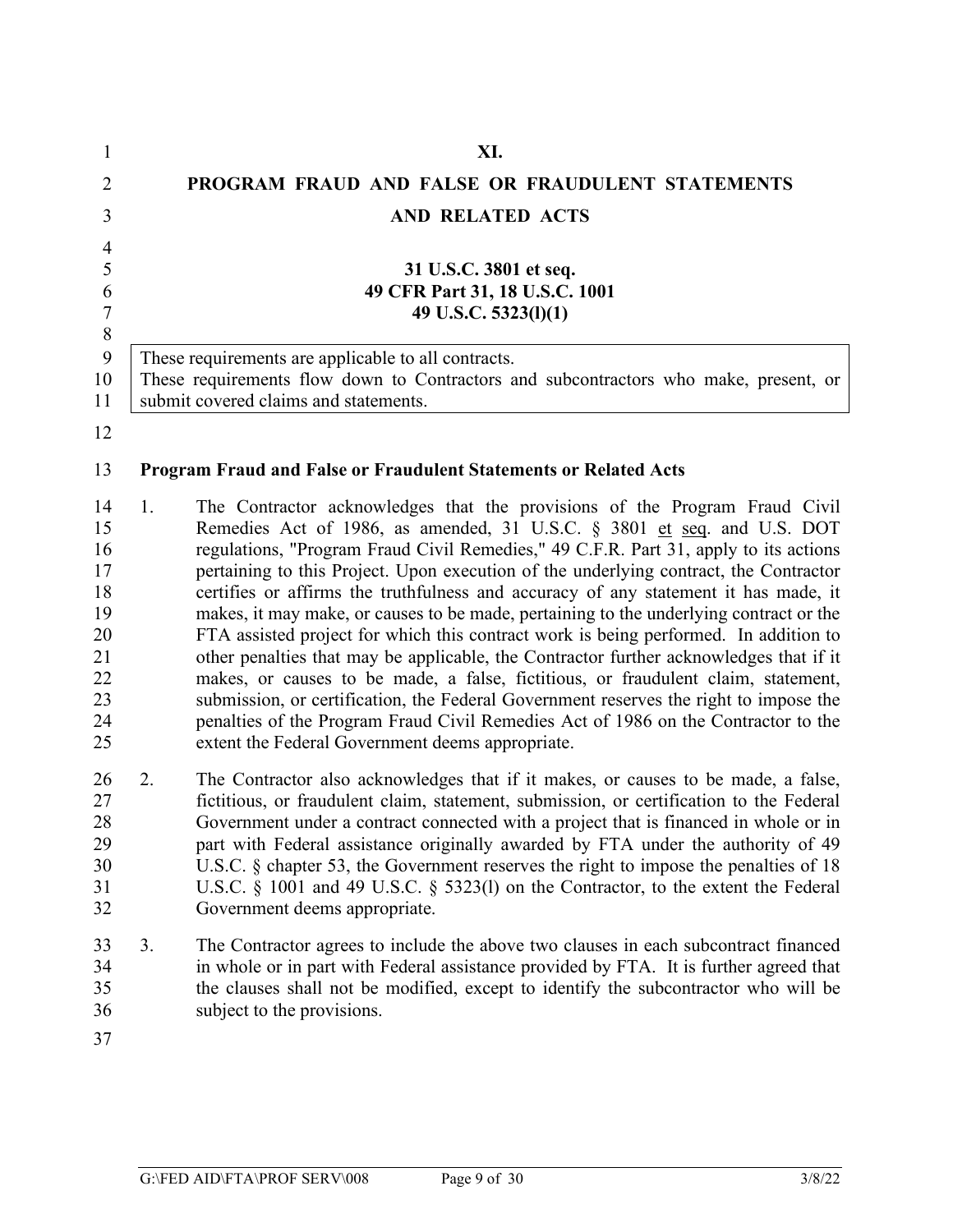<span id="page-11-0"></span>

| $\mathbf{1}$   | XII.                                                                                 |                      |                                                                                                             |  |  |  |
|----------------|--------------------------------------------------------------------------------------|----------------------|-------------------------------------------------------------------------------------------------------------|--|--|--|
| $\overline{2}$ | <b>CIVIL RIGHTS</b>                                                                  |                      |                                                                                                             |  |  |  |
| 3              |                                                                                      |                      |                                                                                                             |  |  |  |
| $\overline{4}$ | 29 U.S.C. § 621 et seq., 42 U.S.C. § 2000                                            |                      |                                                                                                             |  |  |  |
| 5              |                                                                                      |                      | 42 U.S.C. § 6102, 42 U.S.C. § 12101, 42 U.S.C. § 12112                                                      |  |  |  |
| 6              |                                                                                      |                      | 42 U.S.C. § 12132, 49 U.S.C. § 5332                                                                         |  |  |  |
| $\sqrt{ }$     |                                                                                      |                      | 29 C.F.R. Part 1625 et seq., 41 C.F.R. Parts 60 et seq.                                                     |  |  |  |
| 8              |                                                                                      |                      | 49 C.F.R. Part 25 et seq.,                                                                                  |  |  |  |
| 9              |                                                                                      |                      |                                                                                                             |  |  |  |
| 10             |                                                                                      |                      | The Civil Rights Requirements apply to all contracts.                                                       |  |  |  |
| 11             |                                                                                      |                      | The Civil Rights requirements flow down to all Third-Party Contractors and subcontractors                   |  |  |  |
| 12             | at every tier.                                                                       |                      |                                                                                                             |  |  |  |
| 13             |                                                                                      |                      | This provision is a restatement of the FTA Master Agreement (2/7/2022), Section 12.                         |  |  |  |
| 14             |                                                                                      |                      |                                                                                                             |  |  |  |
| 15             | (a)                                                                                  |                      | <b>Civil Rights Requirements</b> . The Recipient agrees that it must comply with                            |  |  |  |
| 16             |                                                                                      |                      | applicable federal civil rights laws, regulations, and requirements, and follow                             |  |  |  |
| 17             |                                                                                      |                      | applicable federal guidance, except as the Federal Government determines otherwise                          |  |  |  |
| 18             |                                                                                      |                      | in writing. Therefore, unless a Recipient or a federal program, including the Indian                        |  |  |  |
| 19             | Tribe Recipient or the Tribal Transit Program, is specifically exempted from a civil |                      |                                                                                                             |  |  |  |
| 20             |                                                                                      |                      | rights statute, FTA requires compliance with each civil rights statute, including                           |  |  |  |
| 21             |                                                                                      |                      | compliance with equity in service requirements.                                                             |  |  |  |
| 22             |                                                                                      |                      |                                                                                                             |  |  |  |
| 23             | (b)                                                                                  |                      | <b>Nondiscrimination in Federal Public Transportation Programs.</b> The Recipient                           |  |  |  |
| 24             |                                                                                      |                      | agrees to, and assures that it and each Third Party Participant will:                                       |  |  |  |
| 25             |                                                                                      |                      |                                                                                                             |  |  |  |
| 26             |                                                                                      |                      | (1) Prohibit discrimination based on race, color, religion, national origin, sex                            |  |  |  |
| 27             |                                                                                      |                      | (including sexual orientation and gender identity), disability, or age.                                     |  |  |  |
| 28             |                                                                                      |                      |                                                                                                             |  |  |  |
| 29             |                                                                                      | Prohibit the:<br>(2) |                                                                                                             |  |  |  |
| 30             |                                                                                      |                      |                                                                                                             |  |  |  |
| 31             |                                                                                      | (i)                  | Exclusion from participation in employment or a business opportunity for                                    |  |  |  |
| 32             |                                                                                      |                      | reasons identified in 49 U.S.C. § 5332;                                                                     |  |  |  |
| 33             |                                                                                      |                      |                                                                                                             |  |  |  |
| 34<br>35       |                                                                                      | (ii)                 | Denial of program benefits in employment or a business opportunity<br>identified in 49 U.S.C. $\S$ 5332; or |  |  |  |
| 36             |                                                                                      | (iii)                | Discrimination identified in 49 U.S.C. § 5332, including                                                    |  |  |  |
| 37             |                                                                                      |                      | discrimination in employment or a business opportunity identified in                                        |  |  |  |
| 38             |                                                                                      |                      | 49 U.S.C. § 5332.                                                                                           |  |  |  |
| 39             |                                                                                      | $(3)$ Follow:        |                                                                                                             |  |  |  |
| 40             |                                                                                      |                      |                                                                                                             |  |  |  |
| 41             |                                                                                      | (i)                  | The most recent edition of FTA Circular 4702.1, "Title VI                                                   |  |  |  |
| 42             |                                                                                      |                      | Requirements and Guidelines for Federal Transit Administration                                              |  |  |  |
| 43             |                                                                                      |                      | Recipients." to the extent consistent with applicable federal laws,                                         |  |  |  |
| 44             |                                                                                      |                      | regulations, requirements, and guidance; but                                                                |  |  |  |
|                |                                                                                      |                      |                                                                                                             |  |  |  |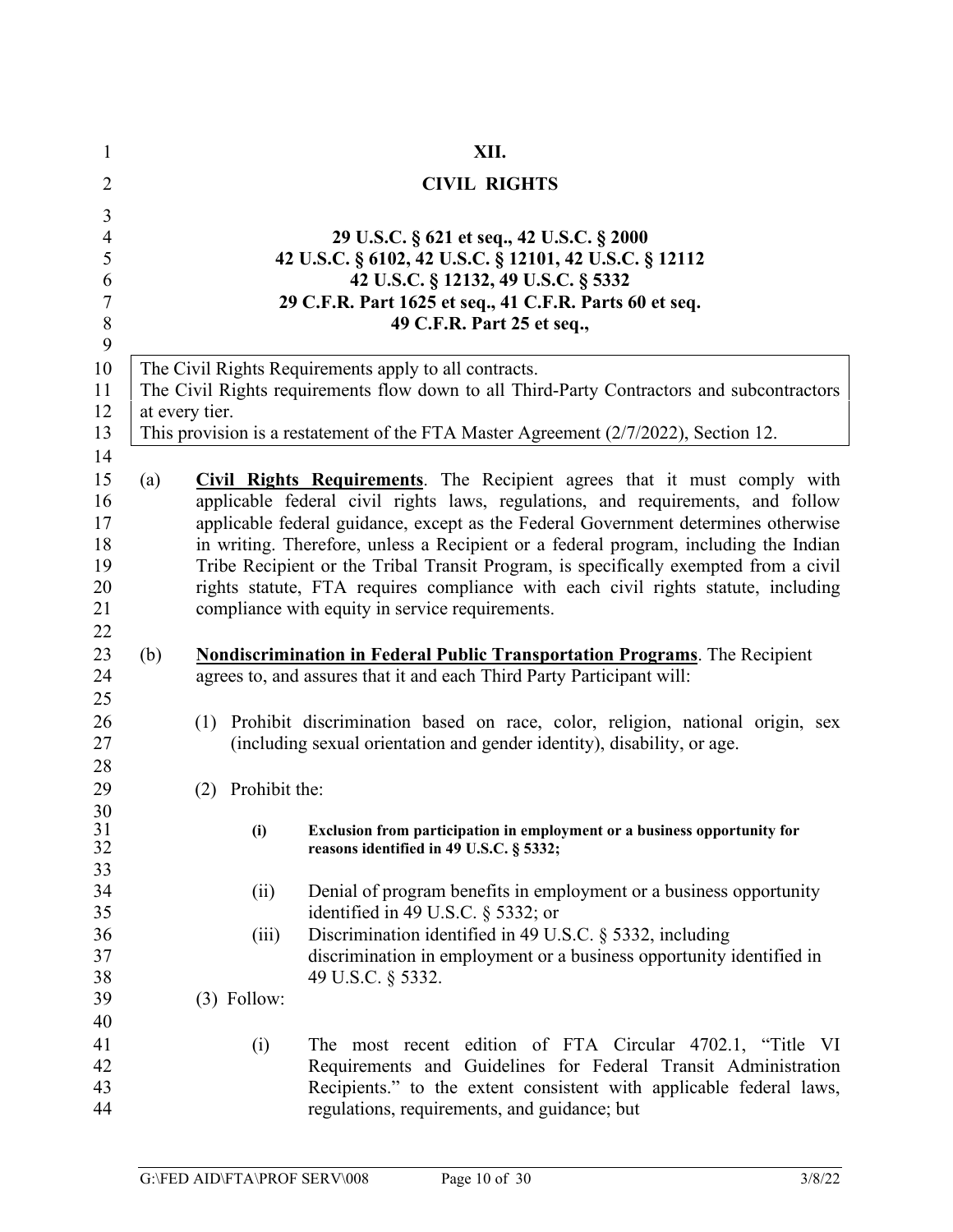| $\mathbf{1}$   |     |     |               |                                                                                           |
|----------------|-----|-----|---------------|-------------------------------------------------------------------------------------------|
| $\overline{2}$ |     |     | (ii)          | FTA does not require an Indian tribe to comply with FTA program                           |
| $\overline{3}$ |     |     |               | specific guidelines for Title VI when administering its underlying                        |
| $\overline{4}$ |     |     |               | agreement supported with federal assistance under the Tribal Transit                      |
| $\sqrt{5}$     |     |     |               | Program                                                                                   |
| $\sqrt{6}$     |     |     |               |                                                                                           |
| $\sqrt{ }$     | (c) |     |               | <b>Nondiscrimination – Title VI of the Civil Rights Act.</b> The Recipient agrees to, and |
| 8              |     |     |               | assures that each Third Party Participant will:                                           |
| 9              |     |     |               |                                                                                           |
| 10             |     | (1) |               | Prohibit discrimination based on race, color, or national origin,                         |
| 11             |     |     |               |                                                                                           |
| 12             |     | (2) | Comply with:  |                                                                                           |
| 13             |     |     |               |                                                                                           |
| 14             |     |     | (i)           | Title VI of the Civil Rights Act of 1964, as amended, 42 U.S.C. $\S$                      |
| 15             |     |     |               | $2000d$ , et seq.;                                                                        |
| 16             |     |     |               |                                                                                           |
| 17             |     |     | (ii)          | U.S. DOT regulations, "Nondiscrimination in Federally-Assisted                            |
| 18             |     |     |               | Programs of the Department of Transportation – Effectuation of Title                      |
| 19             |     |     |               | VI of the Civil Rights Act of 1964," 49 CFR Part 21; and                                  |
| 20             |     |     |               |                                                                                           |
| 21             |     |     | (iii)         | Federal transit law, specifically 49 U.S.C. § 5332; and                                   |
| 22             |     |     |               |                                                                                           |
| 23             |     |     | $(3)$ Follow: |                                                                                           |
| 24             |     |     |               |                                                                                           |
| 25             |     |     | (i)           | The most recent edition of FTA Circular 4702.1, "Title VI                                 |
| 26             |     |     |               | Requirements and Guidelines for Federal Transit Administration                            |
| 27             |     |     |               | Recipients," to the extent consistent with applicable federal laws,                       |
| 28             |     |     |               | regulations, requirements, and guidance;                                                  |
| 29             |     |     |               |                                                                                           |
| 30             |     |     | (ii)          | U.S. DOJ, "Guidelines for the enforcement of Title VI, Civil Rights                       |
| 31             |     |     |               | Act of 1964," 28 C.F.R. § 50.3; and                                                       |
| 32             |     |     |               |                                                                                           |
| 33             |     |     | (iii)         | All other applicable federal guidance that may be issued.                                 |
| 34             |     |     |               |                                                                                           |
| 35             |     |     |               |                                                                                           |
| 36             | (d) |     |               | <b>Equal Employment Opportunity.</b>                                                      |
| 37             |     |     |               |                                                                                           |
| 38             |     |     |               | (1) <i>Federal Requirements and Guidance</i> . The Recipient agrees to, and assures that  |
| 39             |     |     |               | each Third Party Participant will, prohibit discrimination based on race, color,          |
| 40             |     |     |               | religion, sex, sexual orientation, gender identity, or national origin, and:              |
| 41             |     |     |               |                                                                                           |
| 42             |     |     | (i)           | Comply with Title VII of the Civil Rights Act of 1964, as amended, 42                     |
| 43             |     |     |               | U.S.C. § 2000e, et seq.;                                                                  |
| 44             |     |     |               |                                                                                           |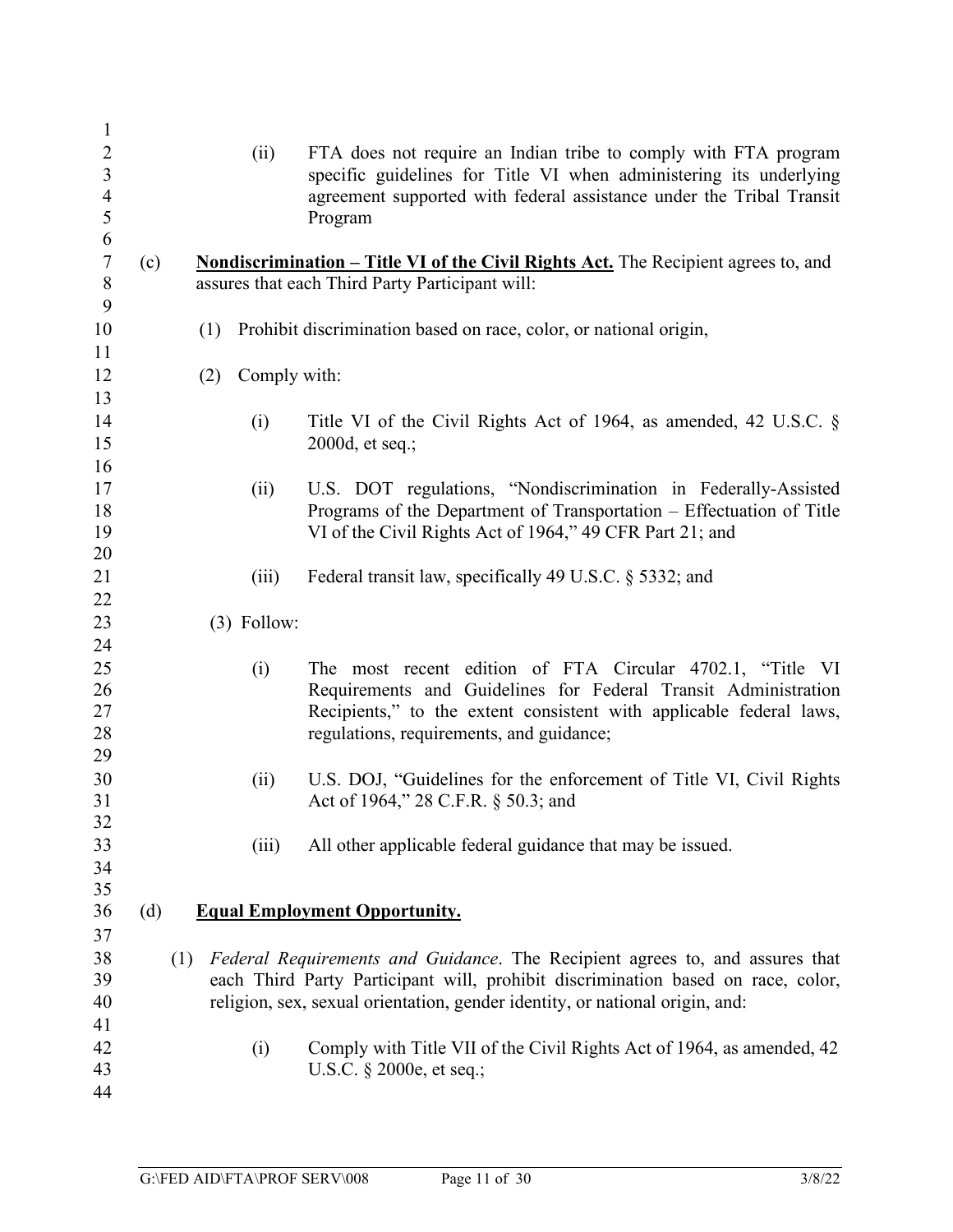| 1<br>$\sqrt{2}$  |     | (ii)    | Comply with Title I of the Americans with Disabilities Act of 1990, as<br>amended, 42 U.S.C. §§ 12101, et seq.; |
|------------------|-----|---------|-----------------------------------------------------------------------------------------------------------------|
| $\mathfrak{Z}$   |     |         |                                                                                                                 |
| $\overline{4}$   |     | (iii)   | Facilitate compliance with Executive Order No. 11246, "Equal                                                    |
| 5                |     |         | Employment Opportunity" September 24, 1965 (42 U.S.C. § 2000e                                                   |
| 6                |     |         | note), as amended by any later Executive Order that amends or                                                   |
| $\boldsymbol{7}$ |     |         | supersedes it in part and is applicable to federal assistance programs;                                         |
| $\,8\,$          |     |         |                                                                                                                 |
| 9                |     | (iv)    | Comply with federal transit law, specifically 49 U.S.C. § 5332, as                                              |
| 10               |     |         | provided in section 12 of this Master Agreement;                                                                |
| 11               |     |         |                                                                                                                 |
| 12               |     | (v)     | FTA Circular 4704.1 "Equal Employment Opportunity (EEO)                                                         |
| 13               |     |         | Requirements and Guidelines for Federal Transit Administration                                                  |
| 14               |     |         | Recipients;" and                                                                                                |
| 15               |     |         |                                                                                                                 |
| 16               |     | $(v_i)$ | Follow other federal guidance pertaining to EEO laws, regulations,                                              |
| 17               |     |         | and requirements.                                                                                               |
| 18               |     |         |                                                                                                                 |
| 19               | (2) |         | Specifics. The Recipient agrees to, and assures that each Third Party Participant                               |
| 20               |     | will:   |                                                                                                                 |
| 21               |     |         |                                                                                                                 |
| 22               |     |         | Affirmative Action. If required to do so by U.S. DOT regulations (49                                            |
| 23               |     | (i)     | CFR Part 21) or U.S. Department of Labor regulations (41 C.F.R.                                                 |
| 24               |     |         | chapter 60), take affirmative action that includes, but is not limited to:                                      |
|                  |     |         |                                                                                                                 |
| 25               |     |         |                                                                                                                 |
| 26               |     |         | Recruitment advertising, recruitment, and employment;<br>(A)                                                    |
| 27               |     |         |                                                                                                                 |
| 28               |     |         | Rates of pay and other forms of compensation;<br>(B)                                                            |
| 29               |     |         |                                                                                                                 |
| 30               |     |         | Selection for training, including apprenticeship, and upgrading;<br>(C)                                         |
| 31               |     |         | and                                                                                                             |
| 32               |     |         |                                                                                                                 |
| 33               |     |         | (D) Transfers, demotions, layoffs, and terminations; but                                                        |
| 34               |     |         |                                                                                                                 |
| 35               |     | (ii)    | <i>Indian Tribe.</i> Recognize that Title VII of the Civil Rights Act of 1964,                                  |
| 36               |     |         | amended, exempts Indian Tribes under the definition of<br>as                                                    |
| 37               |     |         | "Employer;" and                                                                                                 |
| 38               | (3) |         | Equal Employment Opportunity Requirements for Construction Activities.                                          |
| 39               |     |         | Comply, when undertaking "construction" as recognized by the U.S. Department                                    |
| 40               |     |         | of Labor (U.S. DOL), with:                                                                                      |
| 41               |     |         |                                                                                                                 |
| 42               |     | (i)     | U.S. DOL regulations, "Office of Federal Contract Compliance                                                    |
| 43               |     |         | Programs, Equal Employment Opportunity, Department of Labor," 41                                                |
| 44               |     |         | C.F.R. chapter 60; and                                                                                          |
| 45               |     |         |                                                                                                                 |
|                  |     |         |                                                                                                                 |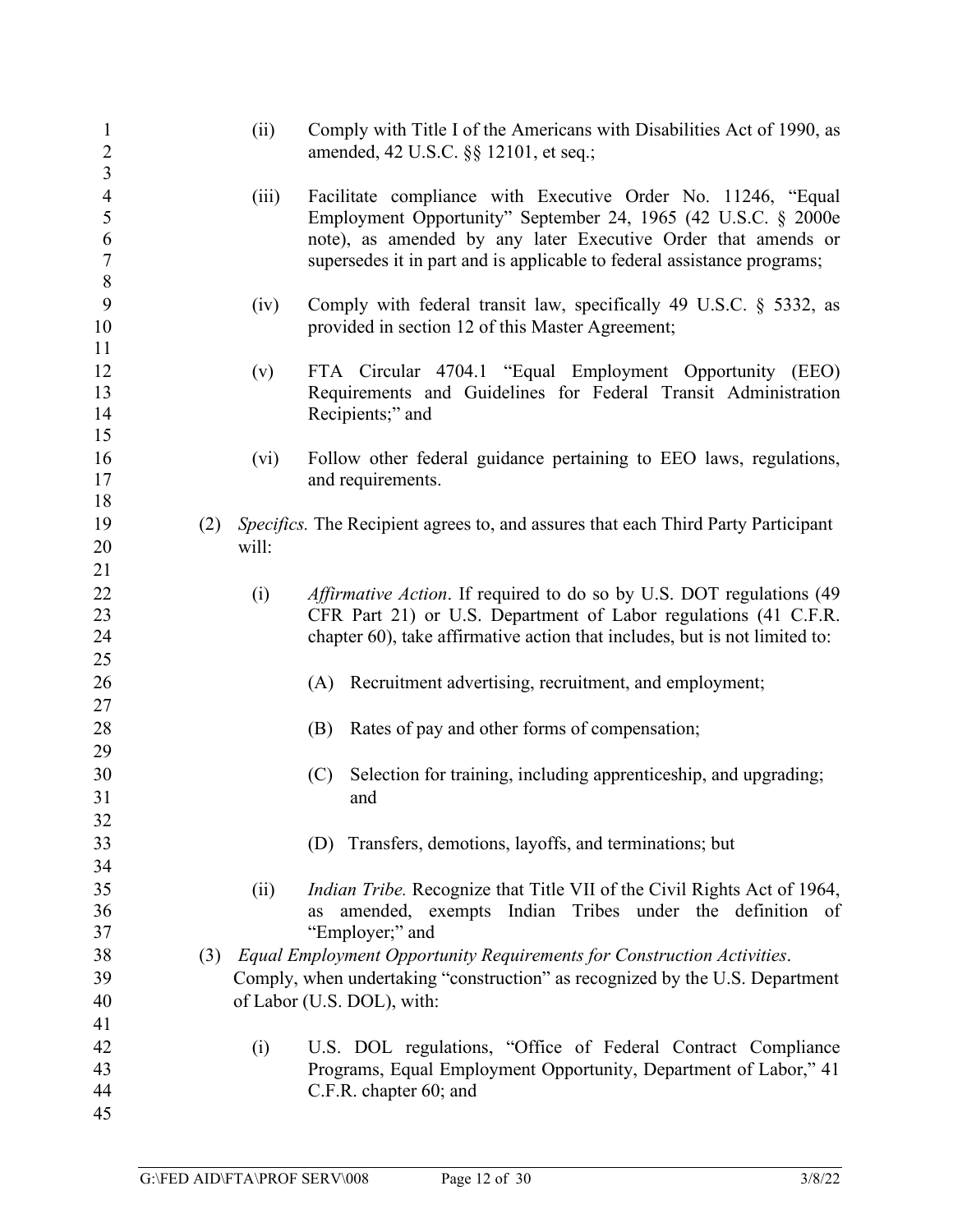1 (ii) Executive Order No. 11246, "Equal Employment Opportunity in 2 Federal Employment," September 24, 1965, 42 U.S.C. § 2000e note 3 (30 Fed. Reg. 12319, 12935), as amended by any later Executive 4 Order that amends or supersedes it, referenced in 42 U.S.C. § 2000e 5 note.  $\frac{6}{7}$ 7 (e) **Disadvantaged Business Enterprise.** To the extent authorized by applicable 8 federal laws, regulations, or requirements, the Recipient agrees to facilitate, and 9 assures that each Third Party Participant will facilitate, participation by small 10 business concerns owned and controlled by socially and economically 11 disadvantaged individuals, also referred to as "Disadvantaged Business 12 Enterprises" (DBEs), in the Underlying Agreement as follows: 13 14 (1) *Statutory and Regulatory Requirements.* The Recipient agrees to comply with: 15 16 (i) Section 11101(e) of IIJA; 17 18 (ii) U.S. DOT regulations, "Participation by Disadvantaged Business 19 Enterprises in Department of Transportation Financial Assistance 20 Programs," 49 CFR Part 26; and 21 22 (iii) Federal transit law, specifically 49 U.S.C. § 5332, as provided in 23 section 12 of this Master Agreement. 24 25 (2) *DBE Program Requirements*. A Recipient that receives planning, capital and/or 26 operating assistance and that will award prime third party contracts exceeding 27 \$250,000 in a federal fiscal year must have a DBE program that is approved by 28 FTA and meets the requirements of 49 CFR Part 26. 29 30 (3) *Special Requirements for a Transit Vehicle Manufacturer (TVM)*. The Recipient 31 agrees that: 32 33 (i) *TVM Certification.* Each TVM, as a condition of being authorized to 34 bid or propose on FTA-assisted transit vehicle procurements, must 35 certify that it has complied with the requirements of 49 CFR Part 26; 36 and 37 38 (ii) *Reporting TVM Awards*. Within 30 days of any third party contract 39 award for a transit vehicle purchase, the Recipient must submit to FTA 40 the name of the TVM contractor and the total dollar value of the third 41 party contract using the Transit Vehicle Award Reporting Form on 42 FTA's website. The Recipient must also submit additional 43 notifications if options are exercised in subsequent years to ensure that 44 the TVM is still in good standing. 45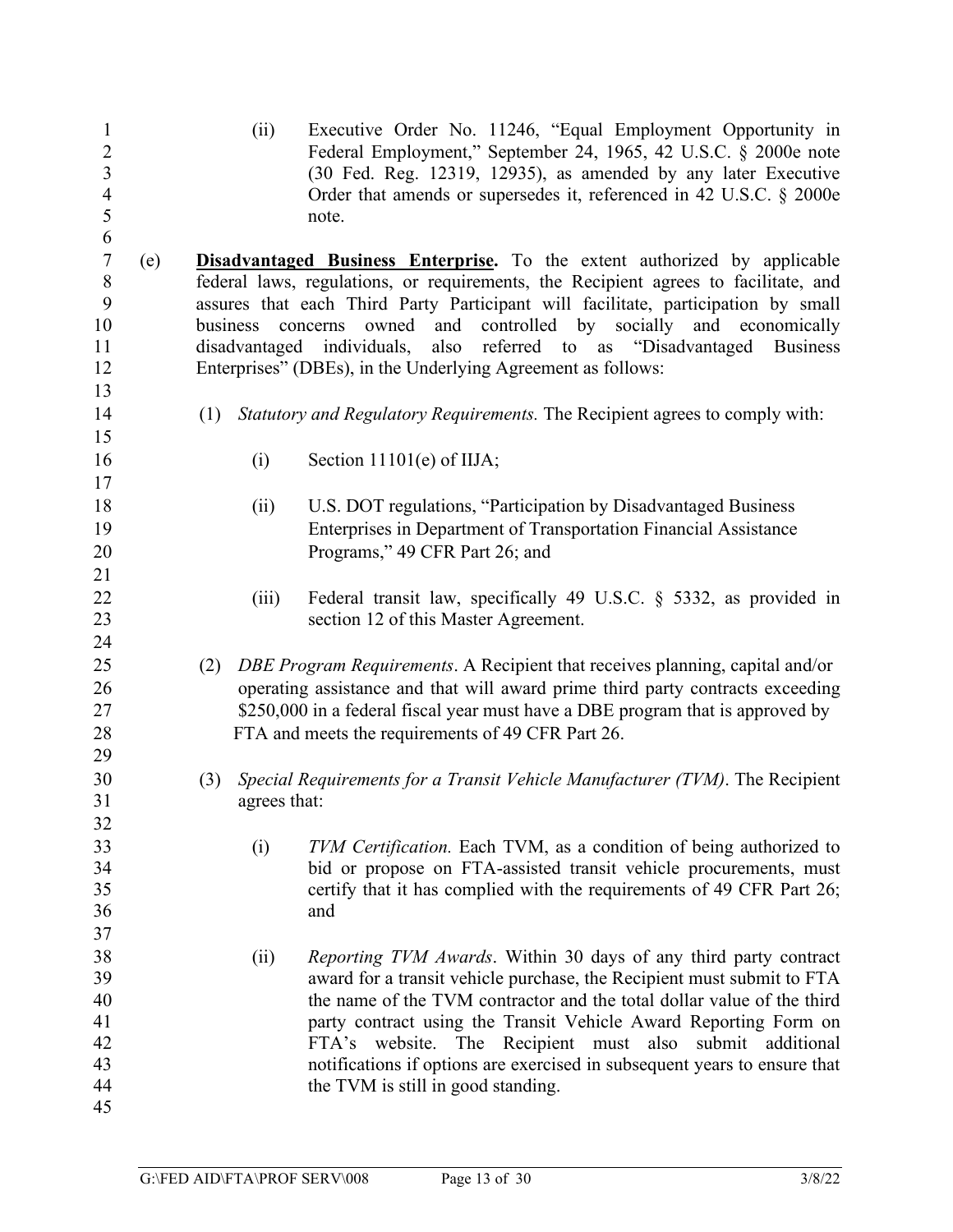| $\mathbf{1}$<br>$\overline{2}$               |      |     | (4) Assurance. As required by 49 C.F.R. $\S 26.13(a)$ :                                                                                                                                                                                                                                                                                                                                                                                                                                                    |
|----------------------------------------------|------|-----|------------------------------------------------------------------------------------------------------------------------------------------------------------------------------------------------------------------------------------------------------------------------------------------------------------------------------------------------------------------------------------------------------------------------------------------------------------------------------------------------------------|
| $\mathfrak{Z}$<br>$\overline{4}$             | (i)  |     | Recipient Assurance. The Recipient agrees and assures that:                                                                                                                                                                                                                                                                                                                                                                                                                                                |
| 5<br>6<br>$\overline{7}$<br>8<br>9           |      | (A) | It must not discriminate based on race, color, national origin, or<br>sex in the award and performance of any FTA or U.S. DOT-<br>assisted contract, or in the administration of its DBE program or<br>the requirements of 49 CFR Part 26;                                                                                                                                                                                                                                                                 |
| 10<br>11<br>12<br>13                         |      | (B) | It must take all necessary and reasonable steps under 49 CFR Part<br>26 to ensure nondiscrimination in the award and administration of<br>U.S. DOT-assisted contracts;                                                                                                                                                                                                                                                                                                                                     |
| 14<br>15<br>16<br>17                         |      | (C) | Its DBE program, as required under 49 CFR Part 26 and as<br>approved by U.S. DOT, is incorporated by reference and made<br>part of the Underlying Agreement; and                                                                                                                                                                                                                                                                                                                                           |
| 18<br>19<br>20<br>21                         |      | (D) | Implementation of its DBE program approved by U.S. DOT is a<br>legal obligation and failure to carry out its terms shall be treated as<br>a violation of this Master Agreement.                                                                                                                                                                                                                                                                                                                            |
| 22<br>23<br>24<br>25<br>26<br>27<br>28<br>29 | (ii) |     | Subrecipient/Third Party Contractor/Third Party Subcontractor<br><i>Assurance</i> . The recipient agrees and assures that it will include the<br>following assurance in each subagreement and third party contract it<br>signs with a Subrecipient or Third Party Contractor and agrees to<br>obtain the agreement of each of its Subrecipients, Third party<br>Contractors, and Third Party Subcontractors to include the following<br>assurance in every subagreement and third party contract it signs: |
| 30<br>31<br>32<br>33<br>34<br>35<br>36       |      | (A) | The Subrecipient, each Third Party Contractor, and each Third<br>Party Subcontractor must not discriminate based on race, color,<br>national origin, or sex in the award and performance of any FTA<br>or U.S. DOT-assisted subagreement, third party contract, and<br>third party subcontract, as applicable, and the administration of its<br>DBE program or the requirements of 49 CFR Part 26;                                                                                                         |
| 37<br>38<br>39<br>40<br>41<br>42             |      | (B) | The Subrecipient, each Third Party Contractor, and each Third<br>Party Subcontractor must take all necessary and reasonable steps<br>under 49 CFR Part 26 to ensure nondiscrimination in the award<br>and administration of U.S. DOT-assisted subagreements, third<br>party contracts, and third party subcontracts, as applicable;                                                                                                                                                                        |
| 43<br>44                                     |      | (C) | Failure by the Subrecipient and any of its Third Party Contractors<br>or Third Party Subcontractors to carry out the requirements of this                                                                                                                                                                                                                                                                                                                                                                  |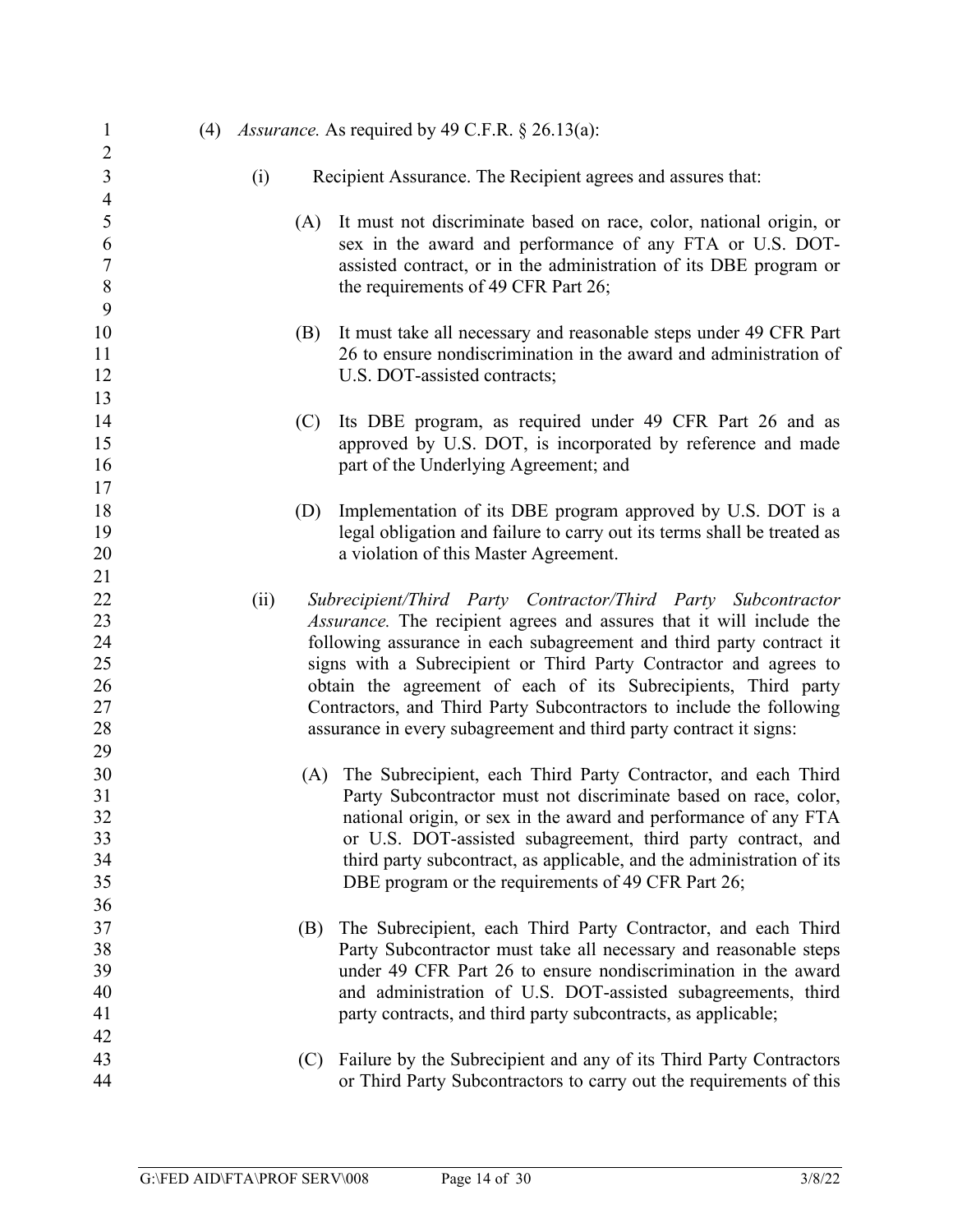| $\mathbf{1}$<br>$\sqrt{2}$<br>3                                   |     |     | subparagraph $12.e(4)(ii)$ is a material breach of this subagreement,<br>third party contract, or third party subcontract, as applicable; and                                                                                                                                                                                                                                  |
|-------------------------------------------------------------------|-----|-----|--------------------------------------------------------------------------------------------------------------------------------------------------------------------------------------------------------------------------------------------------------------------------------------------------------------------------------------------------------------------------------|
| $\overline{4}$<br>5<br>6<br>$\boldsymbol{7}$<br>$\, 8$<br>9<br>10 |     |     | (D) The following remedies, or such other remedy as the Recipient<br>deems appropriate, include, but are not limited to, withholding<br>monthly progress payments, assessing sanctions, liquidated<br>damages, and/or disqualifying the Subrecipient, Third Party<br>Contractor, or Third Party Subcontractor from future bidding as<br>non-responsible.                       |
| 11<br>12<br>13<br>14<br>15<br>16<br>17                            |     | (5) | <i>Remedies.</i> Upon notification to the Recipient of its failure to carry out its<br>approved program, FTA or U.S. DOT may impose sanctions as provided for<br>under 49 CFR Part 26, and, in appropriate cases, refer the matter for<br>enforcement under either or both 18 U.S.C. § 1001, and/or the Program Fraud<br>Civil Remedies Act of 1986, 31 U.S.C. § 3801, et seq. |
| 18<br>19<br>20                                                    | (f) |     | <b>Nondiscrimination on the Basis of Sex.</b> The Recipient agrees to comply with<br>federal prohibitions against discrimination based on sex, including:                                                                                                                                                                                                                      |
| 21<br>22<br>23                                                    |     | (1) | Title IX of the Education Amendments of 1972, as amended, 20 U.S.C. § 1681,<br>et seq.;                                                                                                                                                                                                                                                                                        |
| 24<br>25<br>26<br>27                                              |     | (2) | U.S. DOT regulations, "Nondiscrimination on the Basis of Sex in Education<br>Programs or Activities Receiving Federal Financial Assistance," 49 CFR Part<br>$25$ ; and                                                                                                                                                                                                         |
| 28<br>29                                                          |     | (3) | Federal transit law, specifically 49 U.S.C. § 5332.                                                                                                                                                                                                                                                                                                                            |
| 30<br>31<br>32                                                    | (g) |     | <b>Nondiscrimination on the Basis of Age.</b> The Recipient agrees to comply with<br>federal prohibitions against discrimination based on age, including:                                                                                                                                                                                                                      |
| 33<br>34<br>35                                                    |     | (1) | The Age Discrimination in Employment Act, 29 U.S.C. $\S$ 621 – 634, which<br>prohibits discrimination based on age;                                                                                                                                                                                                                                                            |
| 36<br>37<br>38                                                    |     | (2) | U.S. Equal Employment Opportunity Commission (U.S. EEOC) regulations,<br>"Age Discrimination in Employment Act," 29 CFR Part 1625;                                                                                                                                                                                                                                             |
| 39<br>40<br>41<br>42<br>43                                        |     | (3) | The Age Discrimination Act of 1975, as amended, 42 U.S.C. $\S$ 6101, et seq.,<br>which prohibits discrimination against individuals based on age in the<br>administration of Programs, Projects, and related activities receiving federal<br>assistance;                                                                                                                       |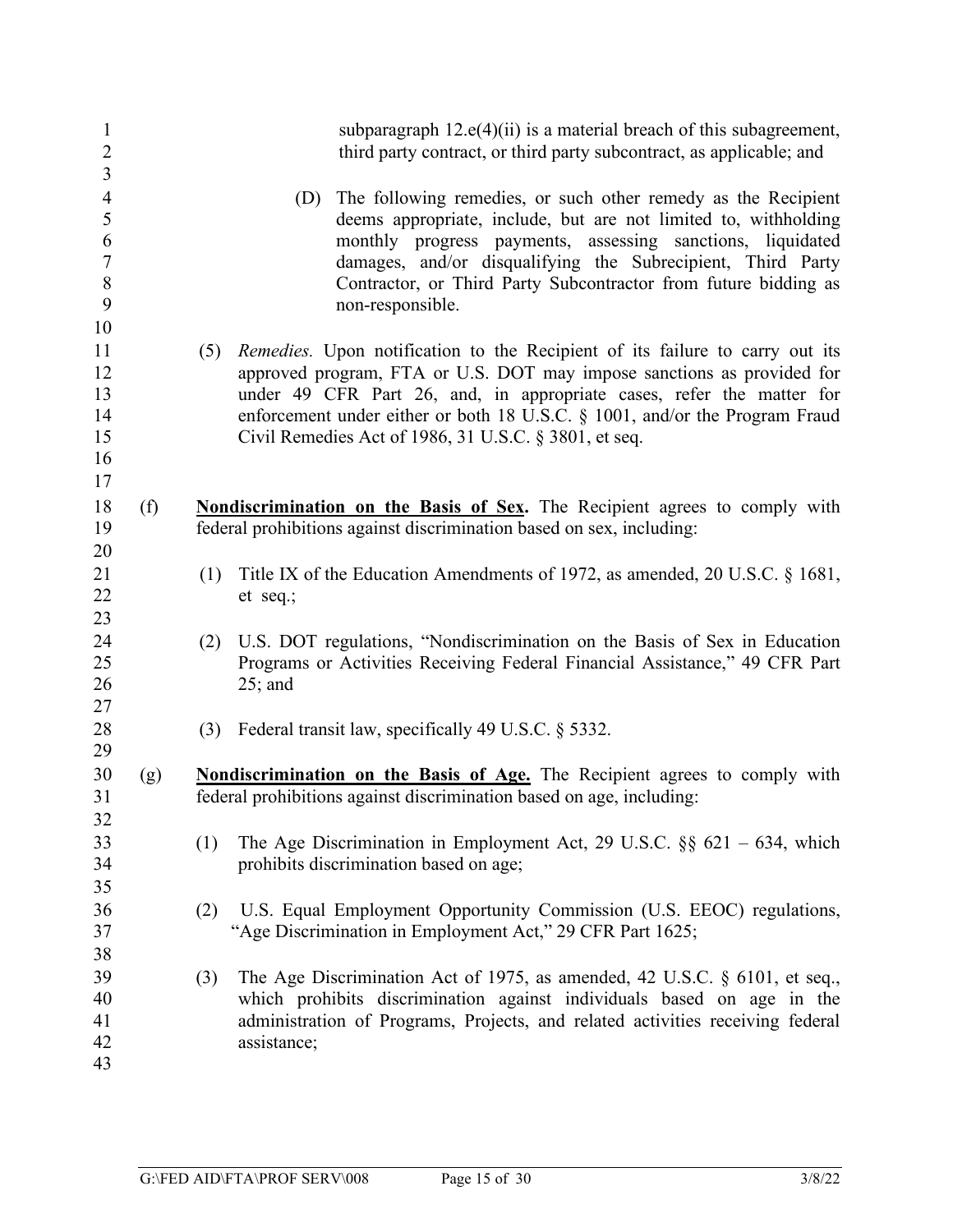| $\mathbf{1}$<br>$\overline{c}$<br>$\mathfrak{Z}$ |     | (4)   | U.S. Health and Human Services regulations, "Nondiscrimination on the Basis<br>of Age in Programs or Activities Receiving Federal Financial Assistance," 45<br>CFR Part 90; and |
|--------------------------------------------------|-----|-------|---------------------------------------------------------------------------------------------------------------------------------------------------------------------------------|
| $\overline{4}$<br>5<br>6                         |     |       | (5) Federal transit law, specifically 49 U.S.C. $\S$ 5332.                                                                                                                      |
| $\sqrt{ }$                                       |     |       |                                                                                                                                                                                 |
| $\,$ $\,$                                        | (h) |       | <b>Nondiscrimination on the Basis of Disability.</b> The Recipient agrees to comply                                                                                             |
| 9                                                |     |       | with the following federal prohibitions against discrimination based on disability:                                                                                             |
| 10                                               |     |       |                                                                                                                                                                                 |
| 11                                               |     | (1)   | Federal laws, including:                                                                                                                                                        |
| 12                                               |     |       |                                                                                                                                                                                 |
| 13                                               |     | (i)   | Section 504 of the Rehabilitation Act of 1973, as amended, 29 U.S.C. $\S$                                                                                                       |
| 14<br>15                                         |     |       | 794, which prohibits discrimination based on disability in the<br>administration of federally assisted Programs, Projects, or activities;                                       |
| 16                                               |     |       |                                                                                                                                                                                 |
| 17                                               |     | (ii)  | The Americans with Disabilities Act of 1990 (ADA), as amended, 42                                                                                                               |
| 18                                               |     |       | U.S.C. $\S$ 12101, et seq., which requires that accessible facilities and                                                                                                       |
| 19                                               |     |       | services be made available to individuals with disabilities:                                                                                                                    |
| 20                                               |     |       |                                                                                                                                                                                 |
| 21                                               |     |       | For FTA Recipients generally, Titles I, II, and III of the ADA<br>(A)                                                                                                           |
| 22                                               |     |       | apply; but                                                                                                                                                                      |
| 23                                               |     |       |                                                                                                                                                                                 |
| 24                                               |     |       | For Indian Tribes, Titles II and III of the ADA apply, but Title I of<br>(B)                                                                                                    |
| 25                                               |     |       | the ADA does not apply because it exempts Indian Tribes from the                                                                                                                |
| 26                                               |     |       | definition of "employer;"                                                                                                                                                       |
| 27<br>28                                         |     |       | The Architectural Barriers Act of 1968, as amended, 42 U.S.C. § 4151, et                                                                                                        |
| 29                                               |     | (iii) | seq., which requires that buildings and public accommodations be                                                                                                                |
| 30                                               |     |       | accessible to individuals with disabilities;                                                                                                                                    |
| 31                                               |     |       |                                                                                                                                                                                 |
| 32                                               |     | (iv)  | Federal transit law, specifically 49 U.S.C. § 5332, which now includes                                                                                                          |
| 33                                               |     |       | disability as a prohibited basis for discrimination; and                                                                                                                        |
| 34                                               |     |       |                                                                                                                                                                                 |
| 35                                               |     | (v)   | Other applicable federal laws, regulations, and requirements pertaining to                                                                                                      |
| 36                                               |     |       | access for seniors or individuals with disabilities.                                                                                                                            |
| 37                                               |     |       |                                                                                                                                                                                 |
| 38                                               |     | (2)   | Federal regulations and guidance, including:                                                                                                                                    |
| 39<br>40                                         |     |       | U.S. DOT regulations, "Transportation Services for Individuals with                                                                                                             |
| 41                                               |     | (i)   | Disabilities (ADA)," 49 CFR Part 37;                                                                                                                                            |
| 42                                               |     |       |                                                                                                                                                                                 |
| 43                                               |     | (ii)  | U.S. DOT regulations, "Nondiscrimination on the Basis of Disability in                                                                                                          |
| 44                                               |     |       | Programs and Activities Receiving or Benefiting from Federal Financial                                                                                                          |
| 45                                               |     |       | Assistance," 49 CFR Part 27;                                                                                                                                                    |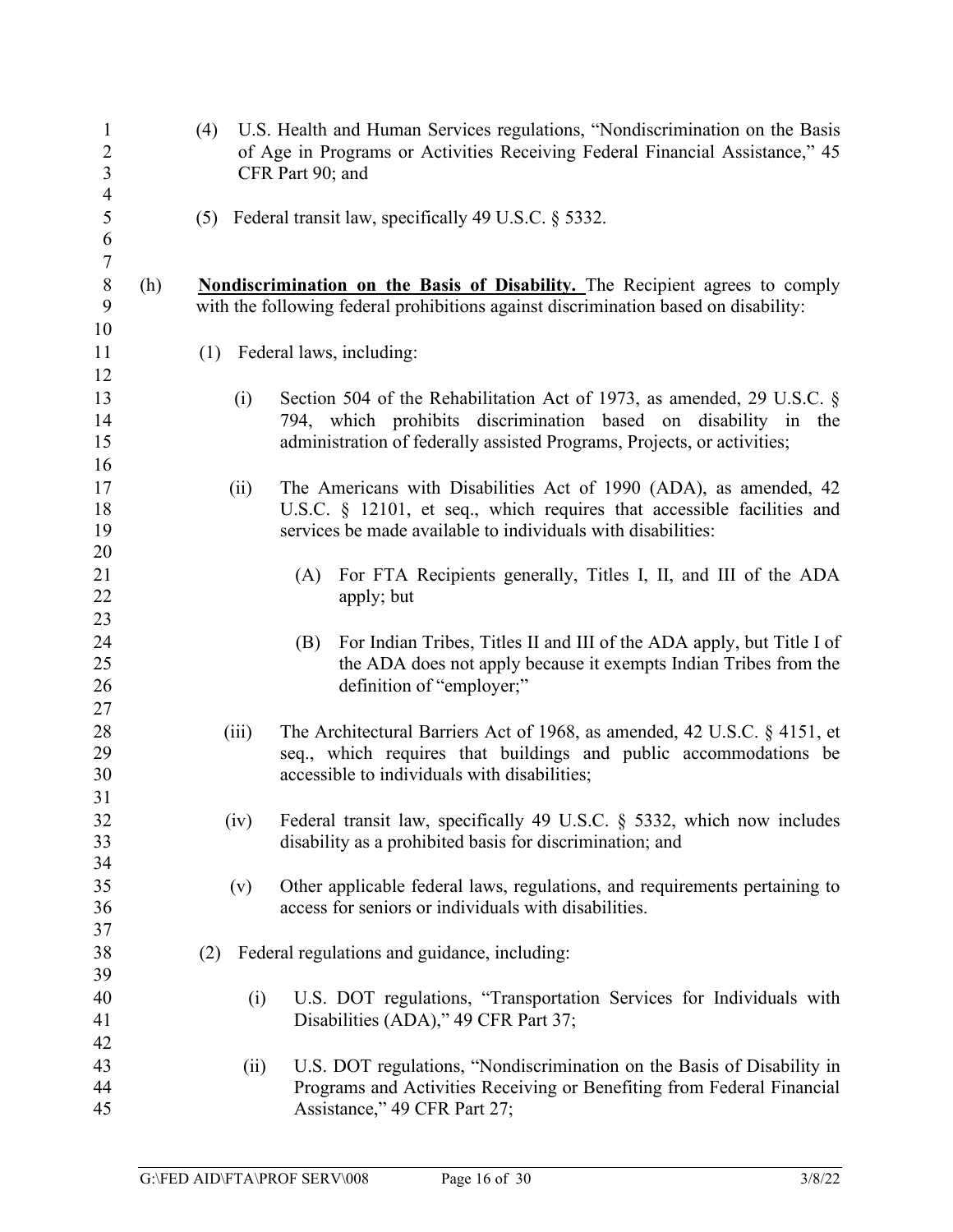| $\mathbf{1}$   |     |     |         |                                                                                        |
|----------------|-----|-----|---------|----------------------------------------------------------------------------------------|
| $\overline{2}$ |     |     | (iii)   | Joint U.S. Architectural and Transportation Barriers Compliance Board                  |
| 3              |     |     |         | (U.S. ATBCB) and U.S. DOT regulations, "Americans With Disabilities                    |
| $\overline{4}$ |     |     |         | (ADA) Accessibility Specifications for Transportation Vehicles," 49                    |
| 5              |     |     |         | CFR Part 38;                                                                           |
| 6              |     |     |         |                                                                                        |
| $\tau$         |     |     | (iv)    | U.S. DOT regulations, "Transportation for Individuals with Disabilities:               |
| $\,8\,$        |     |     |         | Passenger Vessels," 49 CFR Part 39;                                                    |
| 9              |     |     |         |                                                                                        |
| 10             |     |     | (v)     | U.S. DOJ regulations, "Nondiscrimination on the Basis of Disability in                 |
| 11             |     |     |         | State and Local Government Services," 28 CFR Part 35;                                  |
| 12             |     |     |         |                                                                                        |
| 13             |     |     | (vi)    | U.S. DOJ regulations, "Nondiscrimination on the Basis of Disability by                 |
| 14             |     |     |         | Public Accommodations and in Commercial Facilities," 28 CFR Part 36;                   |
| 15             |     |     |         |                                                                                        |
| 16             |     |     | (vii)   | U.S. EEOC, "Regulations to Implement the Equal Employment                              |
| 17             |     |     |         | Provisions of the Americans with Disabilities Act," 29 CFR Part 1630;                  |
| 18             |     |     |         |                                                                                        |
| 19             |     |     | (viii)  | Communications<br>U.S.<br>Federal<br>Commission<br>regulations,                        |
| 20             |     |     |         | "Telecommunications Relay Services and Related Customer Premises                       |
| 21             |     |     |         | Equipment for Persons with Disabilities," 47 CFR Part 64, subpart F;                   |
| 22             |     |     |         |                                                                                        |
| 23             |     |     | (ix)    | U.S. ATBCB regulations, "Electronic and Information Technology                         |
| 24             |     |     |         | Accessibility Standards," 36 CFR Part 1194;                                            |
| 25             |     |     |         |                                                                                        |
| 26             |     |     | (x)     | FTA regulations, "Transportation for Elderly and Handicapped                           |
| 27             |     |     |         | Persons," 49 CFR Part 609;                                                             |
| 28             |     |     |         |                                                                                        |
| 29             |     |     | $(x_i)$ | FTA Circular 4710.1, "Americans with Disabilities Act:                                 |
| 30             |     |     |         | Guidance;" and                                                                         |
| 31             |     |     |         |                                                                                        |
| 32             |     |     | (xii)   | Other applicable federal civil rights and nondiscrimination regulations                |
| 33             |     |     |         | and guidance.                                                                          |
| 34             |     |     |         |                                                                                        |
| 35             |     |     |         |                                                                                        |
| 36             | (i) |     |         | <b>Drug or Alcohol Abuse – Confidentiality and Other Civil Rights Protections.</b> The |
| 37             |     |     |         | Recipient agrees to comply with the confidentiality and civil rights protections of:   |
| 38             |     |     |         |                                                                                        |
| 39             |     | (1) |         | The Drug Abuse Office and Treatment Act of 1972, as amended, 21 U.S.C. $\S$            |
| 40             |     |     |         | 1101, et seq.;                                                                         |
| 41             |     |     |         |                                                                                        |
| 42             |     | (2) |         | The Comprehensive Alcohol Abuse and Alcoholism Prevention, Treatment and               |
| 43             |     |     |         | Rehabilitation Act of 1970, as amended, 42 U.S.C. § 4541, et seq.; and                 |
| 44             |     |     |         |                                                                                        |
| 45             |     | (3) |         | The Public Health Service Act, as amended, $42$ U.S.C. $\S$ $\S$ 290dd – 290dd-2.      |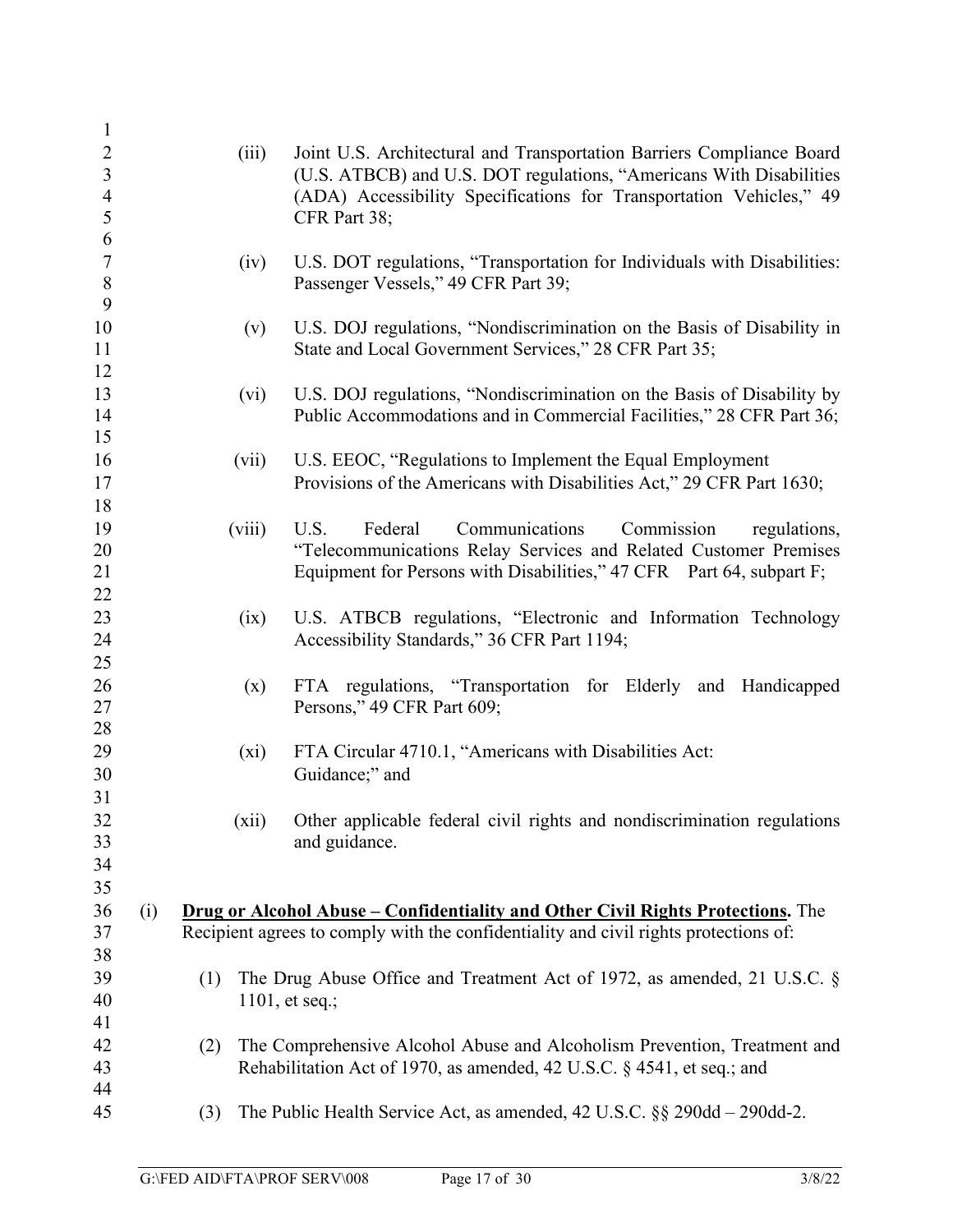| $\mathbf{1}$<br>$\overline{2}$<br>3<br>4     | (i) | <b>Access to Services for Persons with Limited English Proficiency.</b> The Recipient<br>agrees to promote accessibility of public transportation services to persons with<br>limited understanding of English by following:                                                                                                                                                                                                                                                                                                     |  |  |  |  |
|----------------------------------------------|-----|----------------------------------------------------------------------------------------------------------------------------------------------------------------------------------------------------------------------------------------------------------------------------------------------------------------------------------------------------------------------------------------------------------------------------------------------------------------------------------------------------------------------------------|--|--|--|--|
| 5<br>6<br>$\tau$<br>8                        |     | Executive Order No. 13166, "Improving Access to Services for Persons with<br>(1)<br>Limited English Proficiency," August 11, 2000, 42 U.S.C. § 2000d-1 note, (65<br>Fed. Reg. 50121); and                                                                                                                                                                                                                                                                                                                                        |  |  |  |  |
| 9<br>10<br>11<br>12<br>13                    |     | U.S. DOT Notice, "DOT Policy Guidance Concerning Recipients'<br>(2)<br>Responsibilities to Limited English Proficiency (LEP) Persons," 70 Fed. Reg.<br>74087, December 14, 2005.                                                                                                                                                                                                                                                                                                                                                 |  |  |  |  |
| 14<br>15<br>16<br>17<br>18<br>19             | (k) | <b>Other Nondiscrimination Laws, Regulations, Requirements, and Guidance.</b> The<br>Recipient agrees to comply with other applicable federal nondiscrimination laws,<br>federal<br>guidance<br>regulations,<br>and<br>requirements,<br>and<br>follow<br>prohibiting<br>discrimination.                                                                                                                                                                                                                                          |  |  |  |  |
| 20<br>21<br>22<br>23                         | (1) | <b>Remedies.</b> Remedies for failure to comply with applicable federal Civil Rights laws,<br>regulations, and requirements, and failure to follow guidance may be enforced as<br>provided in those federal laws, regulations, requirements, or guidance.                                                                                                                                                                                                                                                                        |  |  |  |  |
| 24<br>25<br>26<br>27<br>28<br>29             |     | (m) <b>Promoting Free Speech and Religious Liberty</b> . The recipient shall ensure that<br>Federal funding is expended in full accordance with the U.S. Constitution, Federal<br>Law, and statutory and public policy requirements: including, but not limited to,<br>those protecting free speech, religious liberty, public welfare, the environment, and<br>prohibiting discrimination.                                                                                                                                      |  |  |  |  |
| 30<br>31<br>32<br>33                         | (n) | <b>Equal Opportunity Clause.</b> During the performance of this contract, the contractor<br>agrees as follows:                                                                                                                                                                                                                                                                                                                                                                                                                   |  |  |  |  |
| 34<br>35<br>36<br>37<br>38<br>39<br>40<br>41 |     | (1)<br>The contractor will not discriminate against any employee or applicant for<br>employment because of race, color, religion, sex, sexual orientation, gender<br>identity, or national origin. The contractor will take affirmative action to<br>ensure that applicants are employed, and that employees are treated during<br>employment without regard to their race, color, religion, sex, sexual<br>orientation, gender identity, or national origin. Such action shall include, but<br>not be limited to the following: |  |  |  |  |
| 42<br>43<br>44<br>45                         |     | Employment, upgrading, demotion, or transfer; recruitment or<br>(a)<br>recruitment advertising; layoff or termination; rates of pay or other<br>forms of compensation; and selection for training, including<br>apprenticeship. The contractor agrees to post in conspicuous places,                                                                                                                                                                                                                                             |  |  |  |  |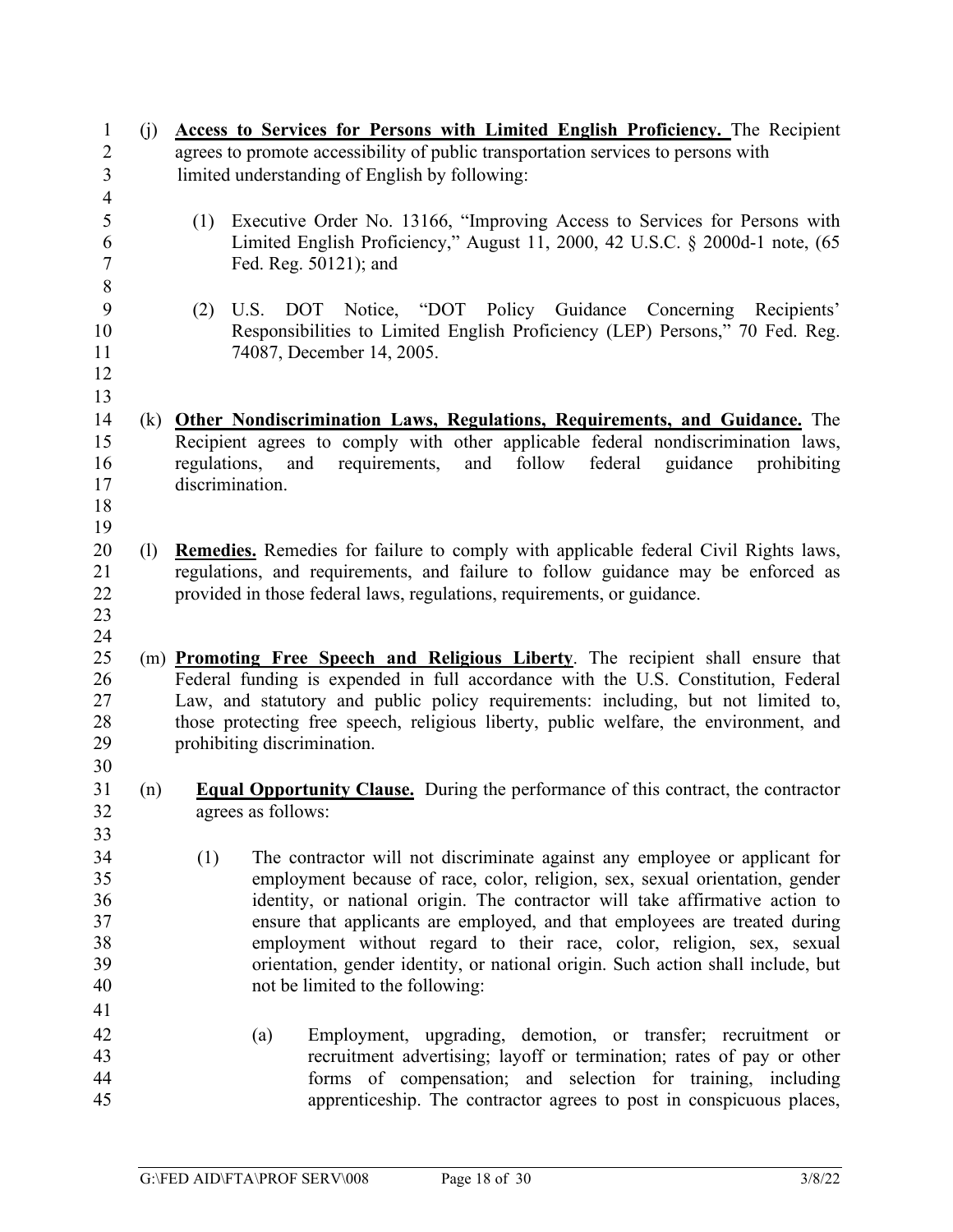| $\mathbf{1}$<br>$\overline{2}$                                            |     | available to employees and applicants for employment, notices to be<br>provided setting forth the provisions of this nondiscrimination clause.                                                                                                                                                                                                                                                                                                                                                                                                                                                                                                                                                                                                                                                                                                                                                                                                |
|---------------------------------------------------------------------------|-----|-----------------------------------------------------------------------------------------------------------------------------------------------------------------------------------------------------------------------------------------------------------------------------------------------------------------------------------------------------------------------------------------------------------------------------------------------------------------------------------------------------------------------------------------------------------------------------------------------------------------------------------------------------------------------------------------------------------------------------------------------------------------------------------------------------------------------------------------------------------------------------------------------------------------------------------------------|
| 3<br>$\overline{4}$<br>5<br>6<br>$\overline{7}$<br>8                      | (2) | The contractor will, in all solicitations or advertisements for employees placed<br>by or on behalf of the contractor, state that all qualified applicants will receive<br>consideration for employment without regard to race, color, religion, sex,<br>sexual orientation, gender identity, or national origin.                                                                                                                                                                                                                                                                                                                                                                                                                                                                                                                                                                                                                             |
| 9<br>10<br>11<br>12<br>13<br>14<br>15<br>16<br>17<br>18<br>19<br>20<br>21 | (3) | The contractor will not discharge or in any other manner discriminate against<br>any employee or applicant for employment because such employee or<br>applicant has inquired about, discussed, or disclosed the compensation of the<br>employee or applicant or another employee or applicant. This provision shall<br>not apply to instances in which an employee who has access to the<br>compensation information of other employees or applicants as a part of such<br>employee's essential job functions discloses the compensation of such other<br>employees or applicants to individuals who do not otherwise have access to<br>such information, unless such disclosure is in response to a formal complaint<br>or charge, in furtherance of an investigation, proceeding, hearing, or action,<br>including an investigation conducted by the employer, or is consistent with the<br>contractor's legal duty to furnish information. |
| 22<br>23<br>24<br>25<br>26<br>27                                          | (4) | The contractor will send to each labor union or representative of workers with<br>which he has a collective bargaining agreement or other contract or<br>understanding, a notice to be provided advising the said labor union or<br>workers' representatives of the contractor's commitments under this section<br>and shall post copies of the notice in conspicuous places available to<br>employees and applicants for employment.                                                                                                                                                                                                                                                                                                                                                                                                                                                                                                         |
| 28<br>29<br>30<br>31                                                      | (5) | The contractor will comply with all provisions of Executive Order 11246 of<br>September 24, 1965, and of the rules, regulations, and relevant orders of the<br>Secretary of Labor.                                                                                                                                                                                                                                                                                                                                                                                                                                                                                                                                                                                                                                                                                                                                                            |
| 32<br>33<br>34<br>35<br>36<br>37<br>38                                    | (6) | The contractor will furnish all information and reports required by Executive<br>Order 11246 of September 24, 1965, and by rules, regulations, and orders of<br>the Secretary of Labor, or pursuant thereto, and will permit access to his<br>books, records, and accounts by the administering agency and the Secretary of<br>Labor for purposes of investigation to ascertain compliance with such rules,<br>regulations, and orders.                                                                                                                                                                                                                                                                                                                                                                                                                                                                                                       |
| 39<br>40<br>41<br>42<br>43<br>44<br>45                                    | (7) | In the event of the contractor's noncompliance with the nondiscrimination<br>clauses of this contract or with any of the said rules, regulations, or orders,<br>this contract may be canceled, terminated, or suspended in whole or in part<br>and the contractor may be declared ineligible for further Government<br>contracts or federally assisted construction contracts in accordance with<br>procedures authorized in Executive Order 11246 of September 24, 1965, and                                                                                                                                                                                                                                                                                                                                                                                                                                                                 |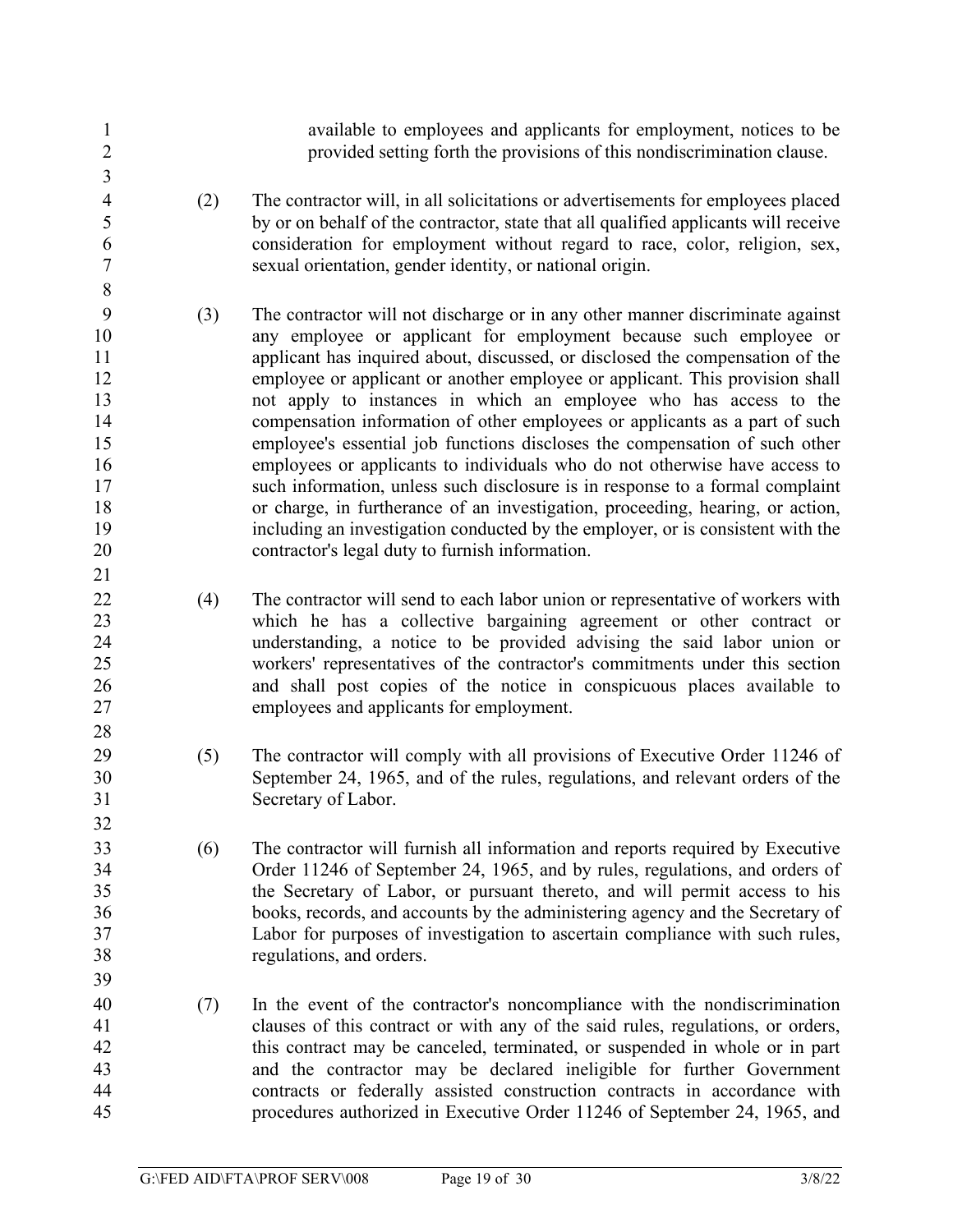such other sanctions may be imposed and remedies invoked as provided in Executive Order 11246 of September 24, 1965, or by rule, regulation, or order of the Secretary of Labor, or as otherwise provided by law.

- (8) The contractor will include the portion of the sentence immediately preceding paragraph (1) and the provisions of paragraphs (1) through (8) in every subcontract or purchase order unless exempted by rules, regulations, or orders of the Secretary of Labor issued pursuant to section 204 of Executive Order 11246 of September 24, 1965, so that such provisions will be binding upon each subcontractor or vendor. The contractor will take such action with respect to any subcontract or purchase order as the administering agency may direct as a means of enforcing such provisions, including sanctions for noncompliance:
- (a) *Provided,* however, that in the event a contractor becomes involved in, or is threatened with, litigation with a subcontractor or vendor as a result of such direction by the administering agency, the contractor may request the United States to enter into such litigation to protect the interests of the United States.
- (b) The applicant further agrees that it will be bound by the above equal opportunity clause with respect to its own employment practices when it participates in federally assisted construction work: *Provided,* That if the applicant so participating is a State or local government, the above equal opportunity clause is not applicable to any agency, instrumentality or subdivision of such government which does not participate in work on or under the contract.
- (c) The applicant agrees that it will assist and cooperate actively with the administering agency and the Secretary of Labor in obtaining the compliance of contractors and subcontractors with the equal opportunity clause and the rules, regulations, and relevant orders of the Secretary of Labor, that it will furnish the administering agency and the Secretary of Labor such information as they may require for the supervision of such compliance, and that it will otherwise assist the administering agency in the discharge of the agency's primary responsibility for securing compliance.
- (d) The applicant further agrees that it will refrain from entering into any contract or contract modification subject to Executive Order 11246 of September 24, 1965, with a contractor debarred from, or who has not demonstrated eligibility for, Government contracts and federally assisted construction contracts pursuant to the Executive Order and will carry out such sanctions and penalties for violation of the equal opportunity clause as may be imposed upon contractors and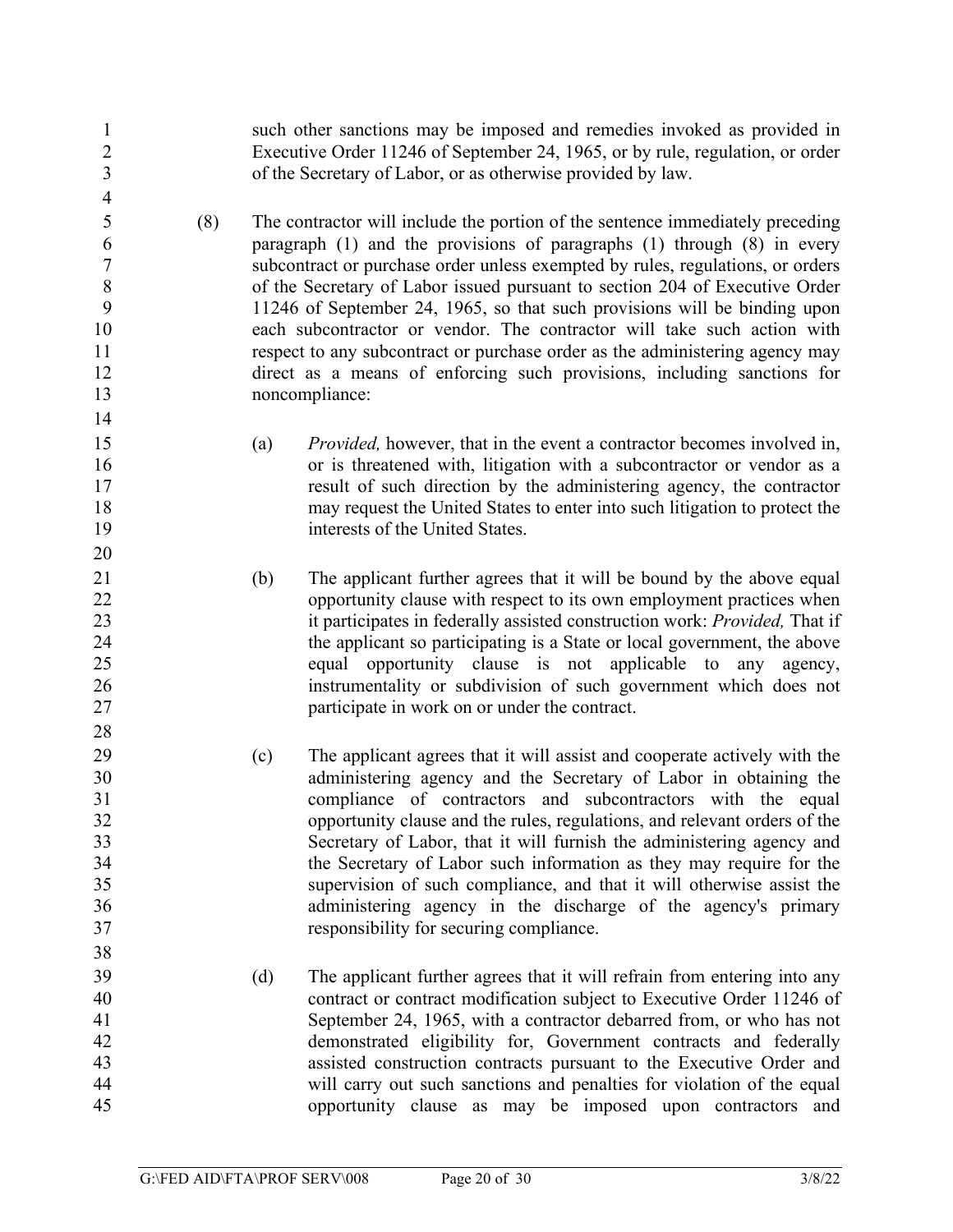| 2<br>3<br>4<br>6 |      | subcontractors by the administering agency or the Secretary of Labor<br>pursuant to Part II, Subpart D of the Executive Order. In addition, the<br>applicant agrees that if it fails or refuses to comply with these<br>undertakings, the administering agency may take any or all of the<br>following actions: Cancel, terminate, or suspend in whole or in part<br>this grant (contract, loan, insurance, guarantee); refrain from extending |
|------------------|------|------------------------------------------------------------------------------------------------------------------------------------------------------------------------------------------------------------------------------------------------------------------------------------------------------------------------------------------------------------------------------------------------------------------------------------------------|
|                  |      | any further assistance to the applicant under the program with respect                                                                                                                                                                                                                                                                                                                                                                         |
| 8                |      | to which the failure or refund occurred until satisfactory assurance of                                                                                                                                                                                                                                                                                                                                                                        |
| 9                |      | future compliance has been received from such applicant; and refer the                                                                                                                                                                                                                                                                                                                                                                         |
| 10               |      | case to the Department of Justice for appropriate legal proceedings.                                                                                                                                                                                                                                                                                                                                                                           |
| 11               |      |                                                                                                                                                                                                                                                                                                                                                                                                                                                |
| 12               | (9)  | [Reserved]                                                                                                                                                                                                                                                                                                                                                                                                                                     |
| 13               |      |                                                                                                                                                                                                                                                                                                                                                                                                                                                |
| 14               | (10) | <i>Subcontracts</i> . Each nonexempt prime contractor or subcontractor shall include                                                                                                                                                                                                                                                                                                                                                           |
| 15               |      | the equal opportunity clause in each of its nonexempt subcontracts.                                                                                                                                                                                                                                                                                                                                                                            |
| 16               |      |                                                                                                                                                                                                                                                                                                                                                                                                                                                |
| 17               |      |                                                                                                                                                                                                                                                                                                                                                                                                                                                |
| 18               |      |                                                                                                                                                                                                                                                                                                                                                                                                                                                |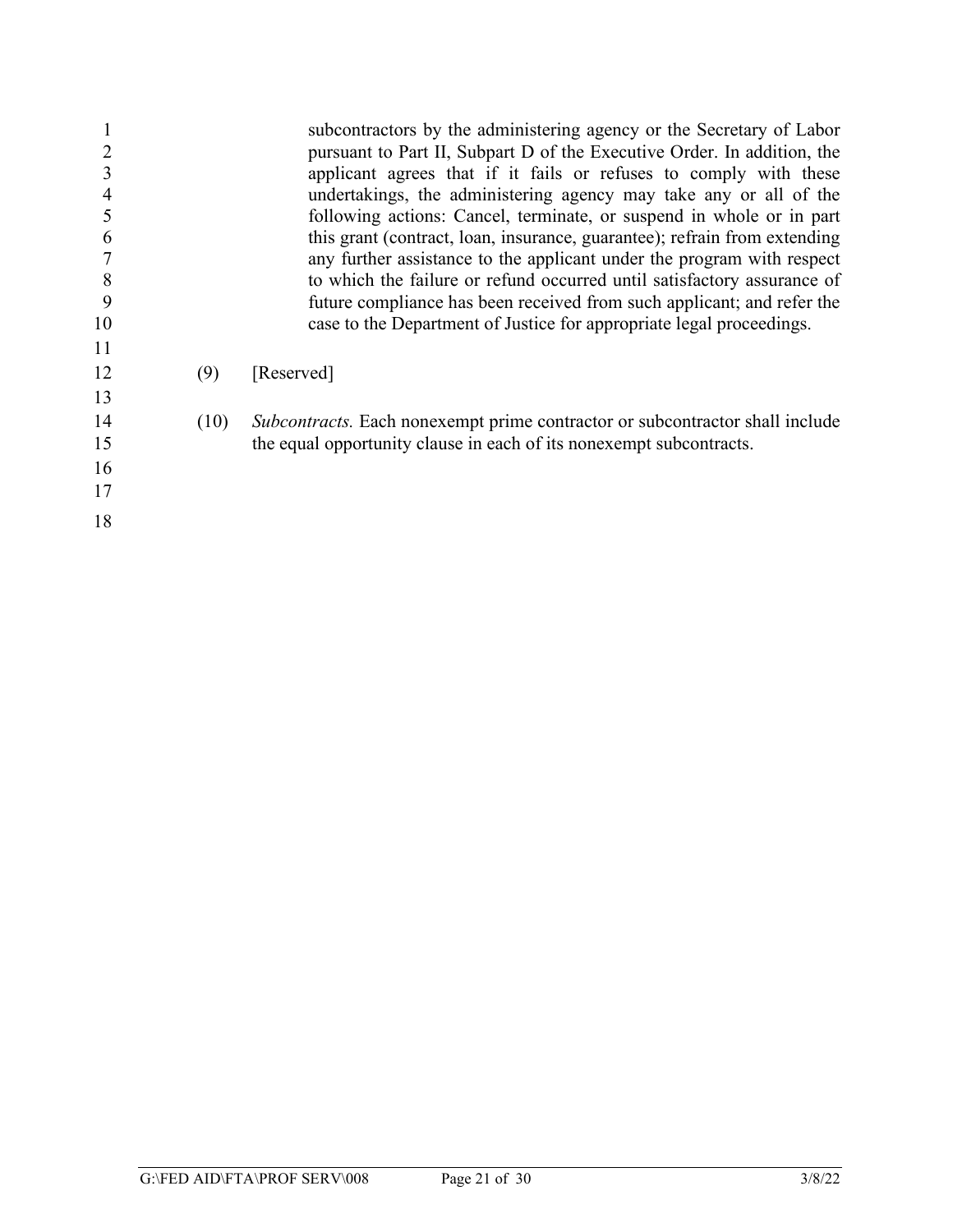<span id="page-23-1"></span><span id="page-23-0"></span>

| $\mathbf{1}$                                             | XIII.                                                                                                |    |                                                                                                                                                                                                                                                                                                                                                                                                                                                                                                                                                                                                                      |  |  |  |
|----------------------------------------------------------|------------------------------------------------------------------------------------------------------|----|----------------------------------------------------------------------------------------------------------------------------------------------------------------------------------------------------------------------------------------------------------------------------------------------------------------------------------------------------------------------------------------------------------------------------------------------------------------------------------------------------------------------------------------------------------------------------------------------------------------------|--|--|--|
| $\overline{2}$                                           | PROMPT PAYMENT ON SUBCONTRACTS AND                                                                   |    |                                                                                                                                                                                                                                                                                                                                                                                                                                                                                                                                                                                                                      |  |  |  |
| 3                                                        |                                                                                                      |    | <b>RETURN OF RETAINAGE</b>                                                                                                                                                                                                                                                                                                                                                                                                                                                                                                                                                                                           |  |  |  |
| $\overline{4}$                                           |                                                                                                      |    |                                                                                                                                                                                                                                                                                                                                                                                                                                                                                                                                                                                                                      |  |  |  |
| 5                                                        |                                                                                                      |    | 49 CFR § 26.29                                                                                                                                                                                                                                                                                                                                                                                                                                                                                                                                                                                                       |  |  |  |
| 6<br>$\boldsymbol{7}$                                    |                                                                                                      |    | <b>RCW 39.04.250</b>                                                                                                                                                                                                                                                                                                                                                                                                                                                                                                                                                                                                 |  |  |  |
| 8<br>9                                                   | The following procedures shall apply to all subcontracts entered into as a part of this<br>Contract. |    |                                                                                                                                                                                                                                                                                                                                                                                                                                                                                                                                                                                                                      |  |  |  |
| 10<br>11<br>12                                           | A.                                                                                                   |    | <b>Requirements</b>                                                                                                                                                                                                                                                                                                                                                                                                                                                                                                                                                                                                  |  |  |  |
| 13<br>14<br>15<br>16                                     |                                                                                                      | 1. | Upon request, the State's Project Engineer will provide a copy of any<br>or all progress payment estimates, with regard to contract payments to<br>any interested party to the project.                                                                                                                                                                                                                                                                                                                                                                                                                              |  |  |  |
| 17<br>18<br>19<br>20<br>21                               |                                                                                                      | 2. | The Contractor shall make payment to the Lower Tier Subcontractor<br>not later than ten calendar days after receipt of payment for work<br>satisfactorily completed by the Lower Tier Subcontractor, to the extent<br>of the Lower Tier Subcontractor's interest therein.                                                                                                                                                                                                                                                                                                                                            |  |  |  |
| 22<br>23<br>24<br>25<br>26<br>27<br>28<br>29<br>30<br>31 |                                                                                                      | 3. | In the event the Contractor believes they have the right under the<br>Contract or Subcontract to withhold payment in part or whole from a<br>Lower Tier Subcontractor they shall provide immediate notification to<br>that Lower Tier Subcontractor and the Engineer. The notice shall<br>include an accounting of payments to date, the value and reason for the<br>withheld amount, and an explanation of what must be done to have the<br>withheld amount released. The Lower Tier Subcontractor shall be paid<br>within eight calendar days after the Subcontractor completes the<br>remedial action identified. |  |  |  |
| 32<br>33<br>34<br>35                                     |                                                                                                      | 4. | Every subcontract and lower tier subcontract shall have a dispute<br>resolution process incorporated for resolving issues between the parties<br>to the subcontract, or one shall be established as necessary.                                                                                                                                                                                                                                                                                                                                                                                                       |  |  |  |
| 36<br>37<br>38<br>39                                     |                                                                                                      | 5. | If the parties agree, the State will make a Third-Party neutral available<br>provided the parties to the dispute agree that the cost of doing so is<br>split between them.                                                                                                                                                                                                                                                                                                                                                                                                                                           |  |  |  |
| 40<br>41<br>42<br>43                                     |                                                                                                      | 6. | The Engineer will withhold the same amount of funds from the<br>Contractor as was withheld if the issue is not resolved by the next<br>progress estimate.                                                                                                                                                                                                                                                                                                                                                                                                                                                            |  |  |  |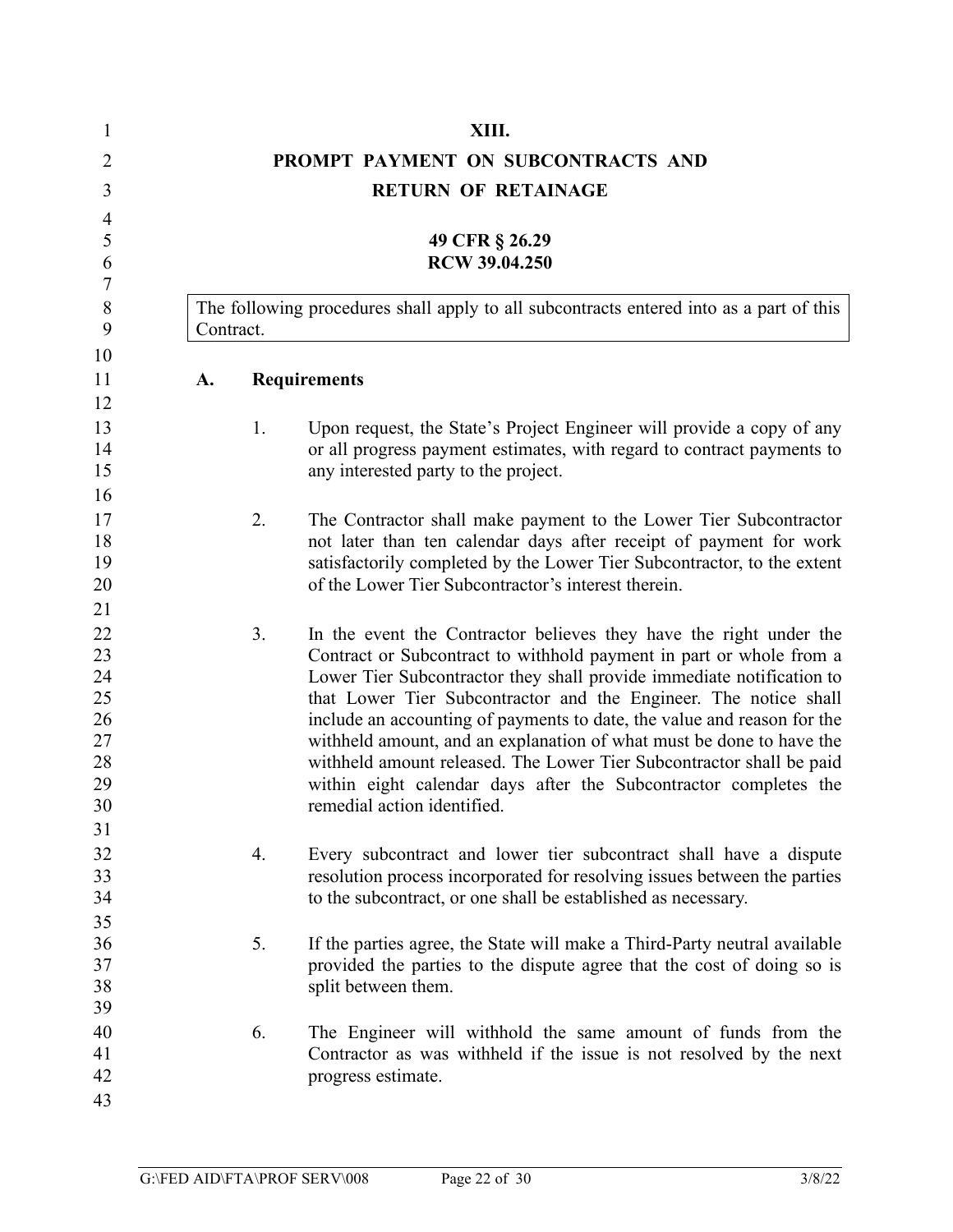| $\mathbf{1}$<br>$\overline{2}$ | 7.  | Failure by a Contractor or Subcontractor to comply with these<br>requirements may result in one or more of the following:                        |
|--------------------------------|-----|--------------------------------------------------------------------------------------------------------------------------------------------------|
| 3                              |     | Reflected in the Prime Contractor's Performance Evaluation.<br>a.                                                                                |
| $\overline{4}$                 |     | Cancellation, termination or suspension of the Contract, in<br>b.                                                                                |
| 5                              |     | whole or in part.                                                                                                                                |
| 6                              |     | Sanctions as provided by the Contract; subcontract; or by law<br>c.                                                                              |
| $\tau$                         |     | under applicable prompt payment statutes including RCW                                                                                           |
| 8                              |     | 39.04.250.                                                                                                                                       |
| 9                              |     |                                                                                                                                                  |
| 10                             | 8.  | The Subcontractor shall make a written request to the Contractor for                                                                             |
| 11                             |     | the release of the Subcontractor's retainage or retainage bond.                                                                                  |
| 12                             |     |                                                                                                                                                  |
| 13                             | 9.  | Within 10 calendar days of the request, the Contractor shall determine                                                                           |
| 14                             |     | if the subcontract has been satisfactorily completed including any                                                                               |
| 15                             |     | required lien releases, documentation and material testing and shall                                                                             |
| 16                             |     | inform the Subcontractor, in writing, of the Contractor's determination.                                                                         |
| 17                             |     |                                                                                                                                                  |
| 18                             | 10. |                                                                                                                                                  |
| 19                             |     | If the Contractor determines that the subcontract has been satisfactorily<br>completed, the Subcontractor's retainage or retainage bond shall be |
| 20                             |     | released by the Contractor within 10 calendar days from the date of the                                                                          |
| 21                             |     | written notice. If the Contractor determines that the Subcontractor has                                                                          |
| 22                             |     | not achieved satisfactory completion of the subcontract, the Contractor                                                                          |
| 23                             |     | must provide the Subcontractor with written notice, stating specifically                                                                         |
| 24                             |     | why the subcontract Work is not satisfactorily completed and what has                                                                            |
| 25                             |     | to be done to achieve completion. The Contractor shall release the                                                                               |
| 26                             |     | Subcontractor's retainage or retainage bond within 10 calendar days                                                                              |
| 27                             |     | after the Subcontractor has satisfactorily completed the Work                                                                                    |
| 28                             |     | identified in the notice.                                                                                                                        |
| 29                             |     |                                                                                                                                                  |
| 30                             | 11. | In determining whether satisfactory completion has been achieved, the                                                                            |
| 31                             |     | Contractor may require the Subcontractor to provide documentation                                                                                |
| 32                             |     | such as certifications and releases, showing that all laborers, lower-                                                                           |
| 33                             |     | tiered Subcontractors, suppliers of material and equipment, and others                                                                           |
| 34                             |     | involved in the Subcontractor's Work have been paid in full. The                                                                                 |
| 35                             |     | Contractor may also require any documentation from<br>the                                                                                        |
| 36                             |     | Subcontractor that is required by the subcontract or by the Contract                                                                             |
| 37                             |     | between the Contractor and Contracting Agency or by law such as                                                                                  |
| 38                             |     | affidavits of wages paid, and material acceptance certifications to the                                                                          |
| 39                             |     | extent that they relate to the Subcontractor's Work.                                                                                             |
| 40                             |     |                                                                                                                                                  |
| 41                             | 12. | If the Contractor fails to comply with the requirements of the                                                                                   |
| 42                             |     | Specification and the Subcontractor's retainage or retainage bond is                                                                             |
| 43                             |     | wrongfully withheld, the Contractor will be subject to the actions                                                                               |
| 44                             |     | described in No. 7 above. The Subcontractor may also seek recovery                                                                               |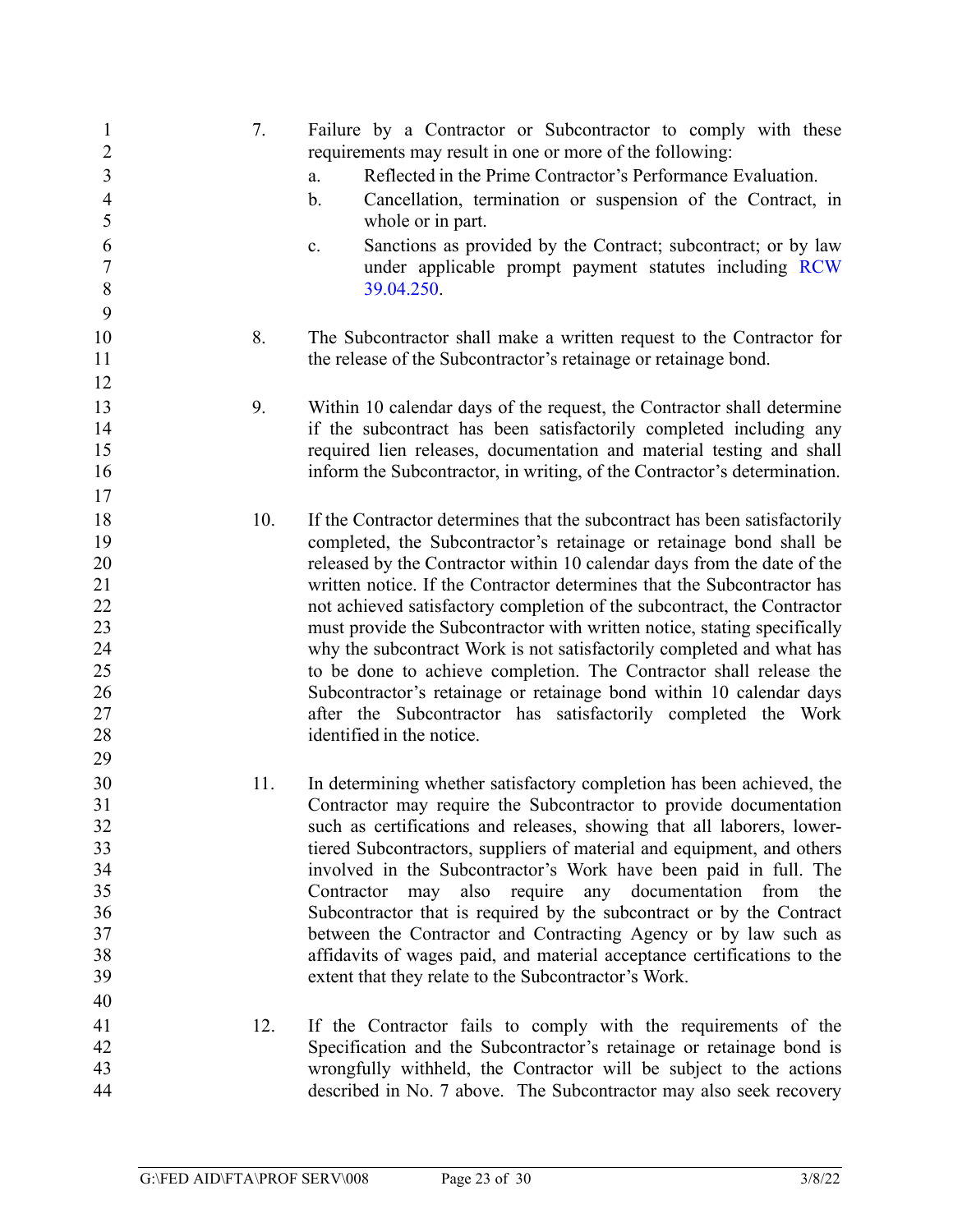<span id="page-25-1"></span><span id="page-25-0"></span>

| $\mathbf{1}$<br>$\sqrt{2}$ |               | against the Contractor under applicable prompt pay statutes in addition<br>to any other remedies provided for by the subcontract or by law.                                                 |
|----------------------------|---------------|---------------------------------------------------------------------------------------------------------------------------------------------------------------------------------------------|
| 3                          |               |                                                                                                                                                                                             |
| $\overline{4}$             | <b>B.</b>     | <b>Conditions</b>                                                                                                                                                                           |
| 5                          |               | This clause does not create a contractual relationship between the<br>1.                                                                                                                    |
| 6                          |               | Contracting Agency and any Subcontractor as stated in the current                                                                                                                           |
| $\overline{7}$             |               | WSDOT Standard Specifications for Road, Bridge and Municipal                                                                                                                                |
| 8                          |               | Construction (Standard Specifications), Section 1-08.1. Also, it is not                                                                                                                     |
| 9<br>10                    |               | intended to bestow upon any Subcontractor, the status of a third-party<br>beneficiary to the Contract between the Contracting Agency and the                                                |
| 11                         |               | Contractor.                                                                                                                                                                                 |
| 12                         |               |                                                                                                                                                                                             |
| 13                         |               | 2.<br>This Section of the Contract does not apply to retainage withheld by                                                                                                                  |
| 14                         |               | the Contracting Agency from monies earned by the Contractor. The                                                                                                                            |
| 15                         |               | Contracting Agency shall continue to process the release of that                                                                                                                            |
| 16                         |               | retainage based upon the Completion Date of the project as defined in                                                                                                                       |
| 17                         |               | Section 1-08.5 Time for Completion and in accordance with the                                                                                                                               |
| 18                         |               | requirements and procedures set forth in RCW 60.28.                                                                                                                                         |
| 19                         |               |                                                                                                                                                                                             |
| 20                         | $C_{\bullet}$ | Payment                                                                                                                                                                                     |
| 21                         |               | The Contractor shall be solely responsible for any additional costs                                                                                                                         |
| 22                         |               | involved in paying retainage to the Subcontractors prior to total project                                                                                                                   |
| 23<br>24                   |               | completion. Those costs shall be incidental to the respective Bid items.                                                                                                                    |
| 25                         |               |                                                                                                                                                                                             |
| 26                         |               |                                                                                                                                                                                             |
| 27                         |               |                                                                                                                                                                                             |
| 28                         |               | XIV.                                                                                                                                                                                        |
| 29                         |               | PATENT AND RIGHTS IN DATA                                                                                                                                                                   |
| 30                         |               |                                                                                                                                                                                             |
| 31                         |               | <b>37 CFR Part 401</b>                                                                                                                                                                      |
| 32                         |               | 49 CFR Parts 18 and 19                                                                                                                                                                      |
| 33<br>34                   |               |                                                                                                                                                                                             |
| 35                         |               | Patent and rights in data requirements for federally assisted projects ONLY apply to research<br>projects in which FTA finances the purpose of the grant is to finance the development of a |
| 36                         |               | product or information. These patent and data rights requirements do not apply to capital                                                                                                   |
| 37                         |               | projects or operating projects, even though a small portion of the sales price may cover the                                                                                                |
| 38                         |               | cost of product development or writing the user's manual.                                                                                                                                   |
| 39                         |               |                                                                                                                                                                                             |
| 40                         |               | Not applicable.                                                                                                                                                                             |
| 41                         |               |                                                                                                                                                                                             |
| 42                         |               |                                                                                                                                                                                             |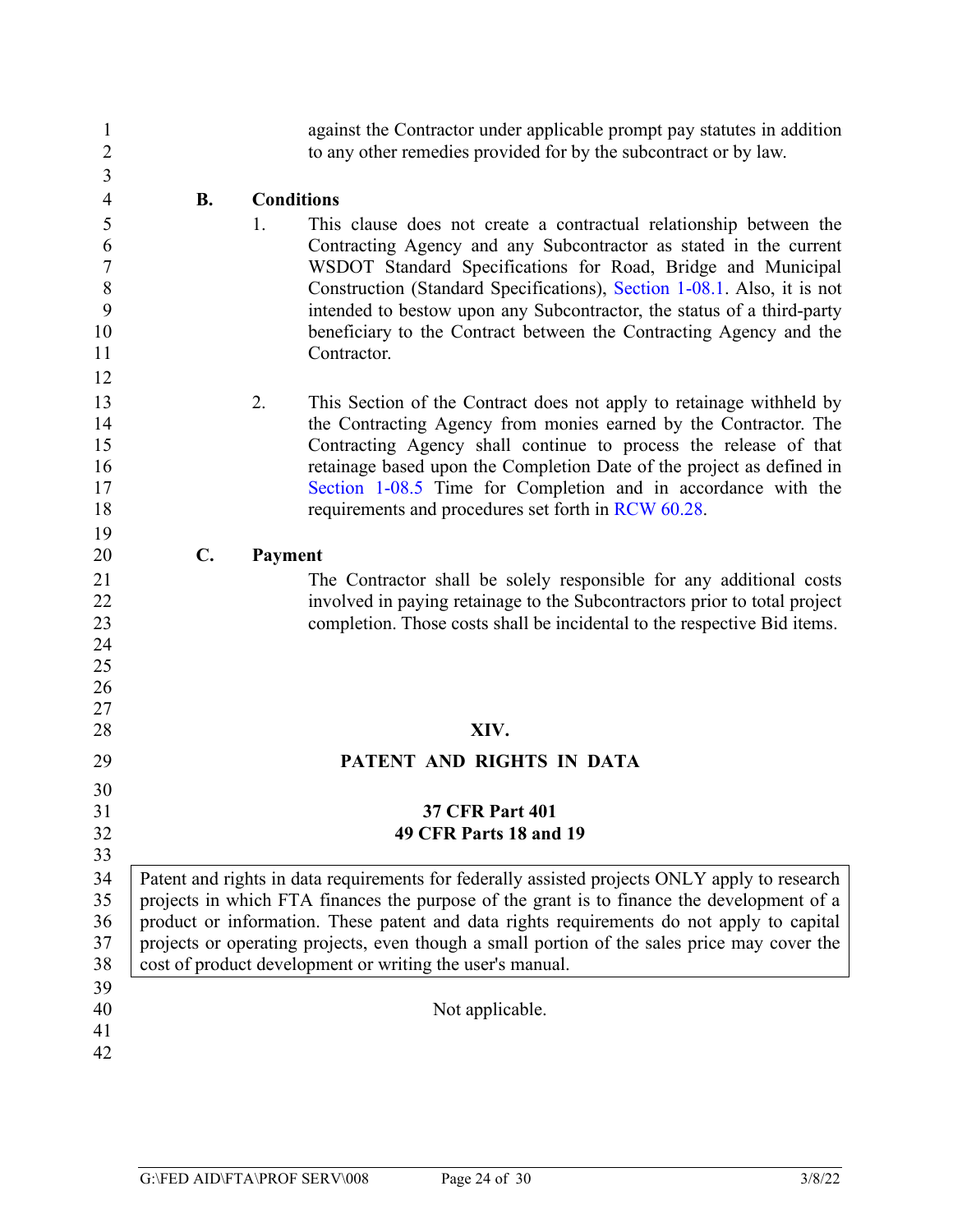<span id="page-26-3"></span><span id="page-26-2"></span><span id="page-26-1"></span><span id="page-26-0"></span>

| 1                     | XV.                                                                                                                                     |
|-----------------------|-----------------------------------------------------------------------------------------------------------------------------------------|
| $\overline{2}$        | <b>CONFORMANCE WITH ITS</b>                                                                                                             |
| 3                     | <b>NATIONAL ARCHITECTURE</b>                                                                                                            |
| $\overline{4}$        |                                                                                                                                         |
| 5                     | 23 U.S.C. 517                                                                                                                           |
| 6                     |                                                                                                                                         |
| $\boldsymbol{7}$<br>8 | The Conformance with ITS National Architecture requirements apply to contracts for<br>Intelligent Transportation System (ITS) projects. |
| 9                     |                                                                                                                                         |
| 10                    | Not applicable.                                                                                                                         |
| 11                    |                                                                                                                                         |
| 12                    |                                                                                                                                         |
| 13                    |                                                                                                                                         |
| 14                    | XVI.                                                                                                                                    |
| 15                    | <b>SAFE OPERATION OF MOTOR VEHICLES</b>                                                                                                 |
| 16                    |                                                                                                                                         |
| 17                    | 23 U.S.C. 402                                                                                                                           |
| 18                    | <b>Executive Order No. 13043</b>                                                                                                        |
| 19                    | <b>Executive Order No. 13513</b>                                                                                                        |
| 20                    | <b>U.S. DOT Order No. 3902.10</b>                                                                                                       |
| 21<br>22              | The Safe Operation of Motor Vehicles requirements apply to all federally funded Third-Party                                             |
| 23                    | contracts.                                                                                                                              |
| 24                    |                                                                                                                                         |
| 25                    | <b>Seat Belt Use</b>                                                                                                                    |
| 26                    | The Contractor is encouraged to adopt and promote on-the-job seat belt use policies and                                                 |
| 27                    | programs for its employees and other personnel that operate company-owned vehicles,                                                     |
| 28                    | company - owned vehicles, company - rented vehicles, or personally operated vehicles. The                                               |
| 29                    | terms "company-owned" and "company-leased" refer to vehicles owned or leased either by                                                  |
| 30                    | the Contractor or WSDOT.                                                                                                                |
| 31                    |                                                                                                                                         |
| 32                    | <b>Distracted Driving</b>                                                                                                               |
| 33                    | The Contractor agrees to adopt and enforce workplace safety policies to decrease crashes                                                |
| 34                    | caused by distracted drivers, including policies to ban text messaging while using an                                                   |
| 35                    | electronic device supplied by an employer, and driving a vehicle the driver owns or rents, a                                            |
| 36                    | vehicle Contactor owns, leases, or rents, or a privately-owned vehicle when on official                                                 |
| 37                    | business in connection with the work performed under this agreement.                                                                    |
| 38                    |                                                                                                                                         |
| 39                    |                                                                                                                                         |
| 40<br>41              |                                                                                                                                         |
| 42                    |                                                                                                                                         |
|                       |                                                                                                                                         |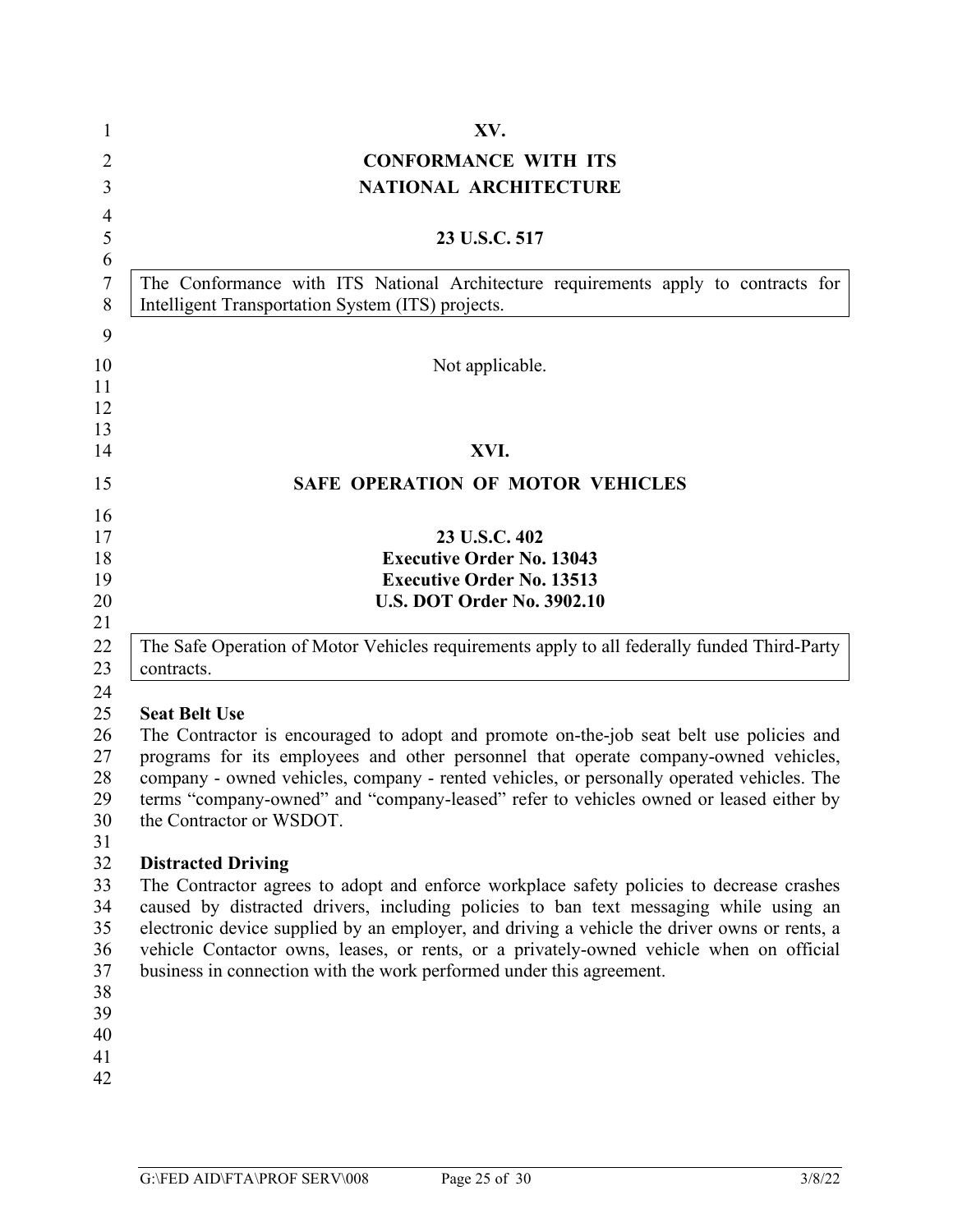<span id="page-27-1"></span><span id="page-27-0"></span>

| 1                                                                                      | XVII.                                                                                                                                                                                                                                                                                                                                                                                                                                                                                                                                                                                                                                                                                                                                                                                                                                                                                                                                                                                                                                                                                                                                                           |
|----------------------------------------------------------------------------------------|-----------------------------------------------------------------------------------------------------------------------------------------------------------------------------------------------------------------------------------------------------------------------------------------------------------------------------------------------------------------------------------------------------------------------------------------------------------------------------------------------------------------------------------------------------------------------------------------------------------------------------------------------------------------------------------------------------------------------------------------------------------------------------------------------------------------------------------------------------------------------------------------------------------------------------------------------------------------------------------------------------------------------------------------------------------------------------------------------------------------------------------------------------------------|
| $\overline{2}$                                                                         | <b>SUBSTANCE ABUSE REQUIREMENTS</b>                                                                                                                                                                                                                                                                                                                                                                                                                                                                                                                                                                                                                                                                                                                                                                                                                                                                                                                                                                                                                                                                                                                             |
| $\mathfrak{Z}$<br>$\overline{4}$<br>5<br>6<br>$\overline{7}$<br>$\overline{8}$         | 49 U.S.C. 5331<br><b>49 CFR Part 655</b><br><b>49 CFR Part 40</b>                                                                                                                                                                                                                                                                                                                                                                                                                                                                                                                                                                                                                                                                                                                                                                                                                                                                                                                                                                                                                                                                                               |
| $\mathbf{9}$<br>10<br>11<br>12<br>13<br>14<br>15<br>16                                 | Third-Party Contractors who perform safety-sensitive functions must comply with FTA's<br>substance abuse management program under 49 C.F.R. part 655, "Prevention of Alcohol<br>Misuse and Prohibited Drug Use in Transit Operations." Under 49 C.F.R. § 655.4, Safety-<br>sensitive function means any of the following duties, when performed by employees of<br>recipients, subrecipients, operators, or Contractors: maintaining (including repairs, overhaul<br>and rebuilding) a revenue service vehicle or equipment used in revenue service.<br>The<br>Substance Abuse requirements flow down to all Third-Party Contractors at every tier who<br>perform a safety-sensitive function for the recipient or subrecipient.                                                                                                                                                                                                                                                                                                                                                                                                                                |
| 17<br>18<br>19<br>20<br>21<br>22<br>23<br>24<br>25<br>26<br>27<br>28<br>29<br>30<br>31 | <b>Substance Abuse Testing</b><br>The Contractor agrees to establish and implement a drug and alcohol testing program that<br>complies with 49 C.F.R. parts 655, produce any documentation necessary to establish its<br>compliance with part 655, and permit any authorized representative of the United States<br>Department of Transportation or its operating administrations, the State Oversight Agency of<br>Washington State, or WSDOT/WSF to inspect the facilities and records associated with the<br>implementation of the drug and alcohol testing program as required under 49 C.F.R. part 655<br>and review the testing process. The Contractor agrees further to certify annually its<br>compliance with parts 655 before March 1 and to submit the Management Information<br>System (MIS) reports before March 10 to the State's Vessel Construction Manager.<br>To<br>certify compliance, the Contractor shall use the "Substance Abuse Certifications" in the<br>"Annual List of Certifications and Assurances for Federal Transit Administration Grants and<br>Cooperative Agreements," which is published annually in the Federal Register. |
| 32<br>33                                                                               |                                                                                                                                                                                                                                                                                                                                                                                                                                                                                                                                                                                                                                                                                                                                                                                                                                                                                                                                                                                                                                                                                                                                                                 |
| 34                                                                                     |                                                                                                                                                                                                                                                                                                                                                                                                                                                                                                                                                                                                                                                                                                                                                                                                                                                                                                                                                                                                                                                                                                                                                                 |
| 35<br>36                                                                               |                                                                                                                                                                                                                                                                                                                                                                                                                                                                                                                                                                                                                                                                                                                                                                                                                                                                                                                                                                                                                                                                                                                                                                 |
| 37                                                                                     |                                                                                                                                                                                                                                                                                                                                                                                                                                                                                                                                                                                                                                                                                                                                                                                                                                                                                                                                                                                                                                                                                                                                                                 |
| 38                                                                                     |                                                                                                                                                                                                                                                                                                                                                                                                                                                                                                                                                                                                                                                                                                                                                                                                                                                                                                                                                                                                                                                                                                                                                                 |
| 39                                                                                     |                                                                                                                                                                                                                                                                                                                                                                                                                                                                                                                                                                                                                                                                                                                                                                                                                                                                                                                                                                                                                                                                                                                                                                 |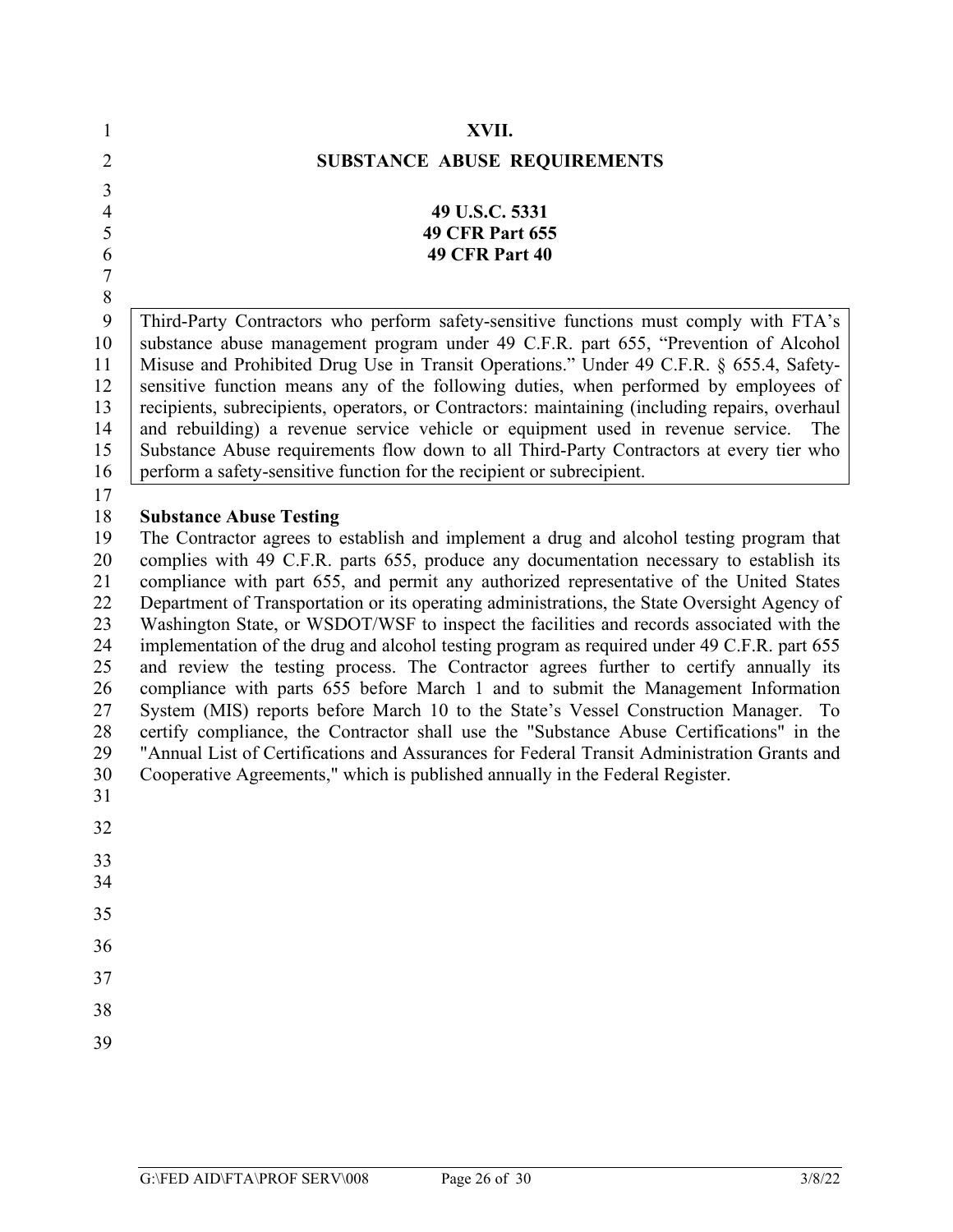<span id="page-28-1"></span><span id="page-28-0"></span>

| 1                                                         |                                                                                                                                                                                  |     | XVIII.                                                                                                                                                                                                                                                                                                                                                                                                                                                                                                                                                                                                                                                 |  |  |  |  |
|-----------------------------------------------------------|----------------------------------------------------------------------------------------------------------------------------------------------------------------------------------|-----|--------------------------------------------------------------------------------------------------------------------------------------------------------------------------------------------------------------------------------------------------------------------------------------------------------------------------------------------------------------------------------------------------------------------------------------------------------------------------------------------------------------------------------------------------------------------------------------------------------------------------------------------------------|--|--|--|--|
| 2                                                         | <b>BREACHES AND DISPUTE RESOLUTION</b>                                                                                                                                           |     |                                                                                                                                                                                                                                                                                                                                                                                                                                                                                                                                                                                                                                                        |  |  |  |  |
| 3<br>$\overline{\mathcal{A}}$<br>5<br>6<br>$\overline{7}$ | <b>Section 39, FTA Master Agreement</b><br><b>49 CFR Part 18</b><br>FTA Circular 4220.1F                                                                                         |     |                                                                                                                                                                                                                                                                                                                                                                                                                                                                                                                                                                                                                                                        |  |  |  |  |
| $\,8\,$<br>9<br>10                                        | The Contractor shall comply with the "Termination of Contract", Disputes and Claims",<br>"Claims Resolution" and other applicable Sections of the WSDOT Standard Specifications. |     |                                                                                                                                                                                                                                                                                                                                                                                                                                                                                                                                                                                                                                                        |  |  |  |  |
| 11<br>12                                                  | The below is a restatement of the FTA Master Agreement $(2/7/2022)$ , Section 39(a) – (b). It<br>applies to all contracts valued at more than \$100,000.                         |     |                                                                                                                                                                                                                                                                                                                                                                                                                                                                                                                                                                                                                                                        |  |  |  |  |
| 13<br>14<br>15<br>16<br>17<br>18                          | (a)                                                                                                                                                                              |     | FTA Interest. FTA has a vested interest in the settlement of any violation of federal<br>law, regulation, or requirement, or any disagreement involving the Award, the<br>accompanying Underlying Agreement, and any Amendments thereto including, but<br>not limited to, a default, breach, major dispute, or litigation, and FTA reserves the<br>right to concur in any settlement or compromise.                                                                                                                                                                                                                                                    |  |  |  |  |
| 19<br>20<br>21<br>22<br>23<br>24<br>25                    | (b)                                                                                                                                                                              |     | Notification to FTA; Flow Down Requirement. If a current or prospective legal matter<br>that may affect the Federal Government emerges, the Recipient must promptly notify<br>the FTA Chief Counsel and FTA Regional Counsel for the Region in which the<br>Recipient is located. The Recipient must include a similar notification requirement in<br>its Third Party Agreements and must require each Third Party Participant to include<br>an equivalent provision in its subagreements at every tier, for any agreement that is a<br>"covered transaction" according to 2 C.F.R. §§ 180.220 and 1200.220.                                           |  |  |  |  |
| 26<br>27<br>28<br>29<br>30<br>31                          |                                                                                                                                                                                  | (1) | The types of legal matters that require notification include, but are not limited<br>to, a major dispute, breach, default, litigation, or naming the Federal<br>Government as a party to litigation or a legal disagreement in any forum for<br>any reason.                                                                                                                                                                                                                                                                                                                                                                                            |  |  |  |  |
| 32<br>33<br>34<br>35<br>36<br>37                          |                                                                                                                                                                                  | (2) | Matters that may affect the Federal Government include, but are not limited<br>to, the Federal Government's interests in the Award, the accompanying<br>Underlying Agreement, and any Amendments thereto, or the Federal<br>Government's administration or enforcement of federal laws, regulations, and<br>requirements.                                                                                                                                                                                                                                                                                                                              |  |  |  |  |
| 38<br>39<br>40<br>41<br>42<br>43<br>44<br>45              |                                                                                                                                                                                  | (3) | Additional Notice to U.S. DOT Inspector General. The Recipient must<br>promptly notify the U.S. DOT Inspector General in addition to the FTA Chief<br>Counsel or Regional Counsel for the Region in which the Recipient is located,<br>if the Recipient has knowledge of potential fraud, waste, or abuse occurring<br>on a Project receiving assistance from FTA. The notification provision applies<br>if a person has or may have submitted a false claim under the False Claims<br>Act, 31 U.S.C. § 3729, et seq., or has or may have committed a criminal or<br>civil violation of law pertaining to such matters as fraud, conflict of interest, |  |  |  |  |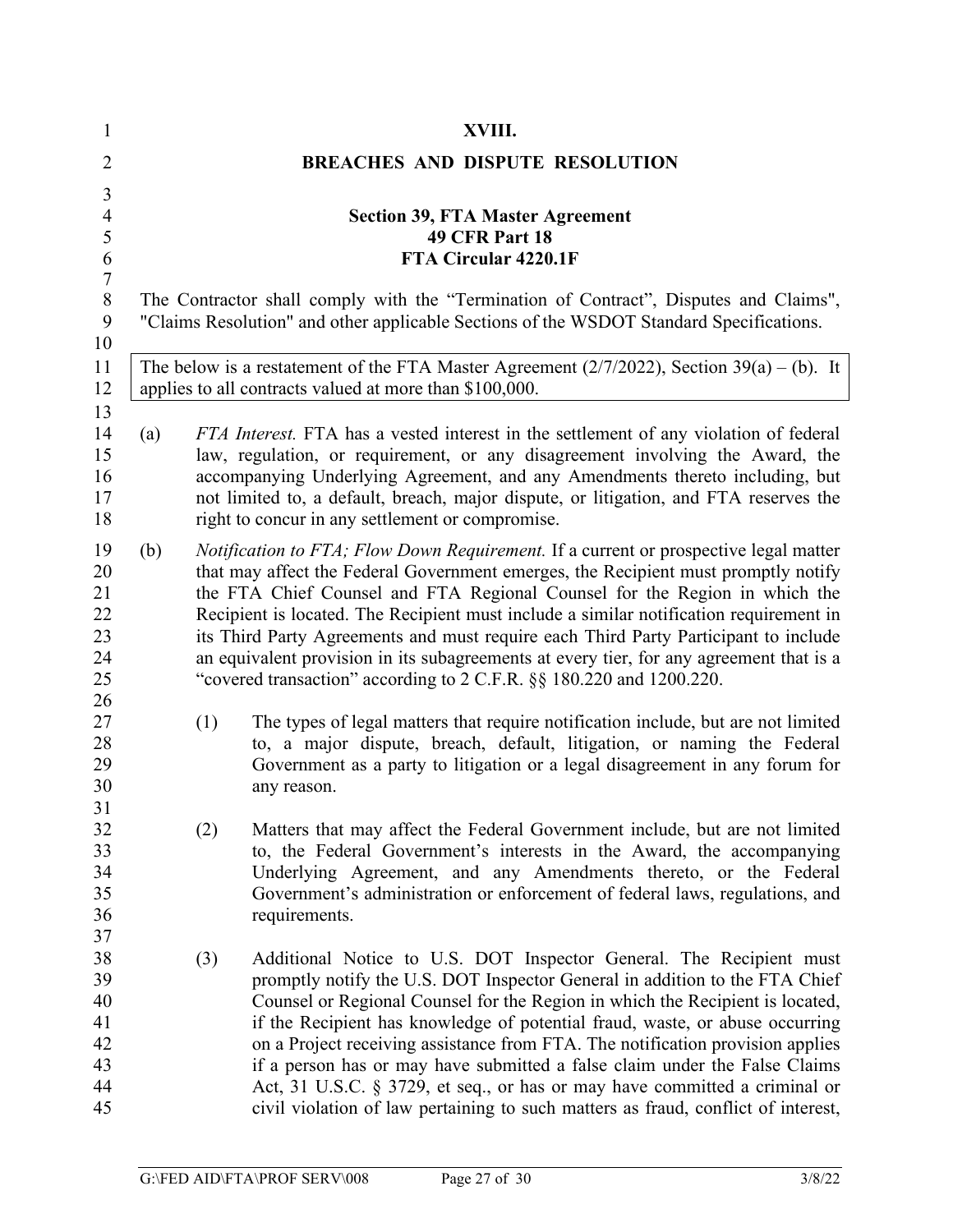<span id="page-29-1"></span><span id="page-29-0"></span>

| $\mathbf{1}$<br>$\boldsymbol{2}$ | bid rigging, misappropriation or embezzlement, bribery, gratuity, or similar<br>misconduct involving federal assistance. This responsibility occurs whether                                                       |
|----------------------------------|-------------------------------------------------------------------------------------------------------------------------------------------------------------------------------------------------------------------|
| $\overline{3}$                   | the Project is subject to this Agreement or another agreement between the                                                                                                                                         |
| $\overline{4}$                   | Recipient and FTA, or an agreement involving a principal, officer, employee,                                                                                                                                      |
| 5<br>6                           | agent, or Third Party Participant of the Recipient. It also applies to<br>subcontractors at any tier. Knowledge, as used in this paragraph, includes, but                                                         |
| $\tau$                           | is not limited to, knowledge of a 95 criminal or civil investigation by a                                                                                                                                         |
| $\,8\,$                          | Federal, state, or local law enforcement or other investigative agency, a                                                                                                                                         |
| 9                                | criminal indictment or civil complaint, or probable cause that could support a                                                                                                                                    |
| 10                               | criminal indictment, or any other credible information in the possession of the                                                                                                                                   |
| 11                               | Recipient. In this paragraph, "promptly" means to refer information without                                                                                                                                       |
| 12<br>13                         | delay and without change. This notification provision applies to all divisions                                                                                                                                    |
| 14                               | of the Recipient, including divisions tasked with law enforcement or<br>investigatory functions.                                                                                                                  |
| 15                               |                                                                                                                                                                                                                   |
| 16                               |                                                                                                                                                                                                                   |
| 17                               |                                                                                                                                                                                                                   |
| 18                               | XIX.                                                                                                                                                                                                              |
| 19                               | SIMPLIFIED ACQUISITION THRESHOLD                                                                                                                                                                                  |
| 20                               |                                                                                                                                                                                                                   |
| 21<br>22                         | 41 U.S.C. 1908<br>2 C.F.R. $\S$ 200.317 - 200.326                                                                                                                                                                 |
| 23                               |                                                                                                                                                                                                                   |
| 24                               | The simplified acquisition threshold applies to contracts of at least \$250,000.                                                                                                                                  |
| 25                               |                                                                                                                                                                                                                   |
| 26                               | Contracts for more than the simplified acquisition threshold, currently set at \$250,000, which                                                                                                                   |
| 27                               | is the inflation adjusted amount determined by the Civilian Agency Acquisition Council and                                                                                                                        |
| 28                               | the Defense Acquisition Regulations Council (Councils) as authorized by 41 U.S.C. § 1908,                                                                                                                         |
| 29                               | or otherwise set by law, must address administrative, contractual, or legal remedies in                                                                                                                           |
| 30                               | instances where contractors violate or breach contract terms, and provide for such sanctions                                                                                                                      |
| 31                               | and penalties as appropriate. (Note that the simplified acquisition threshold determines the                                                                                                                      |
| 32<br>33                         | procurement procedures that must be employed pursuant to 2 C.F.R. §§ 200.317-200.326.<br>The simplified acquisition threshold does not exempt a procurement from other eligibility or                             |
| 34                               | processes requirements that may apply. For example, Buy America's eligibility and process                                                                                                                         |
| 35                               | requirements apply to any procurement in excess of \$150,000. 49 U.S.C. $\S$ 5323(j)(13).)                                                                                                                        |
| 36                               |                                                                                                                                                                                                                   |
| 37                               |                                                                                                                                                                                                                   |
| 38                               | XX.                                                                                                                                                                                                               |
| 39                               | <b>TERMINATION</b>                                                                                                                                                                                                |
| 40<br>41<br>42<br>43<br>44       | The Contractor shall comply with the "Termination of Agreement" and other applicable<br>Sections of the applicable Professional Services Consultant Agreement and the WSDOT<br><b>Consultant Services Manual.</b> |
|                                  |                                                                                                                                                                                                                   |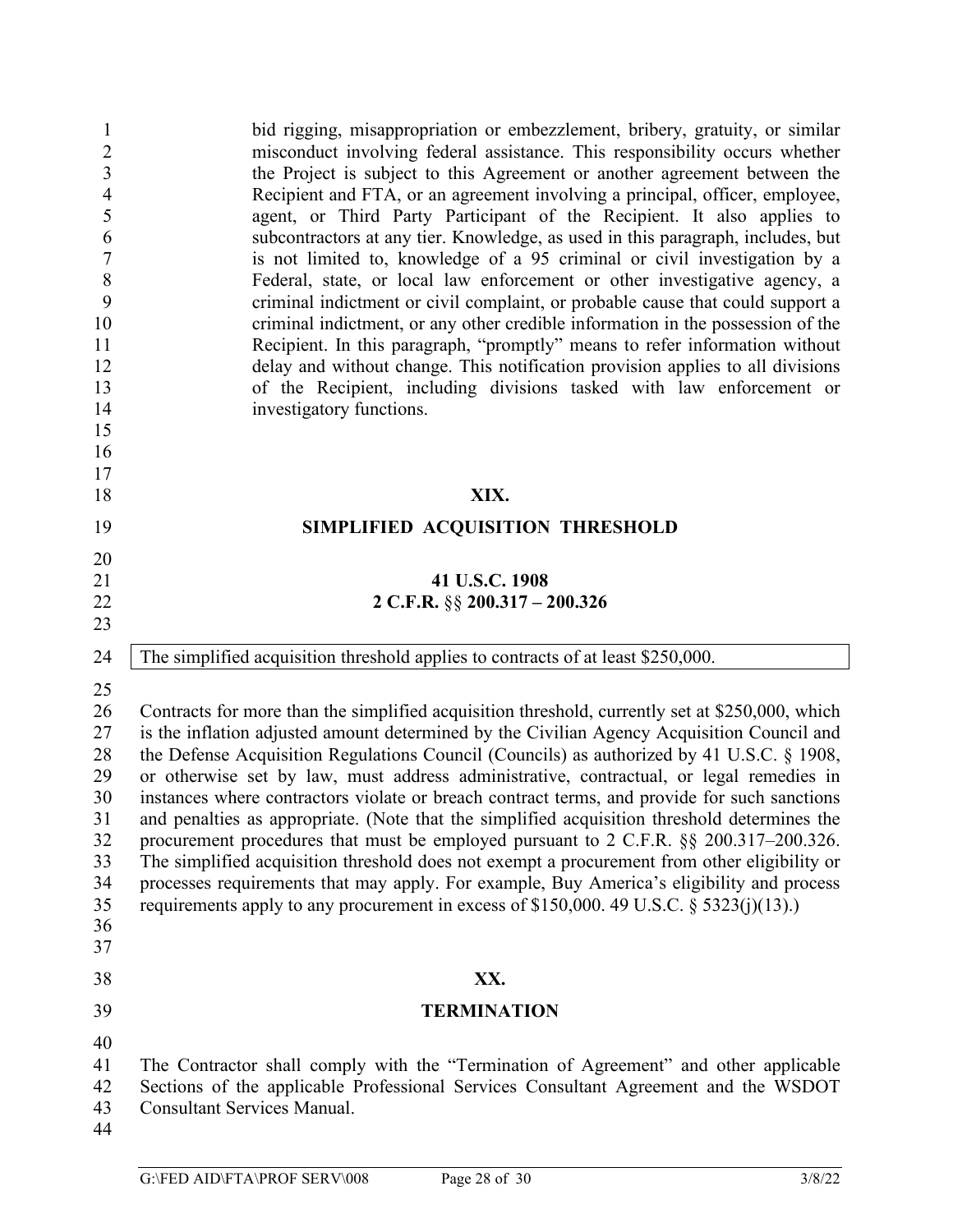<span id="page-30-1"></span><span id="page-30-0"></span>

| 1                             |               |     | XXI.                                                                                                                                                                                             |
|-------------------------------|---------------|-----|--------------------------------------------------------------------------------------------------------------------------------------------------------------------------------------------------|
| 2                             |               |     | SPECIAL NOTIFICATION REQUIREMENTS FOR STATES                                                                                                                                                     |
| 3<br>$\overline{\mathcal{A}}$ |               |     | <b>Section 37, FTA Master Agreement for</b>                                                                                                                                                      |
| 5                             |               |     | agreements authorized by                                                                                                                                                                         |
| 6                             |               |     | 49 U.S.C. chapter 53 and Title 23, U.S.C.                                                                                                                                                        |
| $\overline{7}$                |               |     |                                                                                                                                                                                                  |
| $\, 8$                        |               |     |                                                                                                                                                                                                  |
| 9                             |               |     | This provision is a restatement of the FTA Master Agreement (2/7/2022), Section 37.                                                                                                              |
| 10                            |               |     |                                                                                                                                                                                                  |
| 11<br>12                      |               |     | To the extent required under federal law, the State, as the Recipient, agrees to provide the<br>following information about federal assistance awarded for its State Program, Project or related |
| 13                            | activities:   |     |                                                                                                                                                                                                  |
|                               |               |     |                                                                                                                                                                                                  |
| 14                            | a.            |     | Types of Information. The State will provide information including:                                                                                                                              |
| 15<br>16                      |               | (1) | The Identification of FTA as the federal agency providing the federal assistance<br>for a State Program or Project,                                                                              |
| 17<br>18                      |               | (2) | The Catalog of Federal Domestic Assistance Number of the Program from which<br>the federal assistance for a State Program or Project is authorized, and                                          |
| 19<br>20<br>21                |               | (3) | The amount of Federal funds FTA has provided for the Program or Project.                                                                                                                         |
| 22<br>23                      | $\mathbf b$ . |     | Documents. The State will provide the information required under this provision in the<br>following documents:                                                                                   |
| 24                            |               | (1) | Applications for federal assistance,                                                                                                                                                             |
| 25                            |               | (2) | Requests for proposals, or Solicitations,                                                                                                                                                        |
| 26                            |               | (3) | Forms,                                                                                                                                                                                           |
| 27                            |               | (4) | Notifications,                                                                                                                                                                                   |
| 28                            |               | (5) | Press releases, and                                                                                                                                                                              |
| 29<br>30                      |               | (6) | Other publications.                                                                                                                                                                              |